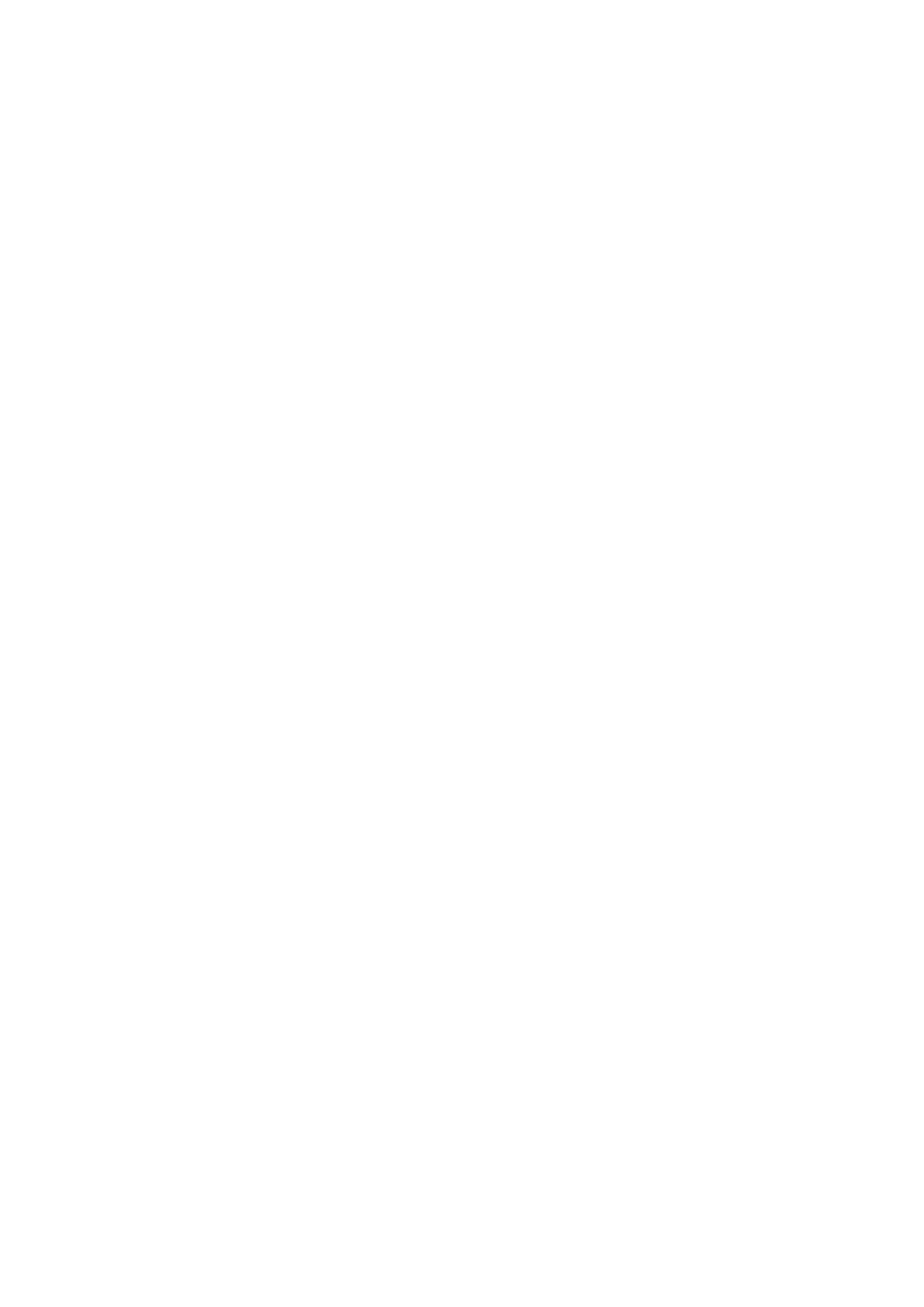## Research Yearbook 2016

### Whitaker Institute for Innovation and Societal Change

April 2016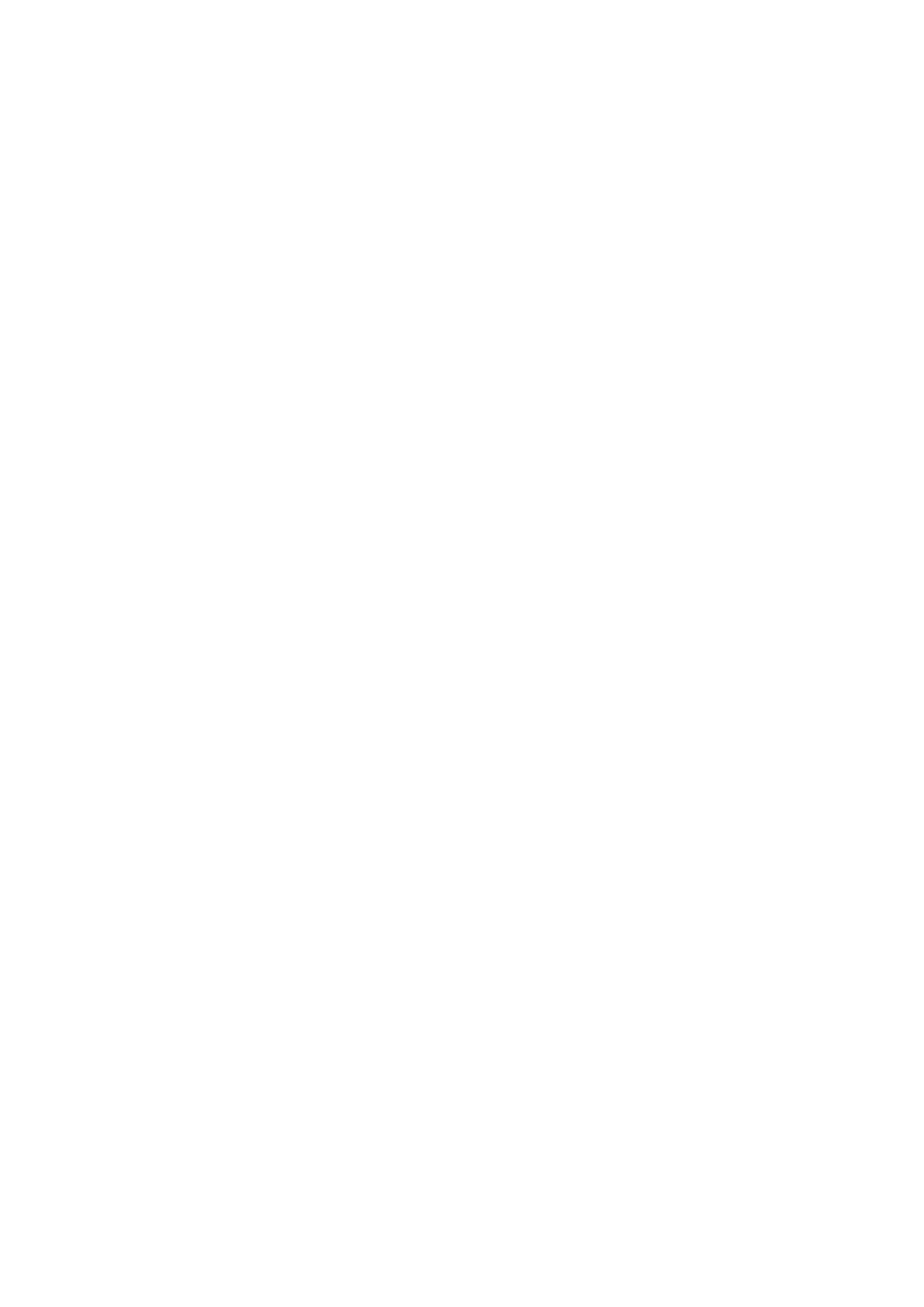# **Publications by Research Cluster**

*Compiled using data from the University's Institutional Research Information System retrieved on 22nd April 2016*

| Environment, Development, and Sustainability 15 |  |
|-------------------------------------------------|--|
|                                                 |  |
|                                                 |  |
|                                                 |  |
|                                                 |  |
|                                                 |  |
|                                                 |  |
|                                                 |  |
| Socio-Economic Marine Research Unit (SEMRU)  42 |  |
|                                                 |  |
|                                                 |  |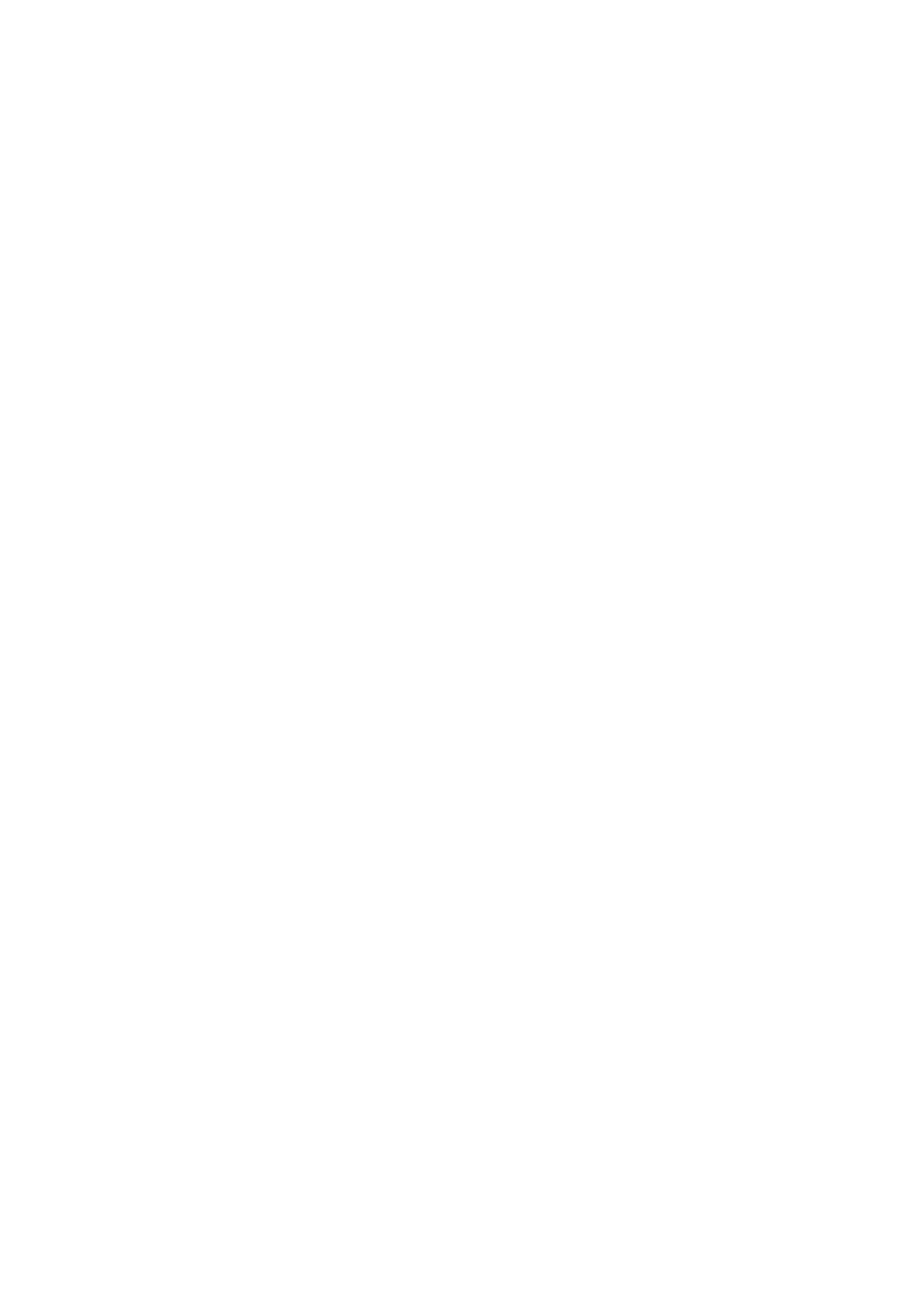### **Agile and Open Innovation (Lero)**

### **Peer-Reviewed Journal Articles**

Cohen, S,Guillamon, MD,Lapsley, I,Robbins, G (2015) 'Accounting for austerity: the Troika in the Eurozone'. Accounting Auditing & Accountability Journal, 28:966-992.

Cowman. M. and McCarthy, A. (2015) 'The Impact of Demographic and Situational Factors on Training Transfer in a Health Care Setting'. Irish Journal Of Management, 33 (1).

Dennehy, D., Adam, F., Carton, F. (2015) 'Mobile payment value networks: designing a collaboration tool to approach key partnership issues'. International Journal of Business Excellence, 8 (4):396-416.

Dennehy, D; Sammon, D (2015) 'Trends in mobile payment research: a review of literature'. Journal of Innovation Management, 3 (1):49-61.

Whelan, E; Anderson, J; van den Hooff, B; Donnellan, B (2015) 'How IT and the Business can innovate together'. Communications Of The Ais, 36 (14):261-271.

Lydon S, Healy O;Reed P;Mulhern T;Hughes BM;Goodwin MS (2015) 'A systematic review of physiological reactivity to stimuli in autism'. Developmental neurorehabilitation,:1-21.

Lydon, S,Healy, O,Roche, M,Henry, R,Mulhern, T,Hughes, BM (2015) 'Salivary cortisol levels and challenging behavior in children with autism spectrum disorder'. Research In Autism Spectrum Disorders, 10:78-92.

Lydon, S., Healy, O., Mulhern, T., & Hughes, B. M. (2015) 'Heart rate measurement during stereotyped motor behavior in Autism Spectrum Disorder'. Journal Of Developmental And Physical Disabilities, 27:677-699.

O'Leary, ED,Howard, S,Hughes, BM,James, JE (2015) 'Salivary alpha-Amylase Reactivity to Laboratory Social Stress With and Without Acute Sleep Restriction'. Journal Of Psychophysiology, 29:55-63.

Parise, S., Whelan, E. and Todd, S. (2015) 'Twitter users generate better ideas" MIT Sloan Management Review'. Sloan Management Review, 54 (6):21-5.

Robbins, G., Mulligan, E., & Keenan, F. (2015) 'E-Government in the Irish Revenue:The Revenue On-Line Service (ROS) - a success story?' Financial Accountability & Management, 31 (4):363-394.

Scott, M; DeLone, W; Golden, W (2015) 'Measuring eGovernment Success: A Public Value Approach'. European Journal Of Information Systems.

Turley, G., Robbins, G.,and McNena, S. (2015) 'A Framework to Measure the Financial Performance of Local Governments'. Local Government Studies, 41 (3):401-420.

### **Book Chapters**

Collins, P and Grimes, S (2015) 'Innovative Strategies in Servicing International Markets from Ireland' In: Renu Agarwal, Willem Selen, Goran Roo, Roy Green (Eds.). The Handbook of Services Innovation. London: Springer.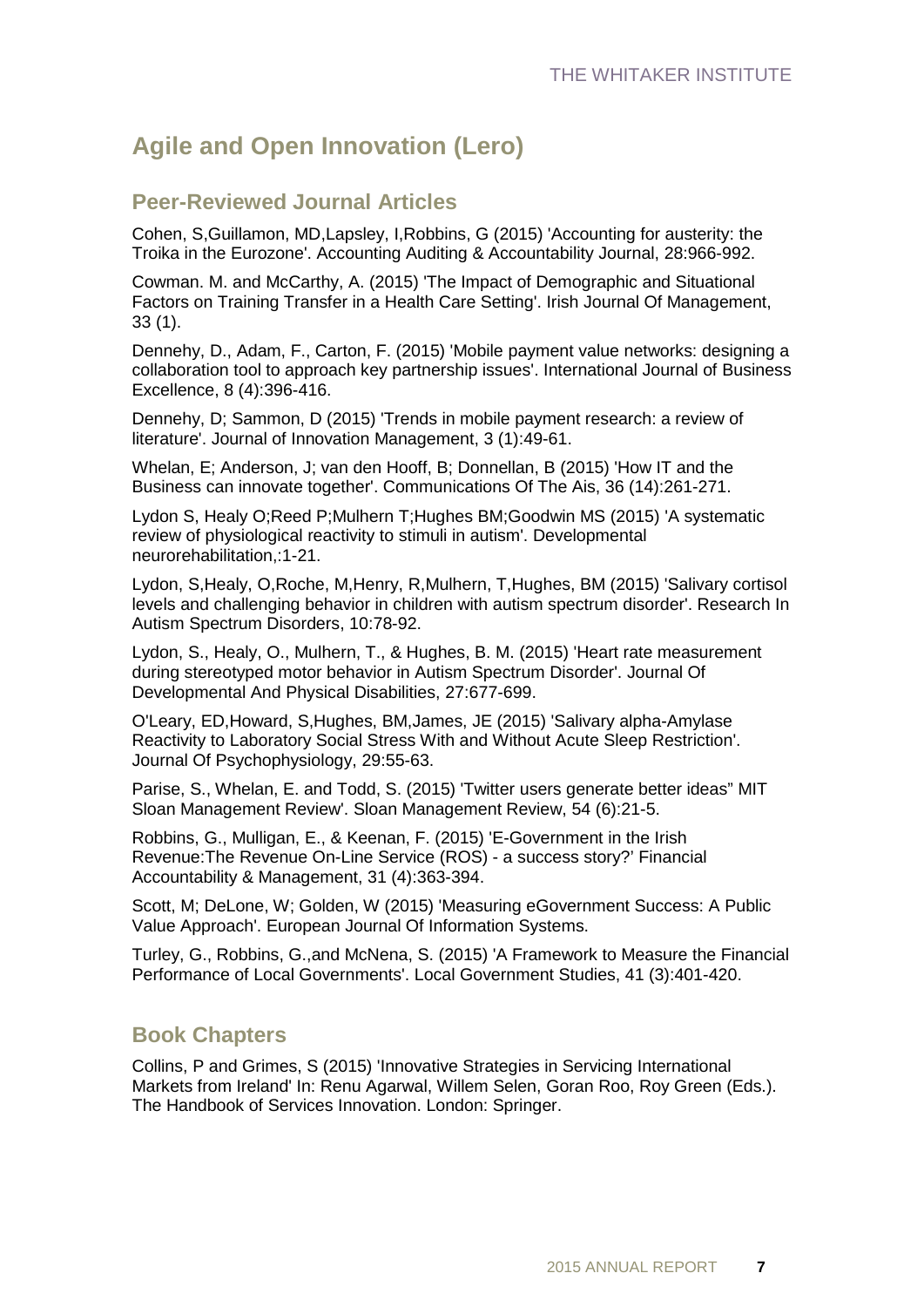Greenglass, E. R., Katter, J., Fiksenbaum, L., & Hughes, B. M. (2015) 'Surviving in difficult economic times: Relationship between economic factors, self-esteem and psychological distress in university students' In: R. Burke, C. Cooper, & A. Antoniou (Eds.). The Multigenerational Workforce: Challenges and Opportunities for Organisations. Cheltenham: Edward Elgar.

Hughes, Brian M. (2015) 'Complementary and alternative therapies for psychological problems' In: Encyclopedia of Clinical Psychology. Hoboken, New Jersey: Wiley-Blackwell.

Ryan, P., Evers, N and Smith, A. (2015) 'Born Global Networks: A Study of the Irish Digital Animation Sector' In: Handbook of International Alliances and Networks. London: Routledge.

### **Conflict, Humanitarianism and Security**

### **Edited Book**

Bosi, Lorenzo, Niall Ó Dochartaigh & Daniela Pisoiu (Ed.). (2015) Political Violence in Context: Time, Space and Milieu, Colchester: ECPR Press,

### **Peer-Reviewed Journal Articles**

Costello, E,Bogue, JE,Sarma, K,McGuire, BE (2015) 'Chronic Pain in Irish Prison Officers: Profile and Predictors of Pain-Related Disability and Depression'. Pain Medicine, 16:2292- 2301.

Darcy, S (2015) ''Assistance, Direction and Control: Untangling International Judicial Opinion on Individual and State Responsibility for War Crimes by Non-State Actors''. International Review Of The Red Cross.

Dowd H, Hogan M, McGuire BE, Sarma K, Fish R, Davis M, Zauta A. (2015) 'Comparison of an online mindfulness-based cognitive therapy intervention with online pain management psychoeducation: A randomized controlled pilot study'. Clinical Journal Of Pain,:517-527.

Duffy, A (2015) 'Legacies of British Colonial Violence: Viewing Kenyan Detention Camps through the Hanslope Disclosure'. Law and History Review, 33:489-542.

Haugaard, Mark (2015) ''Concerted Power Over''. Constellations: An international journal of critical and democratic theory, 22 (1):147-158.

Healy GM, Finn DP, O'Gorman DA, Raftery M, Ruane N, Sarma K, McGuire BE. (2015) 'Pretreatment anxiety and pain acceptance are associated with responses to trigger point injection therapy for chronic myofascial pain'. Pain Medicine,:1955-1966.

Healy, GM,Finn, DP,O'Gorman, DA,Maharaj, C,Raftery, M,Ruane, N,Mitchell, C,Sarma, K,Bohacek, M,McGuire, BE (2015) 'Pretreatment anxiety and pain acceptance are associated with response to trigger point injection therapy for chronic myofascial pain'. Pain Medicine, 16:1955-1966.

Kilroy, S; Egan, J; Walsh, M; McManus, S; Sarma K (2015) 'Staff perceptions of the quality of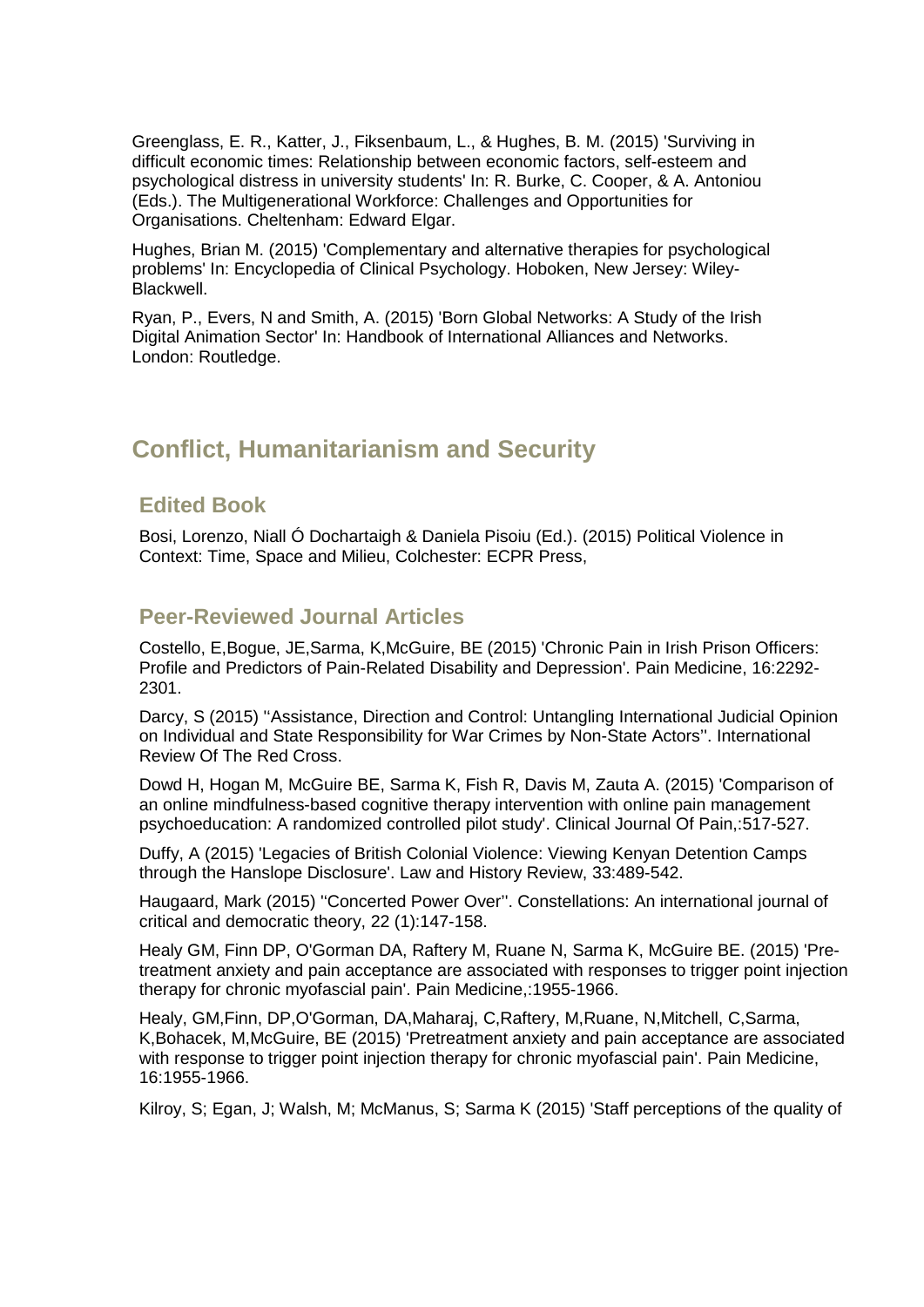life of individuals with an intellectual disability who transition from a residential campus to community living in Ireland: An exploratory study'. Journal of intellectual & developmental disability, 40 (1):68-77.

Morrissey, J. (2015) 'Regimes of Performance: Practices of the Normalised Self in the Neoliberal University'. British Journal Of Sociology Of Education, 36 (4):614-634.

Morrissey, J. (2015) 'Securitizing Instability: The US Military and Full Spectrum Operations'. Environment And Planning D: Society And Space, 33 (4):609-625.

Murphy, Ray; Burke, Roisin (2015) 'Sexual and gender based violence and the Responsibility to Protect: where does gender come in?' Irish Studies in International Affairs, 26:227-256.

Ó Dochartaigh, Niall (2015) 'The Longest Negotiation: British Policy, IRA Strategy and the Making of the Northern Ireland Peace Settlement'. Political Studies, 63 (1).

Ryan K. (2015) 'Gellner's Genealogy of the Open Society: Biopolitics as Fragment and Remainder'. Thesis Eleven, 128 (1):113-125.

Ryan, K. (2015) 'Doping and anti-doping: the excesses of enterprise and the tyranny of transparency'. International Journal of Sport Policy and Politics, 7 (4):637-653.

#### **Book Chapters**

Bosi, Lorenzo, Niall Ó Dochartaigh & Daniela Pisoiu (2015) 'Contextualizing Political Violence' In: Bosi, Ó Dochartaigh & Pisoiu(Eds.). Political Violence in Context: Time, Space and Milieu. Colchester: ECPR Press.

Darcy, S (2015) 'Retaliation and Reprisal' In: Marc Weller(Eds.). The Oxford Handbook on the Prohibition of the Use of Force. Oxford: Oxford University Press.

Darcy, S Darcy (2015) 'The Limited Reach of Superior Responsibility' In: Suzannah Linton, Gerry Simpson & William A. Schabas(Eds.). For the sake of present and future generations: Essays in honour of Roger Clark. The Netherlands: Brill.

Darcy, S Darcy (2015) 'The Prohibition of Collective Punishment' In: Andrew Clapham, Paola Gaeta and Marco Sassoli(Eds.). The Geneva Conventions in Context: A Commentary. Oxford: Oxford University Press.

Duffy, A (2015) 'Non-refoulement in International Law' In: Mary Crock(Eds.). Refugees and Rights. London: Ashgate.

Haugaard, Mark (2015) 'Power' In: The Encyclopedia of Political Thought Blackwell. Oxford: Blackwell.

Ledwith, V; Reilly, K (2015) 'Moving to Inequality? Considering Young Migrants Educational Achievement in Galway City, Ireland' In: Movement, Im/Mobilities and Journeys. London: Springer.

McGuire BE, Byrne M, Burke L, Sarma K. (2015) 'How to practice ethically sound research: Guide for practice' In: M. Byrne (Ed.)(Eds.). How to conduct research for service improvement: A guidebook for Health & Social Care Professionals. Dublin: Health Service Executive.

Ó Dochartaigh, Niall (2015) 'Radical Milieu and Mass Mobilisation in the Northern Ireland Conflict' In: Bosi, Ó Dochartaigh & Pisoiu(Eds.). Political Violence in Context: Time, Space and Milieu. Colchester: ECPR Press.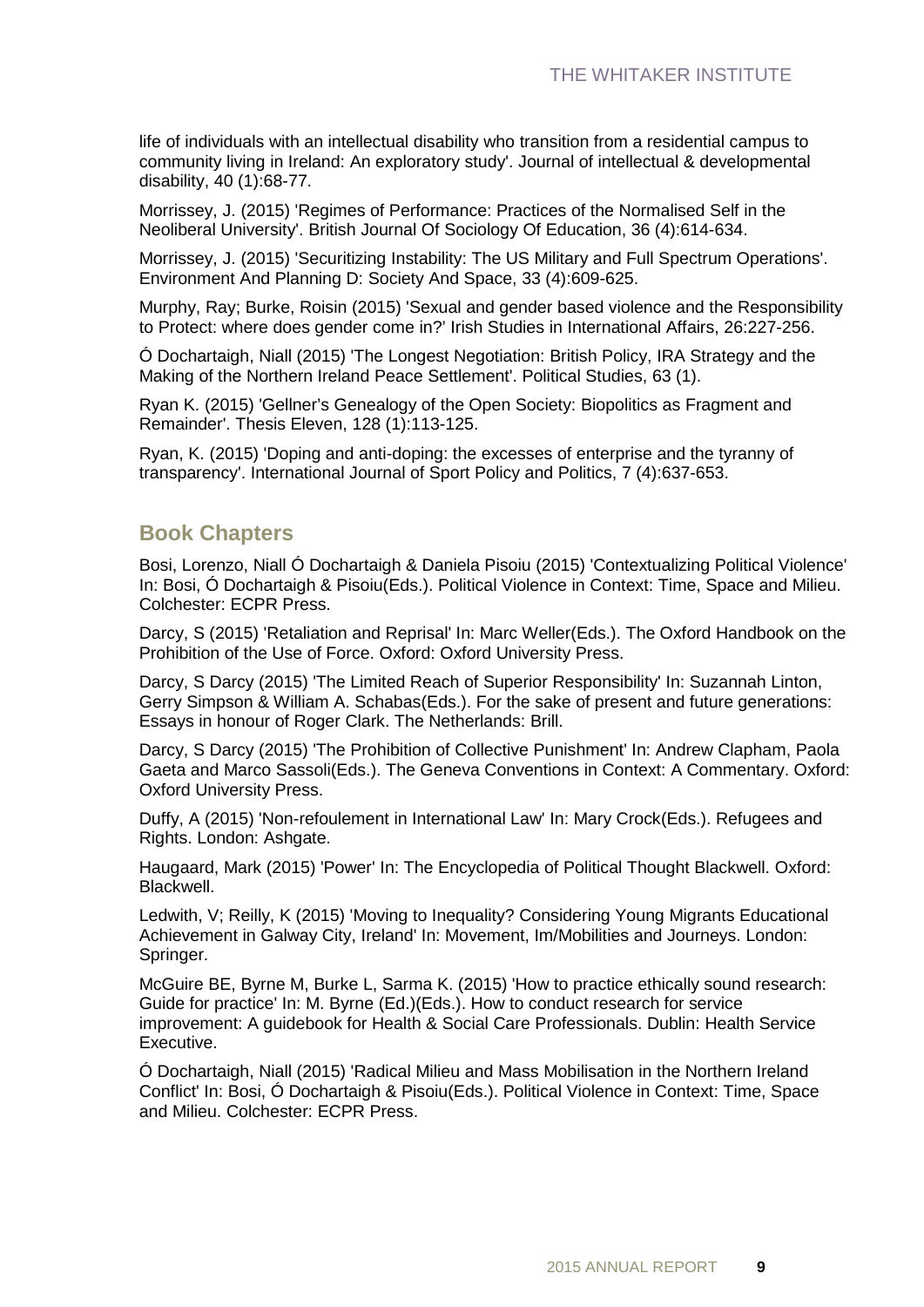Ó Dochartaigh, Niall (2015) 'Spatial Contexts for Political Violence' In: Bosi, Ó Dochartaigh & Pisoiu(Eds.). Political Violence in Context: Time, Space and Milieu. Colchester: ECPR Press.

Ó Dochartaigh, Niall (2015) 'Territorial Conflicts' In: James D. Wright (editor-in-chief)(Eds.). International Encyclopedia of the Social and Behavioral Sciences, 2nd edition. Oxford: Elsevier.

Ray Murphy (2015) 'Problems Confronting any International Peacekeeping Force in the Israel-Palestine Conflict' In: The Irish Yearbook of International Law. Oxford: United Kingdom: Hart.

Ryan, K. (2015) 'Governing the future: children's health and biosocial power' In: Reframing Health and Health Policy in Ireland: A Governmental Analysis, C. Edwards and E. Fernández (eds). Manchester: MUP.

### **Creative, Liveable and Sustainable Communities**

#### **Book**

Lonergan, P (2015) Theatre & Social Media. London and New York: Palgrave Macmillan.

### **Edited Books**

Crosson, S. and Werner Huber (Ed.). (2015) Towards 2016: 1916 and Irish Literature, Culture & Society, Trier, Germany: Wissenschaftlicher Verlag Trier.

D'Monte, R (2015) BRITISH THEATRE AND PERFORMANCE 1900-1950. London.

Kim, E (2015) The Theatre of David Henry Hwang. London.

Lonergan, P. (Ed.). (2015) Contemporary Irish Plays, London: Bloomsbury Methuen Drama.

Moran, J (2015) THE THEATRE OF D.H. LAWRENCE DRAMATIC MODERNIST AND THEATRICAL INNOVATOR. London.

Rabey, D (2015) THE THEATRE AND FILMS OF JEZ BUTTERWORTH. London.

Roche, A (2015) The Irish Dramatic Revival. London: Edited Book

### **Peer-Reviewed Journal Articles**

Andreosso-O'Callaghan, Bernadette; Lenihan, Helena; McDonough, T (2015) 'The evolving model of capitalism in Ireland: An insight into enterprise development and policy'. Economic And Industrial Democracy.

Barnes, Rosanne, Adrian E. Bauman, Billie Giles-Corti, Matthew W. Knuiman, Michael Rosenberg, Kevin M. Leyden, Christiaan G. Abildso, and Bill Reger-Nash (2015) 'Motivated to walk but nowhere to walk to: Differential effect of a mass media campaign by mix of local destinations'. Preventive Medicine,:403-405.

Bias, Thomas K., Kevin M. Leyden, and Jeremy Zimmerman. (2015) 'Perceptions of Small City Downtowns in the USA'. Planning Practice and Research,:1-17.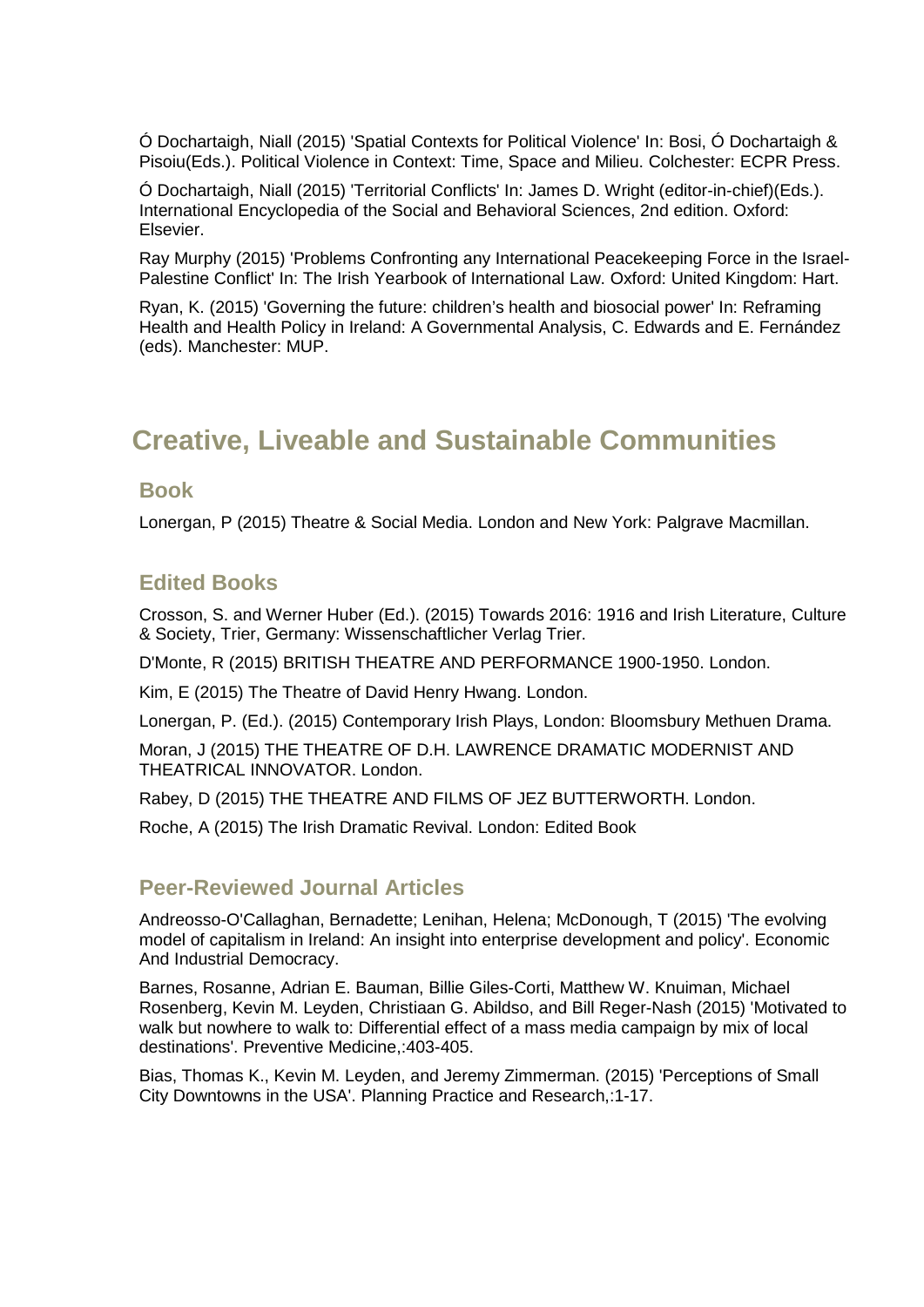Callaghan, M., Kelly, C. & Molcho, M (2015) 'Exploring traditional and cyberbullying among Irish adolescents'. International Journal Of Public Health, 60 (2):199-206.

Callaghan, M., Molcho, M., Nic Gabhainn, S. & Kelly, C. (2015) 'Food for thought: analysing the internal and external school food environment'. Health Education, 115 (2):152-170.

Cassidy, A. and McGrath, B. (2015) 'Farm, place and identity construction among Irish farm youth who migrate'. Journal Of Rural Studies, 37:20-28.

Chester, KL,Callaghan, M,Cosma, A,Donnelly, P,Craig, W,Walsh, S,Molcho, M (2015) 'Crossnational time trends in bullying victimization in 33 countries among children aged 11, 13 and 15 from 2002 to 2010'. European Journal Of Public Health, 25:61-64.

Conneely, R,Mahon, M (2015) 'Protected geographical indications: Institutional roles in food systems governance and rural development'. Geoforum, 60:14-21.

Cunningham, J; O'Reilly, P; O'Kane, C; Mangematin, V (2015) 'Managerial Challenges of Publicly Funded Principal Investigators'. International Journal Of Technology Management.

de Looze, M,Raaijmakers, Q,Ter Bogt, T,Bendtsen, P,Farhat, T,Ferreira, M,Godeau, E,Kuntsche, E,Molcho, M,Pfortner, TK,Simons-Morton, B,Vieno, A,Vollebergh, W,Pickett, W (2015) 'Decreases in adolescent weekly alcohol use in Europe and North America: evidence from 28 countries from 2002 to 2010'. European Journal Of Public Health, 25:69-72.

Elgar FJ, McKinnon B, Walsh SD, Freeman J, Donnelly PD, Gaspar de Matos M, Gariepy G, Aleman-Diaz AY, Pickett W, Molcho M, Currie C (2015) 'Structural determinants of youth bullying and fighting in 79 countries'. Journal Of Adolescent Health, 57 (6):643-594.

Guerrero, M; Cunningham, J; Urbano, D (2015) 'Economic Impact of Entrepreneurial Universities' Activities: An Exploratory Study of the United Kingdom'. Research Policy, 44 (3):748-764.

Hogan, MJ,Johnston, H,Broome, B,McMoreland, C,Walsh, J,Smale, B,Duggan, J,Andriessen, J,Leyden, KM,Domegan, C,McHugh, P,Hogan, V,Harney, O,Groarke, J,Noone, C,Groarke, AM (2015) 'Consulting with Citizens in the Design of Wellbeing Measures and Policies: Lessons from a Systems Science Application'. Social Indicators Research, 123:857-877.

Holstein, B.E., Andersen, A., Fotiou, A., Gobina, I., Godeau, E., Hansen, E., Iannotti, R., Levin, K., Nic Gabhainn, S., Ravens-Sieberer, U. & Valimaa, R. (2015) 'Adolescents' medicine use for headache: secular trends in 20 countries from 1986 to 2010'. European Journal Of Public Health, 25:76-79.

Hublet, A., Bendtsen, P., de Looze, M.E., Fotiou, A., Donnelly, P., Vihjalmsson, R., Baska, T., Aasvee, K., Franelic, I.P., Nic Gabhainn, S. & ter Bogt, T.F.M. (2015) 'Trends in the cooccurrence of tobacco and cannabis use in 15-year olds from 2002 to 2010 in 28 countries of Europe and North America'. European Journal Of Public Health, 25:73-75.

Kelly C, Fitzgerald A, Sentenac M, Gakewski J, Molcho M, Nic Gabhainn S. (2015) 'Weight concerns among adolescent boys'. Public Health Nutrition.

Khoo, S (2015) 'Solidarity and the Encapsulated and Divided Histories of Health and Human Rights'. Laws, 4 (2):274-295.

Khoo, S (2015) 'Review of: The Theory and Practice of Development Education: a pedagogy for social justice, D. Bourn'. International Journal of Development Education and Global Learning, 7 (2):107-110.

Khoo, S; McCloskey, Stephen (2015) 'Reflections and Projections: Policy and Practice Ten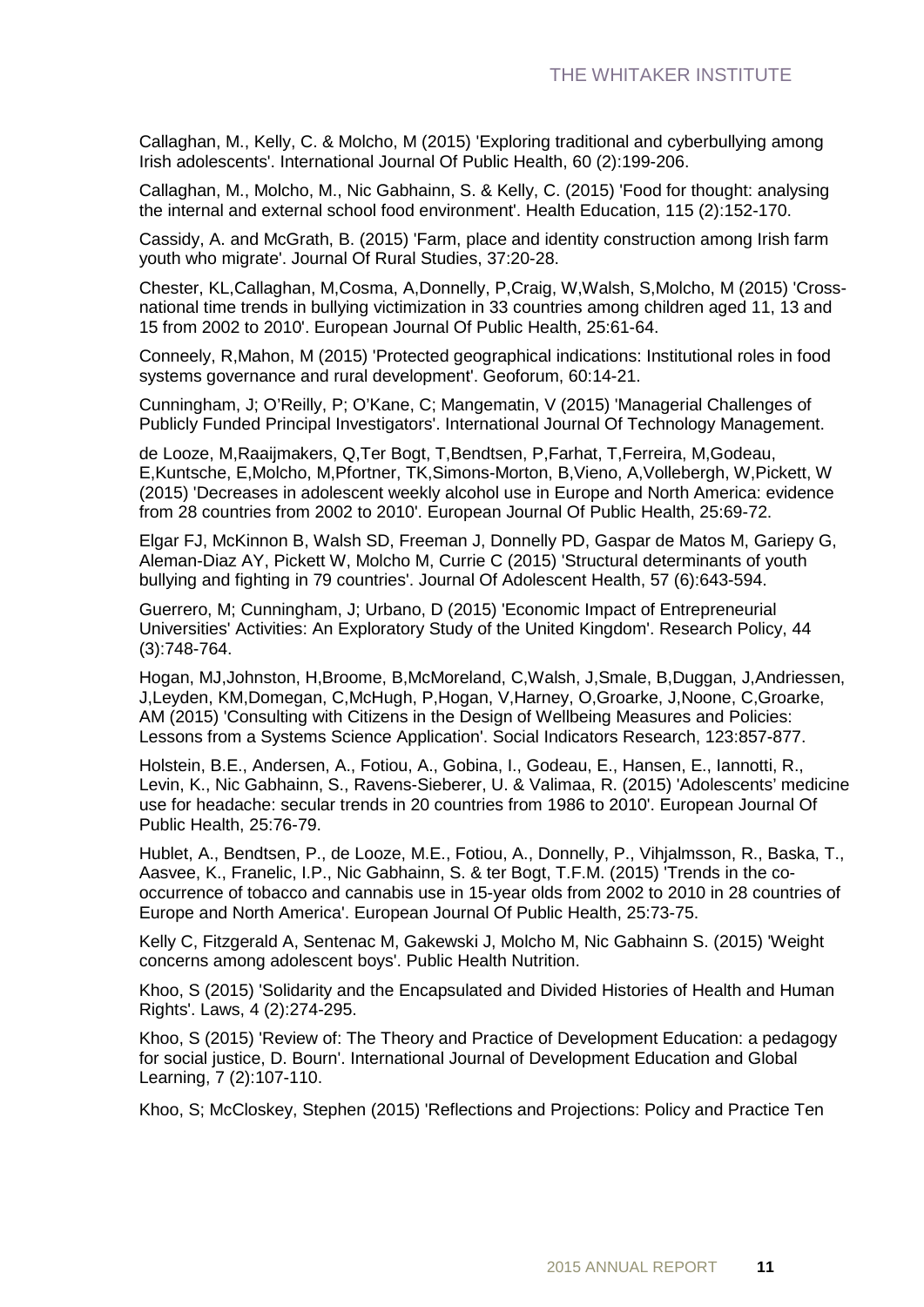Years On S Khoo and Stephen McCloskey'. Policy And Practice: A Development Education Review, 20:1-17.

Lavelle, M.J, Rau, H and Fahy F (2015) 'Different shades of green? Unpacking habitual and occasional pro-environmental behavior'. Global Environmental Change, 2015 (35):368-378.

Lonergan, P (2015) 'Reviewing'. Contemporary Theatre Review, 25 (1):72-76.

Lonergan, P (2015) 'The lost and the lonely: Crisis in Three Plays by Enda Walsh'. Etudes Irlandaises, 40 (2):137-154.

Lydon S, Healy O;Reed P;Mulhern T;Hughes BM;Goodwin MS (2015) 'A systematic review of physiological reactivity to stimuli in autism'. Developmental neurorehabilitation,:1-21.

Lydon, S., Healy, O., Mulhern, T., & Hughes, B. M. (2015) 'Heart rate measurement during stereotyped motor behavior in Autism Spectrum Disorder'. Journal Of Developmental And Physical Disabilities, 27:677-699.

Lydon, S; Healy, O; Mulhern, T; Hughes, BM (2015) 'Heart Rate Measurement during Stereotyped Motor Behavior in Autism Spectrum Disorder'. Journal Of Developmental And Physical Disabilities, 27 (5):677-699.

Lydon, S; Healy, O; Roche, M; Henry, R; Mulhern, T; Hughes, BM (2015) 'Salivary cortisol levels and challenging behavior in children with autism spectrum disorder'. Research In Autism Spectrum Disorders, 10:78-92.

McDonough, T (2015) 'Stages in Capitalist History: A Marxian Response to Hartmut Elsenhans'. Erwagen Wissen Ethik.

McGrath, B (2015) 'Reflecting on 'evidence' and documentation devices in 'translating' community interventions'. Community Development Journal, Online early version.

McGrath, B. (2015) 'Reflecting on 'evidence' and documentation devices in 'translating' community interventions'. Community Development Journal.

Molcho M, Thomas AA, Sharp L (2015) 'Inequalities in childhood cancers'. Pediatric Blood & Cancer, 62:306-306.

Molcho, M,Walsh, S,Donnelly, P,de Matos, MG,Pickett, W (2015) 'Trend in injury-related mortality and morbidity among adolescents across 30 countries from 2002 to 2010'. European Journal Of Public Health, 25:33-36.

O''Kane, C; Cunningham, J; O''Reilly, P; Mangematin, V (2015) 'Underpinning Strategic Behaviours and Posture of Principal Investigators in Transition/Uncertain Environments'. Long Range Planning.

O'Higgins, S, Doherty, E, Nic Gabhainn, S, Murphy, A, Hogan, M, O'Neill, C and McGuire, B. (2015) 'THE prevalence, impact and cost of chronic non-cancer pain in irish primary school children (prime-c). Protocol for a longitudinal school-based survey'. BMJ Open.

O'Leary, ED,Howard, S,Hughes, BM,James, JE (2015) 'Salivary alpha-Amylase Reactivity to Laboratory Social Stress With and Without Acute Sleep Restriction'. Journal Of Psychophysiology, 29:55-63.

O'Riordan, M,Mahon, M,McDonagh, J (2015) 'Power, Discourse and Participation in Nature Conflicts: The Case of Turf Cutters in the Governance of Ireland's Raised Bog Designations'. Journal Of Environmental Policy & Planning, 17:127-145.

Pearce, A,Timmons, A,O'Sullivan, E,Gallagher, P,Gooberman-Hill, R,Thomas, AA,Molcho,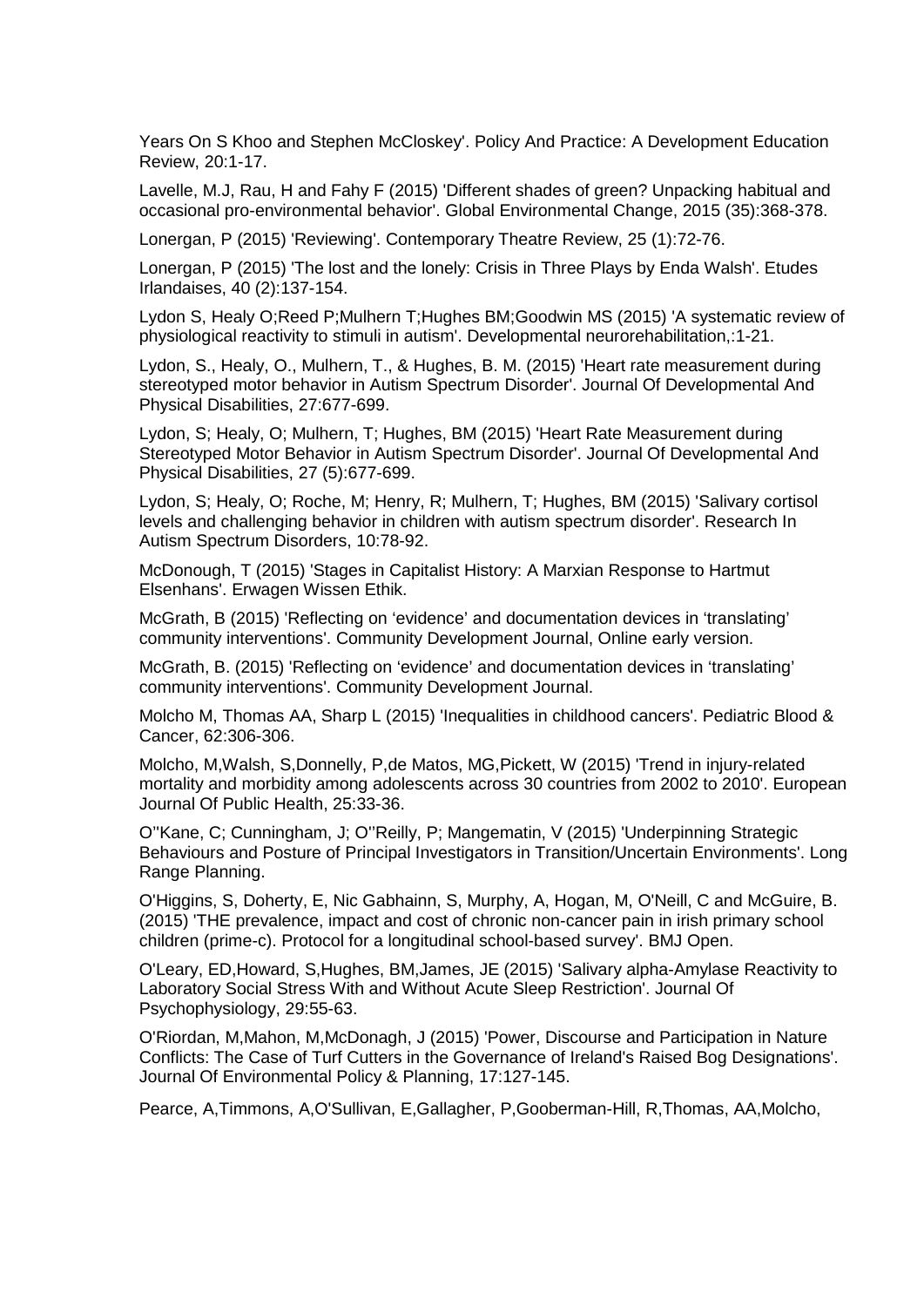M,Butow, P,Sharp, L (2015) 'Long-term workforce participation patterns following head and neck cancer'. Journal Of Cancer Survivorship, 9:30-39.

Pfortner, TK,De Clercq, B,Lenzi, M,Vieno, A,Rathmann, K,Moor, I,Hublet, A,Molcho, M,Kunst, AE,Richter, M (2015) 'Does the association between different dimension of social capital and adolescent smoking vary by socioeconomic status? a pooled cross-national analysis'. International Journal Of Public Health, 60:901-910.

Pfortner, TK,Moor, I,Rathmann, K,Hublet, A,Molcho, M,Kunst, AE,Richter, M (2015) 'The association between family affluence and smoking among 15-year-old adolescents in 33 European countries, Israel and Canada: the role of national wealth'. Addiction, 110:162-173.

Pilkington, L; Walsh, I; Trench, R; Jordan, E; Reynolds, P (2015) 'Roundtable: 'Reimagining Twentieth-Century Irish Theatre''. Irish University Review, 45 (1):90-102.

Ramiro, L., Windlin, B., Reis, B., Nic Gabhainn, S., Jovic, S., Matos, M. & Godeau, E. (2015) 'Gendered trends in very early and very early sex and condom use in 20 European countries 2002 – 2010'. European Journal Of Public Health, 25:65-68.

Rathmann, K., Ottova, V., Hurrelmann, K., de Looze, M., Levin, K., Elgar, F., Nic Gabhainn, S., van Dikk, J. & Richter, M. (2015) 'Macro-level determinants of young people's subjective health and health inequalities: a multilevel analysis in 27 welfare states'. Maturitas, 80:414- 420.

Schnohr, CW,Molcho, M,Rasmussen, M,Samdal, O,de Looze, M,Levin, K,Roberts, CJ,Ehlinger, V,Krolner, R,Dalmasso, P,Torsheim, T (2015) 'Trend analyses in the health behaviour in school-aged children study: methodological considerations and recommendations'. European Journal Of Public Health, 25:7-12.

Stevens GWJM, Walsh SD, Huijts T, Maes M, Rich Madsen K, Cavallo F, Molcho M (2015) 'An internationally comparative study of immigration and adolescent emotional and behavioral problems: Effects of generation and gender'. Journal Of Adolescent Health, 27 (6):587-594.

Stevens, GWJM,Walsh, SD,Huijts, T,Maes, M,Madsen, KR,Cavallo, F,Molcho, M (2015) 'An Internationally Comparative Study of Immigration and Adolescent Emotional and Behavioral Problems: Effects of Generation and Gender'. Journal Of Adolescent Health, 57:587-594.

Strohmayer, U (2015) 'Heidegger, or, the neglect of boundaries'. Geographica Helvetica, 70  $(1):1-4.$ 

Thomas, AA; Gallagher, P; O'Ceilleachair, A; Pearce, A; Sharp, L; Molcho, M (2015) 'Distance from treating hospital and colorectal cancer survivors' quality of life: a gendered analysis'. Supportive Care In Cancer, 23 (3):741-751.

Timmons A, Goobernab-Hill R, Gallghar P, Molcho M, Thomas AA, Pearce A, Sharp L (2015) 'Health professional's views about the acceptability and implementation of alternative models of prostate cancer follow-up'. Bju International, 116:34-34.

Walsh, IR,Trench, R,Pilkington, L,Jordan, E,Reynolds, P (2015) 'Roundtable: 'Re-imagining Twentieth-Century Irish Theatre''. Irish University Review, 45:90-102.

### **Book Chapters**

Collins, P and Grimes, S (2015) 'Innovative Strategies in Servicing International Markets from Ireland' In: Renu Agarwal, Willem Selen, Goran Roo, Roy Green(Eds.). The Handbook of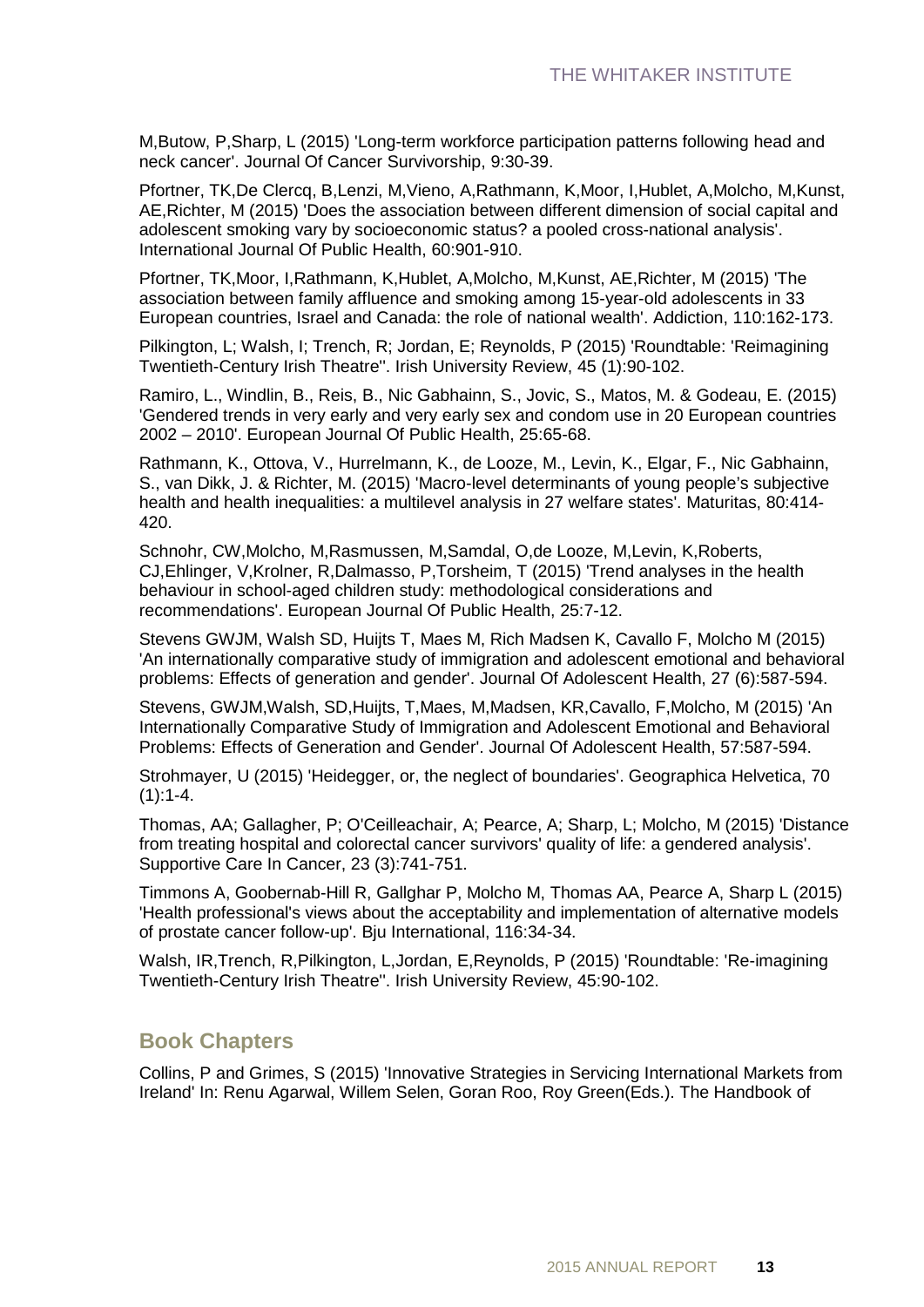Services Innovation. London: Springer.

Crosson, S (2015) '1916 and Irish Literature, Culture & Society: An Introduction' In: Seán Crosson and Werner Huber(Eds.). Towards 2016: 1916 and Irish Literature, Culture & Society. Trier: Wissenschaftlicher Verlag Trier.

Fahy, F (2015) 'Participatory and Action Research' In: International Encyclopaedia of Social and Behavioral Sciences. London: Elsevier.

Greenglass, E. R., Katter, J., Fiksenbaum, L., & Hughes, B. M. (2015) 'Surviving in difficult economic times: Relationship between economic factors, self-esteem and psychological distress in university students' In: R. Burke, C. Cooper, & A. Antoniou(Eds.). The Multigenerational Workforce: Challenges and Opportunities for Organisations. Cheltenham: Edward Elgar.

Hughes, Brian M. (2015) 'Complementary and alternative therapies for psychological problems' In: Encyclopedia of Clinical Psychology. Hoboken, New Jersey: Wiley-Blackwell.

Khoo, S (2015) 'Solidarity, equity and rights-based to health provision' In: Robertson, A(Eds.). Commonwealth Health Partnerships 2015. London: Commonwealth Secretariat.

Khoo, S. (2015) ''Development Studies'' In: Editor-in-Chief Professor James D. Wright(Eds.). International Encyclopedia of Social and Behavioral Sciences; Environmental Sciences section. Amsterdam: Elsevier.

Khoo, S; Coate, K; Wrenn, C (2015) 'Development education and research at Third-Level in Ireland' In: McCloskey, Stephen(Eds.). Policy and Practice: A development Education review Tenth Anniversary Edition. Belfast: Centre for Global Education.

Leyden, KM and A Goldberg (2015) 'The built environment of communities and social capital' In: John M. Halstead and Steven C. Deller(Eds.). Social Capital at the Community Level: An Applied Interdisciplinary Perspective. New York: Routledge.

Lonergan, P (2015) 'Shakespearean Productions at the Abbey Theatre, 1970-1985' In: Donald E Morse(Eds.). Irish Theatre in Transition: From the Late Nineteenth to the Early Twenty-First Century. Basingstoke: Palgrave Macmillan.

Mahon, M. Farrell, M. and McDonagh, J. (2015) 'Managing Development with Civil Society in a Globalizing Rural' In: Woods, M. Nienaber, B(Eds.). Globalization and Europe's Rural Regions. Surrey, UK: Ashgate.

McDonough, T (2015) 'Comparative Capitalisms and the Theory of Capitalist Stages' In: The Future of Capitalism After the Financial Crisis: The Varieties of Capitalism Debate in the Age of Austerity. New York: Routledge.

McDonough, T (2015) 'Social Structure of Accumulation Theory' In: Handbook of Marxist Economics. New York: Routledge.

McDonough, T (2015) 'Social Structures of Accumulation: A Marxist Comparison of Capitalisms?' In: New Directions in Critical Comparative Capitalisms. Basingstoke: Palgrave Macmillan.

Mulligan, E., Gawley, J. & Cunningham, J (Ed.) (2015) 'Collection of Essays (forthcoming, 2015)' In: Tax Research Network. Birmingham, UK: Fiscal Publications.

Strohmayer, U and Schönfeld, C (2015) 'Bridging Gaps; Building Bridges: Figures of Speech, Symbolic Expression and Pedagogy' In: Spatiality and symbolic expression: On the links between place and culture. New York: MacMillan.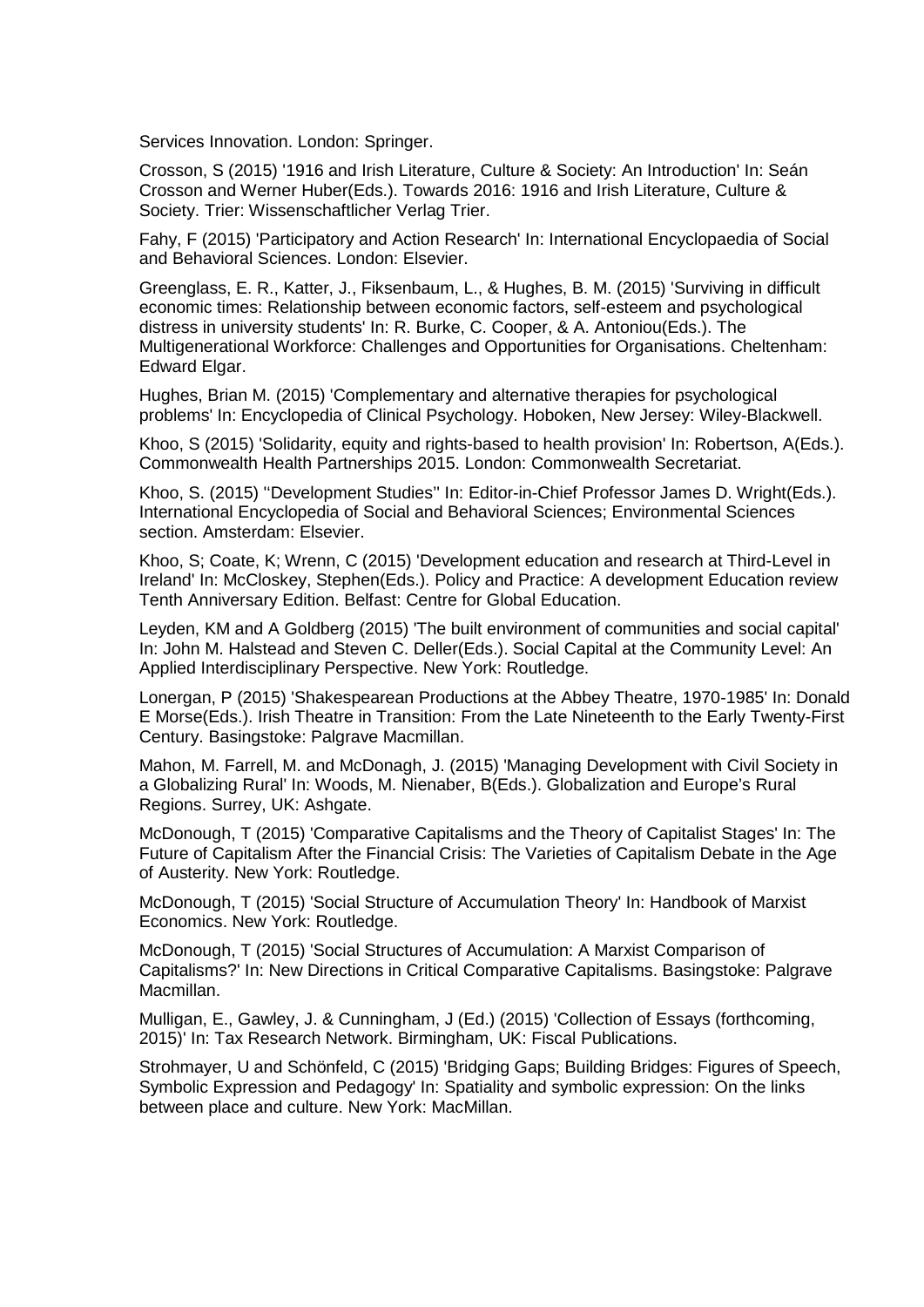#### **Reports**

Callaghan, M., Kelly, C. Molcho, M. & Nic Gabhainn, S. (2015) School characteristics, policy and context in Ireland: HBSC Ireland Post-Primary schools. Technical Publication

Carroll, B and Fahy, F (2015) 'Greening Ireland? Two Irish Case Studies'. NESC.

Davies, A; Fahy, F; Rau, H; Devaney, L; Doyle, R; Heisserer, B; Hynes, M; Lavelle, M and Pape, J (2015) CONSENSUS: Consumption Environment and Sustainability. EPA.

Gavin, A., Keane, E., Callaghan, M., Kelly, C., Molcho, M & Nic Gabhainn, S. (2015) The Irish Health Behaviour in School-aged Children (HBSC) study 2014. Department of Health.

Nic Gabhainn, S., D'Eath, M. & Sixsmith, J. (2015) Scoping review of Case Management in the treatment of substance misuse. Technical Publication

Nic Gabhainn, S., Kelly, C., Burke, L. & Fox, K.A. (2015) Making our voices heard: young people's views. Department of Children and Youth Affairs.

Nic Gabhainn, S., Molcho, M., Kelly, C. & Gavin, A. (2015) Research protocol for the 2014 HBSC Ireland study. Technical Publication

Nic Gabhainn, S., Sixsmith, J., Kelly, C. & Molcho, M (2015) Involving children in the research process: experiences from the Health Promotion Research Centre, NUI Galway. Technical **Publication** 

Nic Gabhainn, S., Young, H., Burke, L. & D'Eath, M. (2015) Adolescent Sexual Health: Data, development and dissemination. Technical Publication

### **Environment, Development, and Sustainability**

#### **Books**

Edmondson, R (2015) Ageing, Insight and Wisdom: Meaning and Practice across the Life Course. Bristol: Policy.

McDonagh, J., Nienaber, B. and Woods, M. (eds.) (2015) Globalization and Europe's Rural Regions. Surrey, UK: Ashgate.

#### **Peer-Reviewed Journal Articles**

Barnes, Rosanne, Adrian E. Bauman, Billie Giles-Corti, Matthew W. Knuiman, Michael Rosenberg, Kevin M. Leyden, Christiaan G. Abildso, and Bill Reger-Nash (2015) 'Motivated to walk but nowhere to walk to: Differential effect of a mass media campaign by mix of local destinations'. Preventive Medicine,:403-405.

Bias, Thomas K., Kevin M. Leyden, and Jeremy Zimmerman. (2015) 'Perceptions of Small City Downtowns in the USA'. Planning Practice and Research,:1-17.

Brennan, R.B., Healy, M.G., Morrison, L., Hynes, S., Norton, D., Clifford, E. (2015) 'Management of Landfill leachate: The Legacy of European Union Directives'. Waste Management.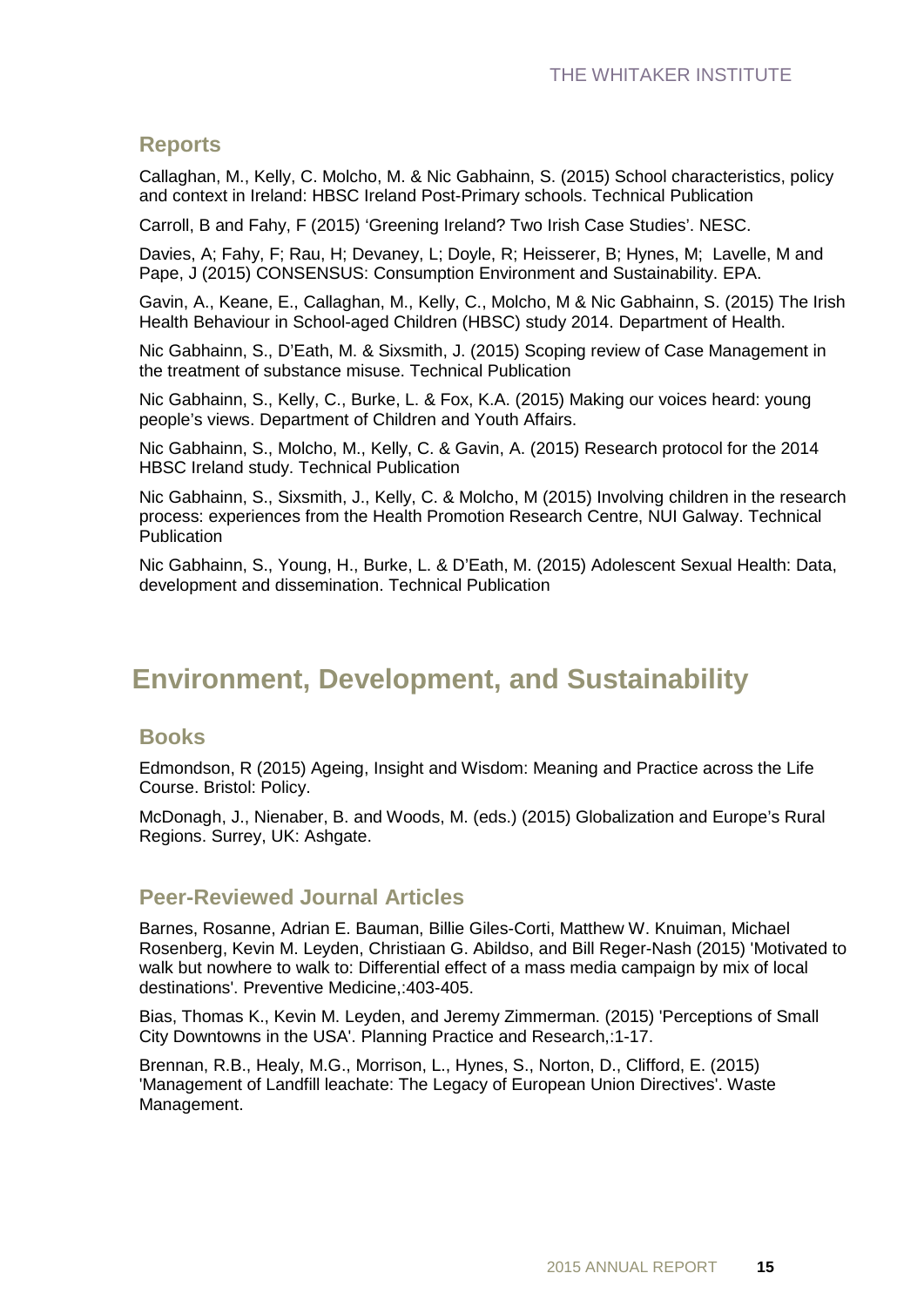Butler A, Gallagher D, Gillespie P, Crosby L, Ryan D, Lacey L, Coen R, O'Shea E, Lawlor B (2015) 'Frailty: a costly phenomenon in caring for elders with cognitive impairment'. International Journal Of Geriatric Psychiatry.

Byrne, Anne, Ricca Edmondson and Tony Varley (2015) ''Arensberg, and Kimball and Anthropological Research in Ireland''. Irish Journal Of Sociology, 23 (1):22-61.

Campbell, D., Boeri, M., Doherty E., Hutchinson, G. (2015) 'Learning, fatigue and preference formation in discrete choice experiments'. Journal Of Economic Behavior And Organization.

Cassidy, A. and McGrath, B. (2015) 'Farm, place and identity construction among Irish farm youth who migrate'. Journal Of Rural Studies, 37:20-28.

Cassidy, Anne and McGrath, Brian (2015) 'Farm, place and identity construction among Irish farm youth who migrate'. Journal Of Rural Studies, 37:20-28.

Conneely, R,Mahon, M (2015) 'Protected geographical indications: Institutional roles in food systems governance and rural development'. Geoforum, 60:14-21.

Cullinan J, Gillespie P (2015) 'Does Overweight and Obesity Impact on Self-Rated Health? Evidence Using Instrumental Variables Ordered Probit Models'. Health Economics.

Danyliv A, Gillespie P, O'Neill C, Noctor E, O'Dea A, Tierney M, McGuire B, Glynn L, Dunne F. (2015) 'Health Related Quality of Life Two to Five Years after Gestational Diabetes Mellitus: Cross Sectional Comparative Study in the ATLANTIC DIP Cohort'. BMC Pregnancy And Childbirth.

Danyliv A, Gillespie P, O'Neill C, Noctor E, O'Dea A, Tierney M, McGuire B, Glynn L, Dunne F. (2015) 'Short and Long-Term Effects of Gestational Diabetes Mellitus on the Health Care Cost: Cross-Sectional Comparative Study in the ATLANTIC DIP Cohort'. Diabetic Medicine.

Danyliv A, Gillespie P, O'Neill C, O'Dea A, Tierney M, McGuire B, Glynn L, Dunne F. (2015) 'The cost-effectiveness of the screening for gestational diabetes in primary and secondary care in the Republic of Ireland'. Diabetologia.

Dee, A., Callan, A., Doherty, E., O'Neill, C., McVeigh, T., Sweeney, MR., Staines, A., Kearns, K., Fitzgerald, S., Sharp, L., Kee, F., Hughes, J., Balanda, K and Perry, I. (2015) 'Overweight and obesity on the Island of Ireland: an estimation of costs'. BMJ Open.

Doherty, E., Queally, M. and C.O'Neill (2015) 'An examination of the relationships between service use and alternative measures of obesity among community dwelling adults in Ireland'. European Journal Of Health Economics.

Falk-Petersen, J., Foley, N., Armstrong, C.W., van den Hove, S., van Rensburg, T. and Tinch, R (2015) 'A deliberative approach to valuation and precautionary management of cold water corals in Norway'. Maritime Studies.

Flannery, W,Lynch, K,Cinneide, MO (2015) 'Consideration of coastal risk in the Irish spatial planning process'. Land Use Policy, 43:161-169.

Flynn, B (2015) ''Ecological modernisation of a Cinderella renewable? The emerging politics of global ocean energy''. Environmental Politics, 24 (2):249-269.

Flynn, B (2015) 'Planning for Irish Offshore Renewables: Are We Moving in the Right Direction with the Maritime Area and Foreshore (Amendment) Bill?' Irish Planning And Environmental Law Journal, 22 (3):100-108.

Foley, N., Corless, R., Escapa, M., Fahy, F., Fernandez-Macho, J., Gabriel, S., Gonzalez, P., Hynes, S., Kalaydjian, R., Moreira, S., Moylan, K., Murillas, A., O'Brien, M., Simpson, K., and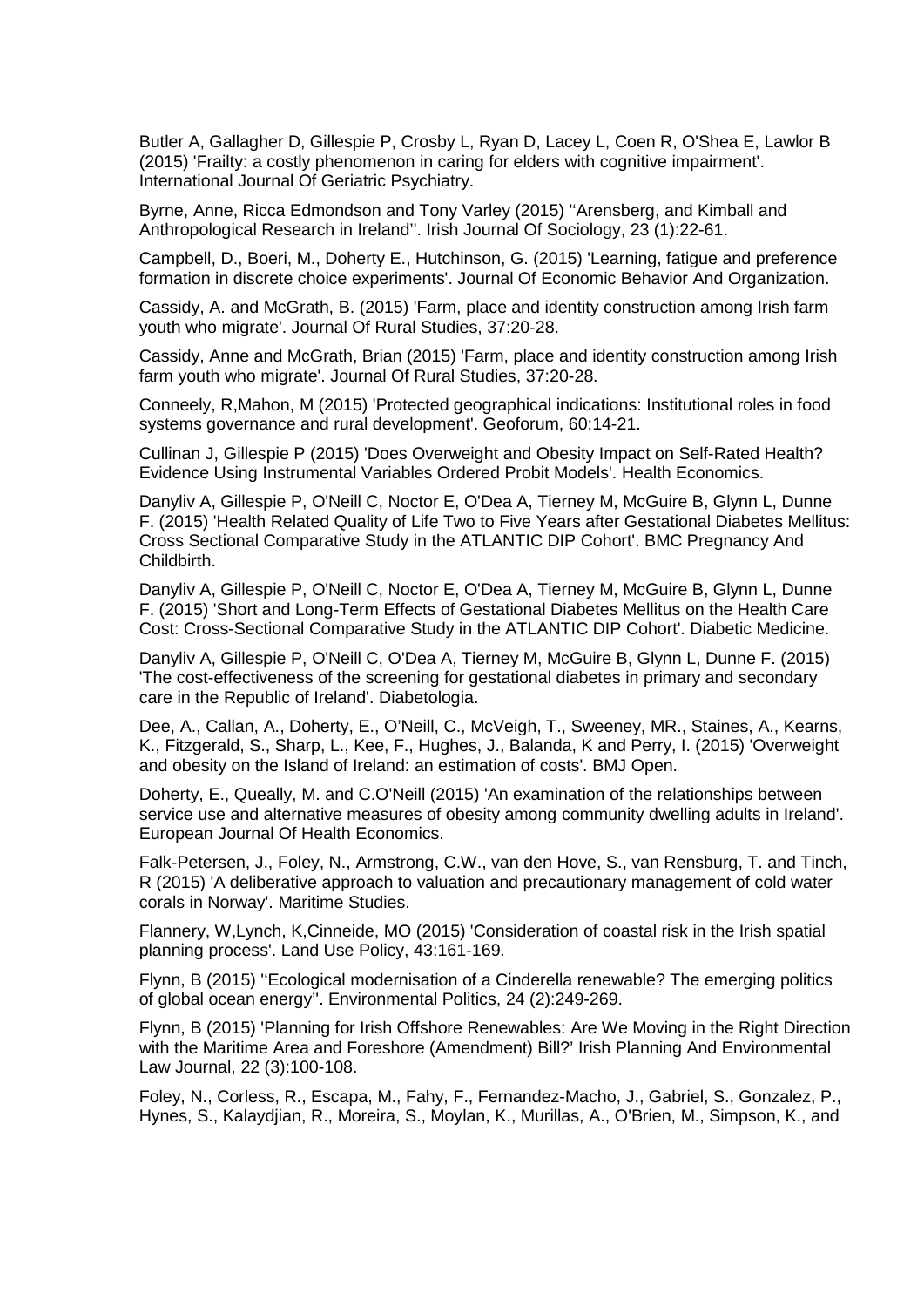Tinch, D. (2015) 'Developing a Comparative Marine Socio-Economic Framework for the European Atlantic Area, Journal of Ocean and Coastal Economics'. Journal of Ocean and Coastal Economics, 14 (1).

Gillespie P, O'Shea E, Cullinan J, Buchanan J, Bobula J, Gallagher D, Ní Mhaoláin A, Lawlor B (2015) 'Longitudinal Costs of Caring for People with Alzheimer's Disease'. International Psychogeriatrics, 27:847-856.

Hanley, N., Hynes, S., Patterson, D. and Jobstvogt, N. (2015) 'Economic Valuation of Marine and Coastal Ecosystems: Is it currently fit for purpose?' Journal of Ocean and Coastal Economics, 1 (2):1-15.

Hogan, MJ,Johnston, H,Broome, B,McMoreland, C,Walsh, J,Smale, B,Duggan, J,Andriessen, J,Leyden, KM,Domegan, C,McHugh, P,Hogan, V,Harney, O,Groarke, J,Noone, C,Groarke, AM (2015) 'Consulting with Citizens in the Design of Wellbeing Measures and Policies: Lessons from a Systems Science Application'. Social Indicators Research, 123:857-877.

Hynes, S,O'Reilly, P,Curless, R (2015) 'An on-site versus a household survey approach to modelling the demand for recreational angling: Do welfare estimates differ?' Ecosystem Services, 16:136-145.

Jepsen, M.R., Kuemmerle, T, McDonagh, J and others (2015) 'Transitions in European landmanagement regimes between 1800 and 2010'. Land Use Policy, 49:53-64.

Kennelly, B., Flannery, D., Considine. J., Doherty. E., & Hynes, S. (2015) 'Modelling the preferences of students for alternative assignment designs using the Discrete Choice Experiment methodology'. Practical Assessment, Research and Evaluation.

Khoo, S (2015) 'Review of: The Theory and Practice of Development Education: a pedagogy for social justice, D. Bourn'. International Journal of Development Education and Global Learning, 7 (2):107-110.

Khoo, S (2015) 'Solidarity and the Encapsulated and Divided Histories of Health and Human Rights'. Laws, 4 (2):274-295.

Khoo, S; McCloskey, Stephen (2015) 'Reflections and Projections: Policy and Practice Ten Years On S Khoo and Stephen McCloskey'. Policy And Practice: A Development Education Review, 20:1-17.

Lavelle, M.J, Rau, H and Fahy F (2015) 'Different shades of green? Unpacking habitual and occasional pro-environmental behavior'. Global Environmental Change, 2015 (35):368-378.

McDonagh, J (2015) 'Rural geography III: Do we really have a choice? The bioeconomy and future rural pathways'. Progress In Human Geography, 39:658-665.

McGrath, B (2015) 'Reflecting on 'evidence' and documentation devices in 'translating' community interventions'. Community Development Journal, Online early version.

McGrath, B. (2015) 'Reflecting on 'evidence' and documentation devices in 'translating' community interventions'. Community Development Journal.

Morrissey, J. (2015) 'Regimes of Performance: Practices of the Normalised Self in the Neoliberal University'. British Journal Of Sociology Of Education, 36 (4):614-634.

Morrissey, J. (2015) 'Securitizing Instability: The US Military and Full Spectrum Operations'. Environment And Planning D: Society And Space, 33 (4):609-625.

Murphy AW, Cupples ME, Murphy E, Newell J, Scarrott C, Vellinga A, Gillespie P, Byrne M, Smith SM (2015) 'Six-year follow-up of the SPHERE RCT: secondary prevention of heart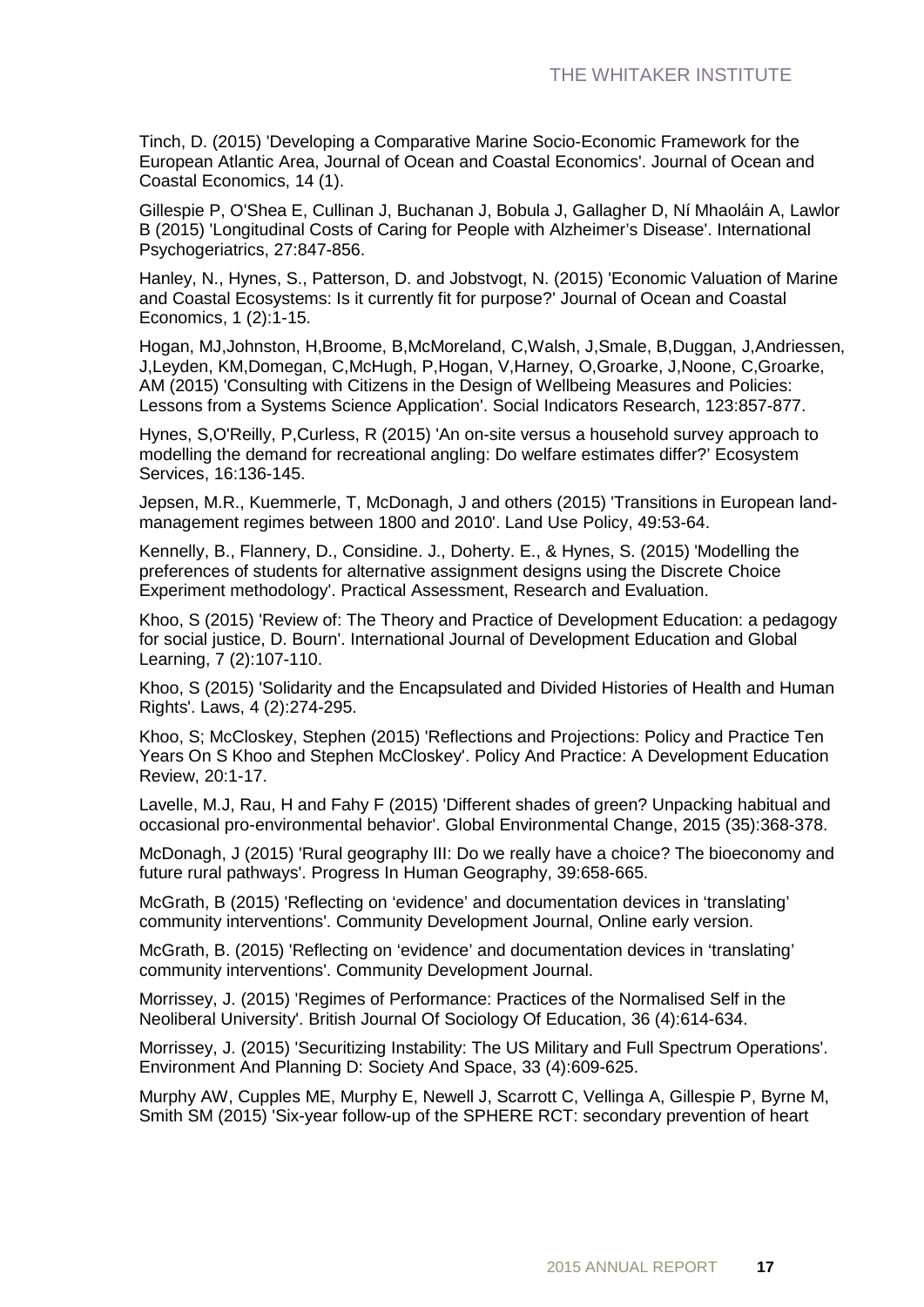disease in general practice'. BMJ Open.

O''Rourke, B.M.A. & Walsh, J. (2015) 'New Speakers of Irish: shifting boundaries across time and space'. International Journal of the Sociology of Language, 2015 (231):63-83.

O'Higgins, S,Doherty, E,NicGabhainn, S,Murphy, A,Hogan, M,O'Neill, C,McGuire, BE (2015) 'The prevalence, impact and cost of chronic non-cancer pain in Irish primary schoolchildren (PRIME-C): protocol for a longitudinal school-based survey'. BMJ Open, 5.

O'Riordan, M,Mahon, M,McDonagh, J (2015) 'Power, Discourse and Participation in Nature Conflicts: The Case of Turf Cutters in the Governance of Ireland's Raised Bog Designations'. Journal Of Environmental Policy & Planning, 17:127-145.

O'Sullivan (2015) 'Ethical Issues of Mammoth Proportions?: Reviving and Re-Engineering the Extinct'. Journal of Animal Ethics.

O'Sullivan, Maureen (2015) 'Irish Artistic Copyright Law: A Menagerie of Holy Cows and Turtle Doves?' Intellectual Property Quarterly, (1):31-61.

Strohmayer, U (2015) 'Heidegger, or, the neglect of boundaries'. Geographica Helvetica, 70  $(1):1-4.$ 

Submitted for review: Farrell, E.J., Kandrot, S., Morley, A., Lynch, K., and Finnernan, B. (2015) 'The Winter Storms of 2013-2014: a window into Ireland's future for coastal climate change'. Earth Surface Processes And Landforms.

van Rensburg, T.M., Kelley, H., Jeserich (2015) 'What influences the probability of wind farm planning approval: Evidence from Ireland'. Ecological Economics.

Walsh, J & Ní Dhúda, L. (2015) ''New speakers' of Irish in the United States: practices and motivations'. Applied Linguistics Review, 6:173-193.

Walsh, J. & O'Rourke, B. (2015) 'Mudes teangeolaíocha agus nuachainteoirí na Gaeilge'. Comhar Taighde.

#### **Book Chapters**

Edmondson, R (2015) 'Wisdom' In: Sage Encyclopedia of Ageing: Multidisciplinary Perspectives. London: Sage.

Edmondson, R and Scharf, T (2015) 'Rural and urban ageing: Contributions of cultural gerontology' In: Routledge Handbook of Cultural Gerontology. London: Routledge.

Fahy, F (2015) 'Participatory and Action Research' In: International Encyclopaedia of Social and Behavioral Sciences. London: Elsevier.

Khoo, S (2015) 'Solidarity, equity and rights-based to health provision' In: Robertson, A(Eds.). Commonwealth Health Partnerships 2015. London: Commonwealth Secretariat.

Khoo, S. (2015) ''Development Studies'' In: Editor-in-Chief Professor James D. Wright(Eds.). International Encyclopedia of Social and Behavioral Sciences; Environmental Sciences section. Amsterdam: Elsevier.

Khoo, S; Coate, Kelly; Wrenn, Carol (2015) 'Development education and research at Third-Level in Ireland' In: McCloskey, Stephen(Eds.). Policy and Practice: A development Education review Tenth Anniversary Edition. Belfast: Centre for Global Education.

Ledwith, V; Reilly, K (2015) 'Moving to Inequality? Considering Young Migrants Educational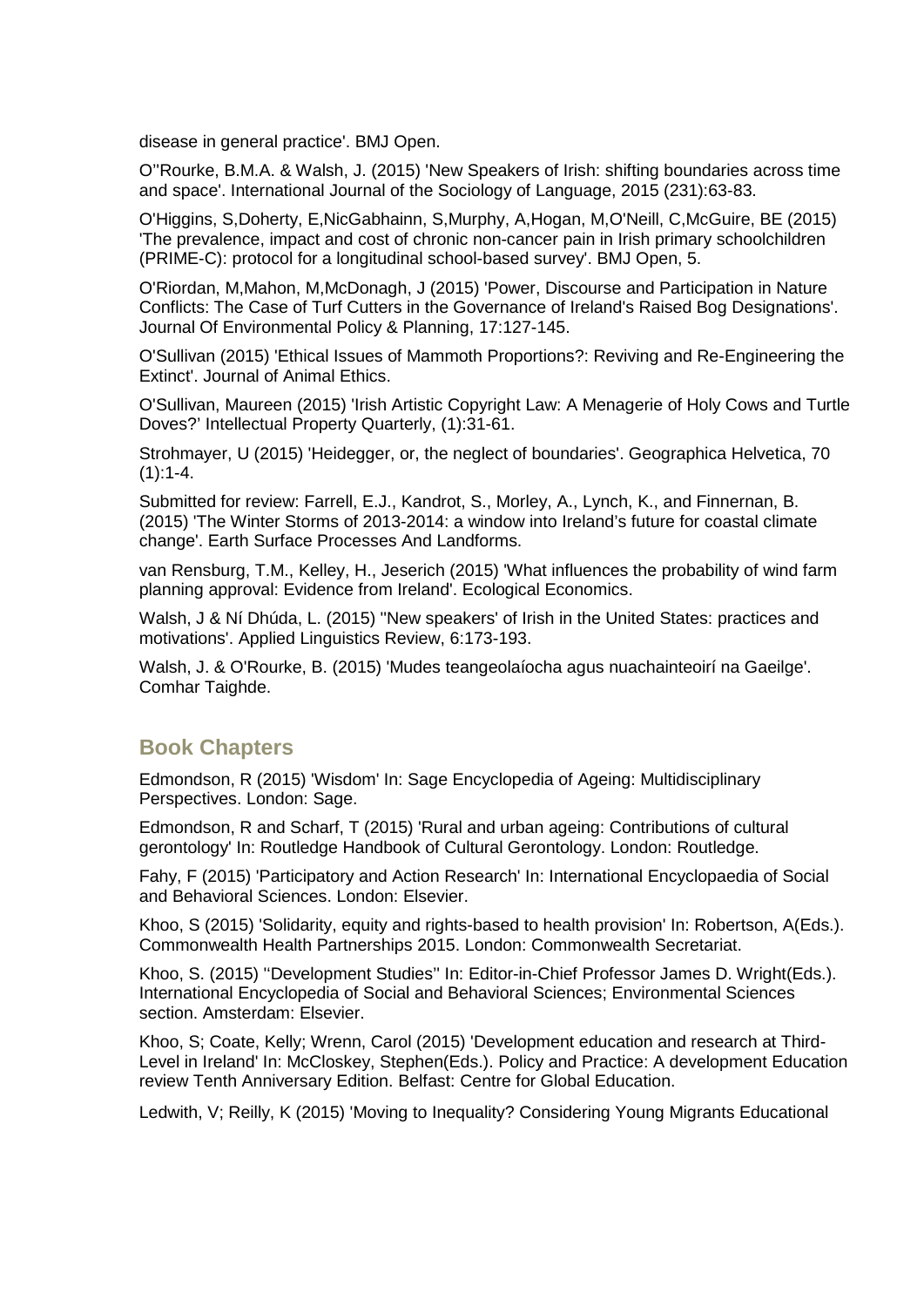Achievement in Galway City, Ireland' In: Movement, Im/Mobilities and Journeys. London: Springer.

Leyden, KM and A. Goldberg (2015) 'The built environment of communities and social capital' In: John M. Halstead and Steven C. Deller(Eds.). Social Capital at the Community Level: An Applied Interdisciplinary Perspective. New York: Routledge.

Mahon, M. Farrell, M. and McDonagh, J. (2015) 'Managing Development with Civil Society in a Globalizing Rural' In: Woods, M. Nienaber, B(Eds.). Globalization and Europe's Rural Regions. Surrey, UK: Ashgate.

McDonagh, J., Nienaber, B. and Woods, M. (2015) 'Globalization and Europe's Rural Regions – Challenge and Opportunity' In: McDonagh, J., Nienaber, B. and Woods, M(Eds.). Globalization and Europe's Rural Regions. Surrey, UK: Ashgate.

Strohmayer, U and Schönfeld, C (2015) 'Bridging Gaps; Building Bridges: Figures of Speech, Symbolic Expression and Pedagogy' In: Spatiality and symbolic expression: On the links between place and culture. New York: MacMillan.

Varley, T (2015) ''"The Class that Goes to the Wall": Colonel George O'Callaghan-Westropp, Class Politics and Identity in Cumann na nGaedheal Ireland'' In: John Cunningham and Niall Ó Ciosáin, Culture and Society in Ireland Since 1750: Essays in honour of Gearóid Ó Tuathaigh. Dublin: Lilliput Press.

Walsh, J. (2015) ''The Irish Language Regime and Language Ideology in Ireland'' In: Cardinal, L. & Sonntag, S(Eds.). State Traditions and Language Regimes: Conceptualizing Language Policy Choices. Montréal: McGill-Queen's University Press.

Woods, M. Nienaber, B. and McDonagh, J. (2015) 'Globalization Processes and the Restructuring of Europe's Rural Regions' In: McDonagh, J., Nienaber, B. and Woods, M(Eds.). Globalization and Europe's Rural Regions. Surrey, UK: Ashgate.

### **Policy Contribution**

Hynes, S. and Vega, A. (2015) Ocean Economy 2012 Results and Implications for "Harnessing our Ocean Wealth" Targets. Invited Presentation to Marine Coordination Group chaired by Minister Simon Coveny, Department of the Taoiseach, Dublin, January 28th, 2015. Policy Contribution

### **Reports**

Brewster, P., Rooke, M. and Hynes, S. (2015) A Study of the Current and Future Skills Requirements of the Marine/Maritime Economy to 2020. Department of Jobs, Enterprise and Innovation.

Carroll, B and Fahy, F (2015) 'Greening Ireland? Two Irish Case Studies'. NESC.

Davies, Anna; Frances Fahy, Henrike Rau, Laura Devaney, Ruth Doyle, Barbara Heisserer, Mike Hynes, Mary-Jo Lavelle and Jessica Pape (2015) CONSENSUS: Consumption Environment and Sustainability. EPA.

Grealis, E., Hynes, S. and Twomey, C. (2015) Employment Effects of Proposed Aquaculture Project in Galway Bay.

Grealis, E., Hynes, S., O'Donoghue, C. Towmey, C. van Ousch, S. Vega, A. (2015) Economic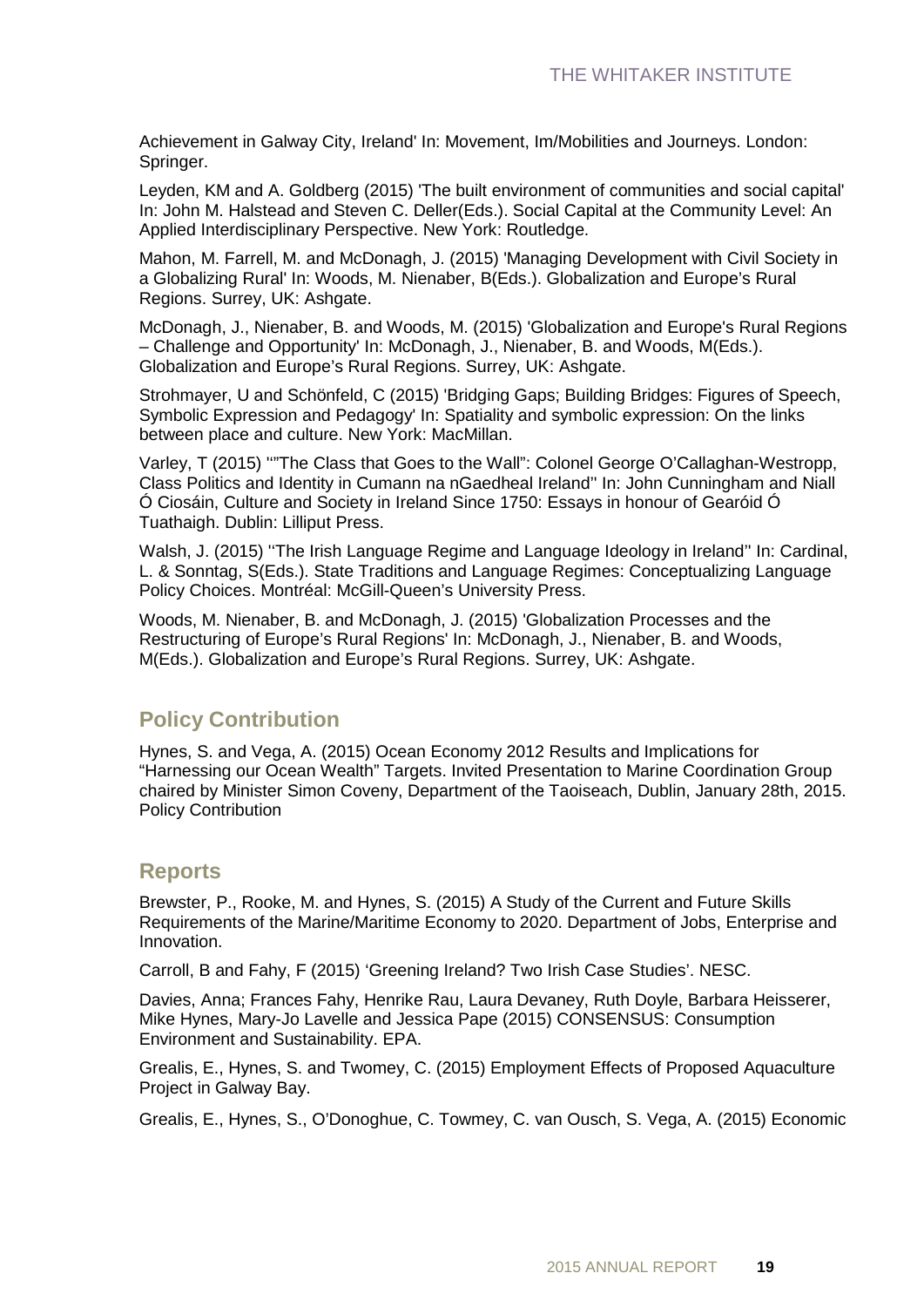Impact of achieving the targets of the Harvesting our Ocean Wealth Strategy, in Grealis, E. and O'Donoghue, C. (ed.), The Bio-Economy Input-Output Model (2015) Economic Impact of Aquaculture Expansiot in Ireland. Teagasc.

Grealis, E., Hynes, S., O'Donoghue, C. Towmey, C. van Ousch, S. Vega, A. (2015) Economic Impact of achieving the targets of the Harvesting our Ocean Wealth Strategy, in Grealis, E. and O'Donoghue, C. (ed.), The Bio-Economy Input-Output Model (2015) Economic Impact of Aquaculture Expansiot in Ireland. Teagasc.

Grealis, E., Vega, A., O'Donoghue, C. Hynes, S. in Grealis, E. and O'Donoghue, C. (ed.), The Bio-Economy Input-Output Model: Development and Uses, Teagasc Publication, Dublin (2015) Economic Impact of achieving the targets of the Harnessing Our Ocean Wealth Strategy. Teagasc.

Grealis, E., Vega, A., O'Donoghue, C. Hynes, S. in Grealis, E. and O'Donoghue, C. (ed.), The Bio-Economy Input-Output Model: Development and Uses, Teagasc Publication, Dublin (2015) Economic Impact of achieving the targets of the Harnessing Our Ocean Wealth Strategy. Teagasc.

Vega, A., Hynes, S., O'Toole, E. (2015) Ireland's Ocean Economy: Reference Year 2012. SEMRU.

Walsh, J., O'Rourke, B. & Rowland, H. (2015) Research Report on New Speakers of Irish prepared for Foras na Gaeilge. Foras na Gaeilge.

Walsh, J., O'Rourke, B. & Rowland, H. (2015) Tuarascáil Taighde ar Nuachainteoirí na Gaeilge arna hullmhú d'Fhoras na Gaeilge. Foras na Gaeilge.

### **Gender and Public Policy**

#### **Books**

Ashwin, P., Boud, D., Coate, K., Hallett, F., Keane, E. Krause, K., Leibowitz, B., Mclaren, I., McArthur, J., McCune, V; and Tooher, M. (2015) Reflective Teaching in Higher Education. London: Bloomsbury.

Edmondson, R (2015) Ageing, Insight and Wisdom: Meaning and Practice across the Life Course. Bristol: Policy.

### **Edited Book**

Walsh, K, Carney, G., Ní Léime Á. (Ed.). (2015) Ageing through austerity: critical perspectives from Ireland, , Bristol:: Policy Press,

### **Peer-Reviewed Journal Articles**

Addabbo, T,Bastos, A,Casaca, SF,Duvvury, N,Leime, AN (2015) 'Gender and labour in times of austerity: Ireland, Italy and Portugal in comparative perspective'. International Labour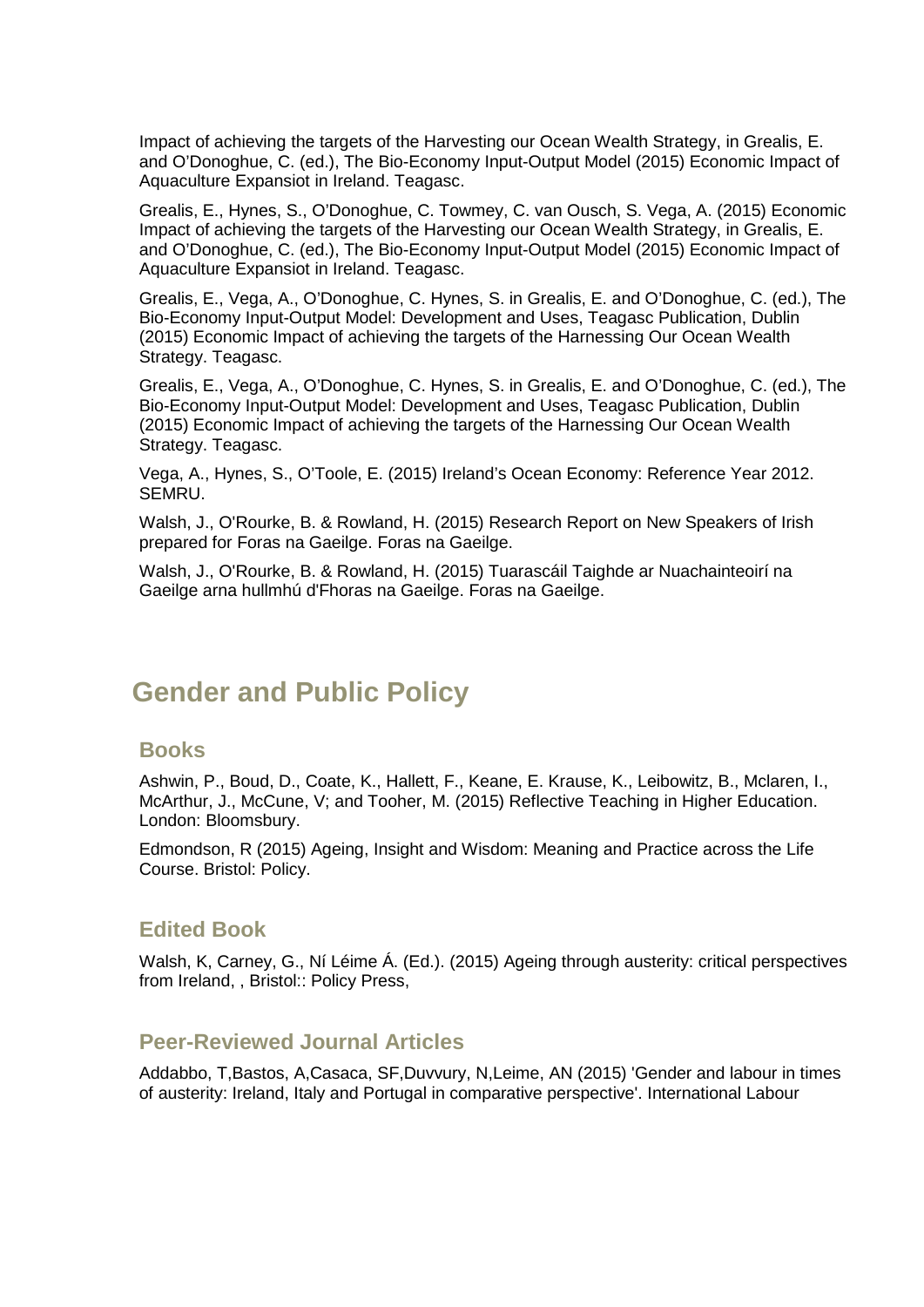Review, 154.

Buckley, L.A. (2015) 'Relational theory and choice rhetoric in the Supreme Court of Canada'. Canadian Journal of Family Law, 29 (2):251-308.

Casaca, S., Bastos, A., Addabbo, T., Duvvury, N., Ní Léime, Á. (2015) 'Gender and labour in times of austerity: Ireland, Italy and Portugal in a comparative perspective'. International Labour Review, 4.

Collins, T. & Mulligan, E. (2015) 'Ireland's Introduction of Transfer Pricing: A New Institutional Theory Perspective (forthcoming, 2015)'. Accounting, Finance and Governance Review, Special Issue on Taxation.

Keane, E.; Heinz, M. (2015) 'Diversity in Initial Teacher Education (DITE) in Ireland: The Socio-demographic Backgrounds of Postgraduate Post-primary Entrants in 2013 & 2014'. Irish Educational Studies, Forthcoming.

Khoo, S (2015) 'Solidarity and the Encapsulated and Divided Histories of Health and Human Rights'. Laws, 4 (2):274-295.

Khoo, S (2015) 'Review of: The Theory and Practice of Development Education: a pedagogy for social justice, D. Bourn'. International Journal of Development Education and Global Learning, 7 (2):107-110.

Khoo, S; McCloskey, Stephen (2015) 'Reflections and Projections: Policy and Practice Ten Years On S Khoo and Stephen McCloskey'. Policy And Practice: A Development Education Review, 20:1-17.

Quinlivan, S (2015) 'Reasonable Accommodation in Education'. Irish Community Development Law Journal.

Quinlivan, S (2015) 'Stokes v Christian Brothers High School: An exercise in splendid isolationism?' Irish Journal Of European Law, 18 (2):81-91.

Robbins, G., Mulligan, E., & Keenan, F. (2015) 'E-Government in the Irish Revenue:The Revenue On-Line Service (ROS) - a success story?' Financial Accountability & Management, 31 (4):363-394.

Scriver, S., Walsh Olesen, A. and Clifford, E. (2015) 'From Students to Leaders: Evaluating the impact on academic performance, satisfaction and student empowerment of a pilot PAL programme among first year students and second year leaders'. Journal of Learning Development in Higher Education.

### **Book Chapters**

Buckley, L.A. (2015) 'Equity' In: Byrne, R. and Binchy, W(Eds.). Annual Review of Irish Law 2014. Dublin: Round Hall.

Byrne, A., Duvvury, N., Macken-Walsh, A., Watson, T. (2015) 'Finding 'Room to Manoeuvre': Gender, Agency and the Family Farm' In: Feminisms and Ruralities. London: Lexington.

Edmondson, R (2015) 'Wisdom' In: Sage Encyclopedia of Ageing: Multidisciplinary Perspectives. London: Sage.

Edmondson, R and Tom Scharf (2015) 'Rural and urban ageing: Contributions of cultural gerontology' In: Routledge Handbook of Cultural Gerontology. London: Routledge.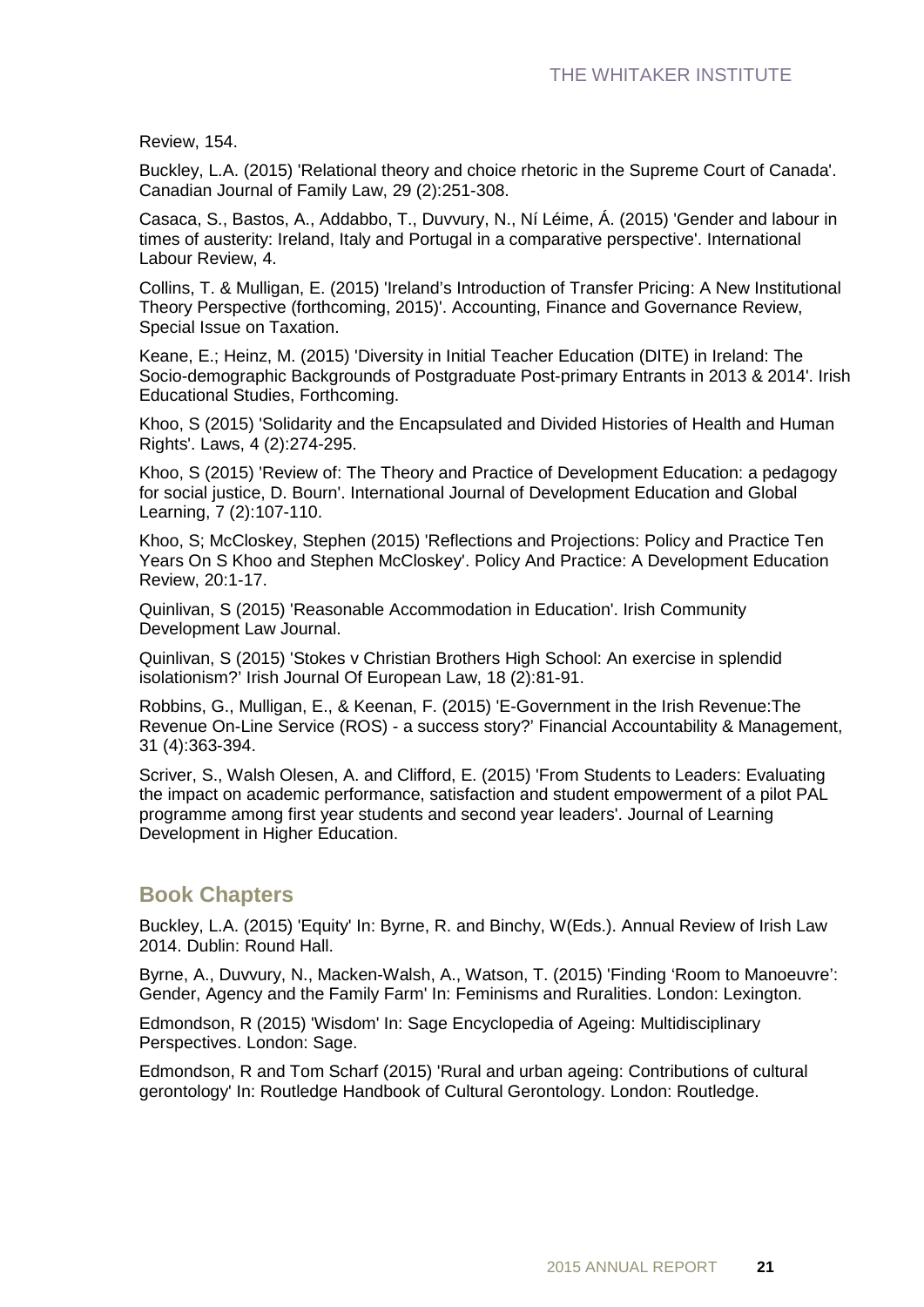Fotaki, M., Kenny, K., and Scriver, S. (2015) '. Whistleblowing and Mental Health: A new weapon for retaliation?' In: Lewis, D. & Vandekerckhove, W(Eds.). Developments in whistleblowing research. London: International Whistleblowing Research Network.

Khoo, S (2015) 'Solidarity, equity and rights-based to health provision' In: Robertson, A(Eds.). Commonwealth Health Partnerships 2015. London: Commonwealth Secretariat.

Khoo, S. (2015) ''Development Studies'' In: Editor-in-Chief Professor James D. Wright(Eds.). International Encyclopedia of Social and Behavioral Sciences; Environmental Sciences section. Amsterdam: Elsevier.

Khoo, S; Coate, Kelly; Wrenn, Carol (2015) 'Development education and research at Third-Level in Ireland' In: McCloskey, Stephen(Eds.). Policy and Practice: A development Education review Tenth Anniversary Edition. Belfast: Centre for Global Education.

Mulligan, E., Gawley, J. & Cunningham, J (Ed.) (2015) 'Collection of Essays (forthcoming, 2015)' In: Tax Research Network. Birmingham, UK: Fiscal Publications.

Ní Léime Á., Connolly, S., (2015) , Bristol: Policy Press. (2015) 'Active Ageing: the impact of austerity policies on social participation in later life' In: Ageing through austerity: critical perspectives from Ireland. Policy Press: Bristol.

Ní Léime Á., Duvvury, N. and Callan, A, Walsh, K, Carney, G., Ní Léime, Á., Bristol: Policy Press (2015) 'Pension Provision, Gender, Ageing and Work in Ireland' In: Ageing through austerity: critical perspectives from Ireland. Bristol: Policy Press.

Piers Gooding; Shivaun Quinlivan (2015) 'Reasonable Accommodation: A Tool for Disability Equality in the 21st Century' In: Pabsch, A; Soderqvist, P(Eds.). UNCRPD Implementation in Europe, a Deaf Perspective: Article 27: Work and Employment. Brussels: European Union of the Deaf.

Scriver, S. (2015) 'War Propaganda' In: in International Encyclopedia of the Social and Behavioural Sciences. Second Edition. Oxford: Elsevier.

### **Reports and Working Papers**

Keane, E. (2015) Considering the 'Impact' of Access and Widening Participation: The Undergraduate, Postgraduate and Early Employment Experiences of NUI Galway Access Students. NUI Galway.

O''Reilly, F., Barror, S., Hannigan, A., Scriver, S., Ruane, L., MacFarlane, A. and O'Carroll, A. (2015) Homelessness: An Unhealthy State. Health status, risk behaviours and service utilisation among homeless people in two Irish cities. Partnership for Health Equity.

Scriver, S., Duvvury, N., Ashe, S., Raghavendra, S., and O'Donovan, D. (2015) Conceptualising Violence: A holistic approach to understanding violence against women and girls. whatworks.co.za: Working Paper.

### **Group Decision Making**

**Peer-Reviewed Journal Articles**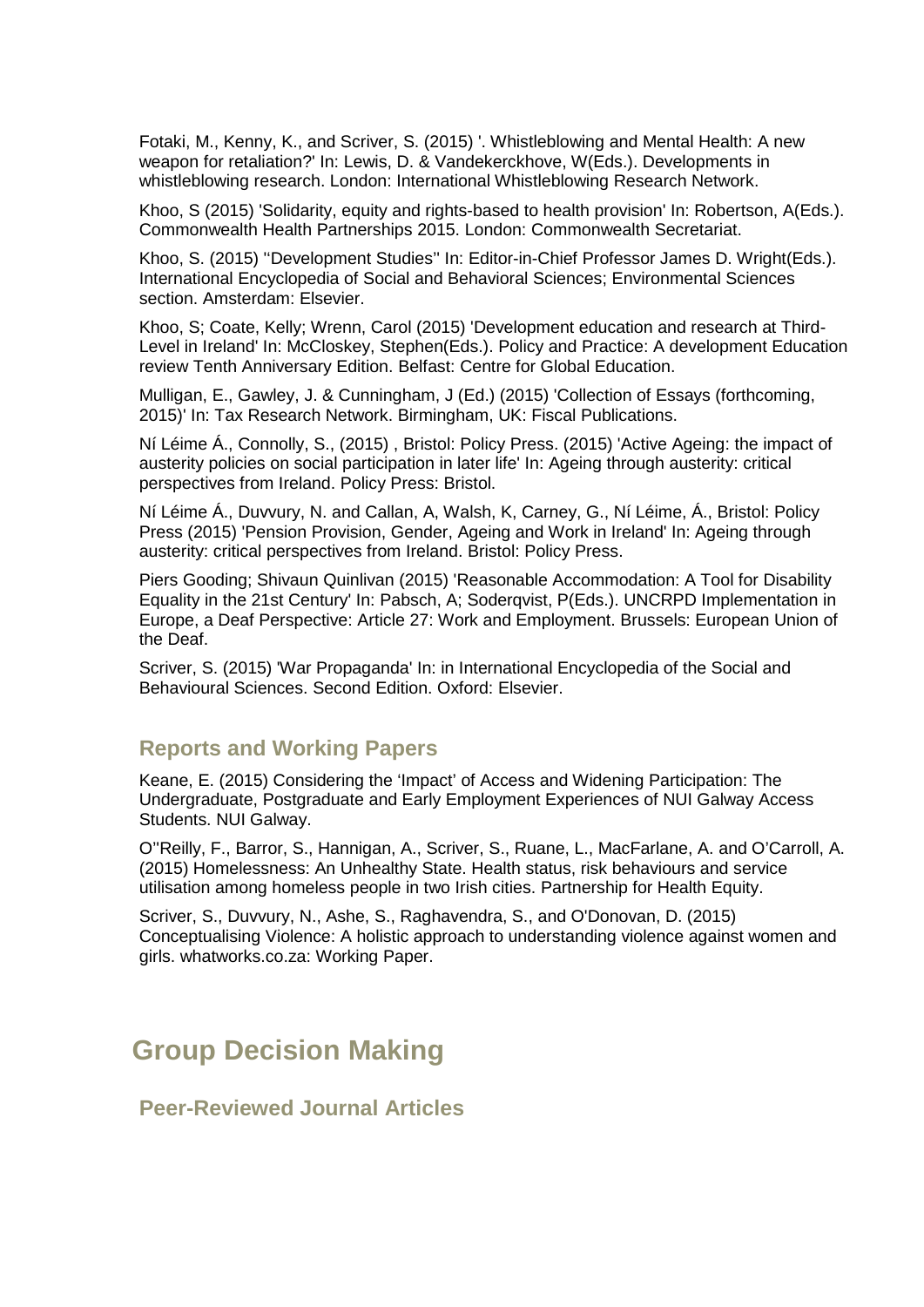Bhaduri, Amit; Raghavendra, Srinivas; Guttal, Vishwesha (2015) 'On the systemic fragility of finance led growth'. Metroeconomica, 66 (1):158-186.

Duddy, C (2015) 'Fair sharing under dichotomous preferences'. Mathematical Social Sciences, 73:1-5.

Perote-Pena, J,Piggins, A (2015) 'A MODEL OF DELIBERATIVE AND AGGREGATIVE DEMOCRACY'. Economics And Philosophy, 31:93-121.

### **Health and Well-Being**

#### **Books**

Edmondson, R (2015) Ageing, Insight and Wisdom: Meaning and Practice across the Life Course. Bristol: Policy.

Kazer M & Murphy K. (2015) NURSING CASE STUDIES ON IMPROVING HEALTH RELATED QUALITY OF LIFE IN OLDER ADULTS. New York: Springer.

### **Peer-Reviewed Journal Articles**

Barcelos, N, Shah, N, Cohen, K, Hogan, MJ, Mulkerrin, E, Arciero, PJ, Cohen, BD, Kramer, AF, Anderson-Hanley, C (2015) 'Aerobic and Cognitive Exercise (ACE) Pilot Study for Older Adults: Executive Function Improves with Cognitive Challenge While Exergaming'. Journal Of The International Neuropsychological Society, 21:768-779.

Barnes, Rosanne, Adrian E. Bauman, Billie Giles-Corti, Matthew W. Knuiman, Michael Rosenberg, Kevin M. Leyden, Christiaan G. Abildso, and Bill Reger-Nash (2015) 'Motivated to walk but nowhere to walk to: Differential effect of a mass media campaign by mix of local destinations'. Preventive Medicine,:403-405.

Behan C, Kennelly B, Cullinan J, Turner N, Owens E, Lau A, Kinsella A, Clarke M (2015) 'Estimating the Cost and Effect of In-Patient Admission in First Episode Psychosis'. Journal Of Mental Health Policy And Economics, in press.

Behan, C,Cullinan, J,Kennelly, B,Turner, N,Owens, E,Lau, A,Kinsella, A,Clarke, M (2015) 'Estimating the Cost and Effect of Early Intervention on In-Patient Admission in First Episode Psychosis'. Journal Of Mental Health Policy And Economics, 18:57-61.

Bias, Thomas K., Kevin M. Leyden, and Jeremy Zimmerman. (2015) 'Perceptions of Small City Downtowns in the USA'. Planning Practice and Research,:1-17.

Butler A, Gallagher D, Gillespie P, Crosby L, Ryan D, Lacey L, Coen R, O'Shea E, Lawlor B (2015) 'Frailty: a costly phenomenon in caring for elders with cognitive impairment'. International Journal Of Geriatric Psychiatry.

Callaghan, M., Molcho, M., Nic Gabhainn, S. & Kelly, C. (2015) 'Food for thought: analysing the internal and external school food environment'. Health Education, 115 (2):152-170.

Callan, A,O'Shea, E (2015) 'Willingness to pay for telecare programmes to support independent living: Results from a contingent valuation study'. Social Science & Medicine,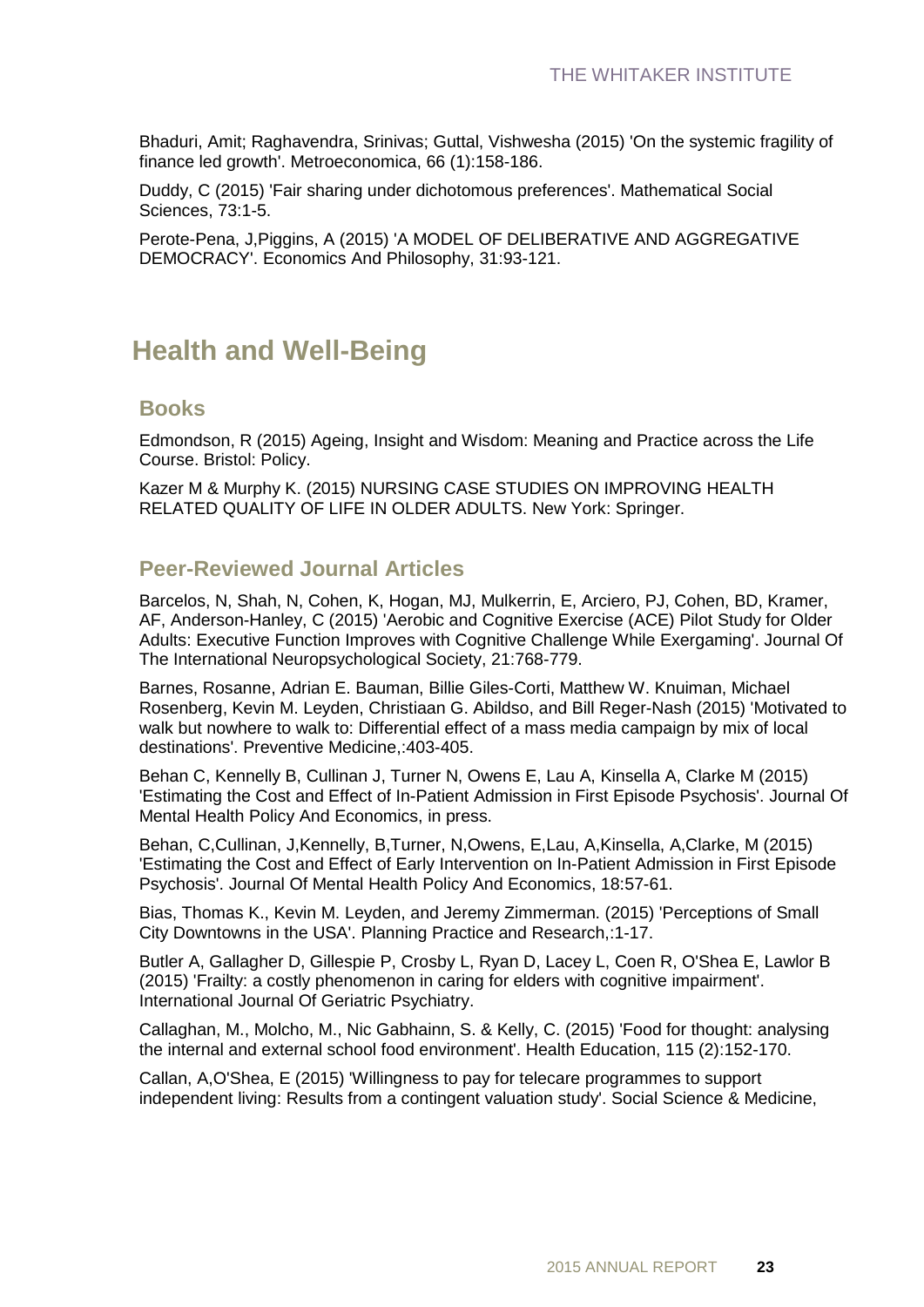124:94-102.

Chan, JS,Kaiser, J,Brandl, M,Matura, S,Prvulovic, D,Hogan, MJ,Naumer, MJ (2015) 'Expanded Temporal Binding Windows in People with Mild Cognitive Impairment'. Current Alzheimer Research, 12:61-68.

Connolly, S,O'Shea, E (2015) 'The impact of dementia on length of stay in acute hospitals in Ireland'. Dementia-International Journal Of Social Research And Practice, 14:650-658.

Conway, RJ,Heary, C,Hogan, MJ (2015) 'An Evaluation of the Measurement Properties of the Five Cs Model of Positive Youth Development'. Frontiers in psychology, 6.

Corbett T, Devane D, Walsh JC, Groarke AM, McGuire BE. (2015) 'Protocol for a systematic review of psychological interventions for cancer-related fatigue in post-treatment cancer survivors'. Systematic Reviews.

Costello, E,Bogue, JE,Sarma, K,McGuire, BE (2015) 'Chronic Pain in Irish Prison Officers: Profile and Predictors of Pain-Related Disability and Depression'. Pain Medicine, 16:2292- 2301.

Crowe C, Gibson I, Cunning K, Kerins C, Costello C, Windle J, O'Shea PM, Hynes M, MGuire BE, Kilkelly K, Griffin H, O'Brien T, Jones J, Finucane FM. (2015) 'Effects of an eight-week supervised, structured lifestyle modification programme on anthropometric, metabolic and cardiovascular risk factors in severely obese adults'. BMC Endocr Disord.

Daker-White, G,Hays, R,McSharry, J,Giles, S,Cheraghi-Sohi, S,Rhodes, P,Sanders, C (2015) 'Blame the Patient, Blame the Doctor or Blame the System? A Meta-Synthesis of Qualitative Studies of Patient Safety in Primary Care'. Plos One, 10.

Danyliv A, Gillespie P, O'Neill C, Tierney M, O'Dea A, McGuire BE, Glynn LG, Dunne F. (2015) 'The cost-effectiveness of screening for gestational diabetes in primary and secondary care in the Republic of Ireland'. Diabetologia, 59 (3):436-444.

Danyliv, A,Gillespie, P,O'Neill, C,Noctor, E,O'Dea, A,Tierney, M,McGuire, BE,Glynn, LG,Dunne, FP (2015) 'Health related quality of life two to five years after gestational diabetes mellitus: cross-sectional comparative study in the ATLANTIC DIP cohort'. BMC Pregnancy And Childbirth, 15.

Dempsey, L., Dowling, M., Larkin, P., Murphy, K. (2015) 'The unmet palliative care needs of those dying with dementia'. International journal of palliative nursing, 21 (3):24-31.

Dowd H, Hogan M, McGuire BE, Sarma K, Fish R, Davis M, Zauta A. (2015) 'Comparison of an online mindfulness-based cognitive therapy intervention with online pain management psychoeducation: A randomized controlled pilot study'. Clinical Journal Of Pain,:517-527.

Dowd, H,Hogan, MJ,McGuire, BE,Davis, MC,Sarma, KM,Fish, RA,Zautra, AJ (2015) 'Comparison of an Online Mindfulness-based Cognitive Therapy Intervention With Online Pain Management Psychoeducation A Randomized Controlled Study'. Clinical Journal Of Pain, 31:517-527.

Dwyer, CP,Hogan, MJ,Stewart, I (2015) 'The effects of argument mapping-infused critical thinking instruction on reflective judgement performance'. Thinking Skills And Creativity, 16:11-26.

Egan M, Meskell P, Burke E, MacNeela P, Dowling M (2015) 'Quality of life and resilience related to chemotherapy-induced peripheral neuropathy (CIPN) in patients post treatment with platinums and taxanes'. Journal of Research in Nursing, 20 (5):385-398.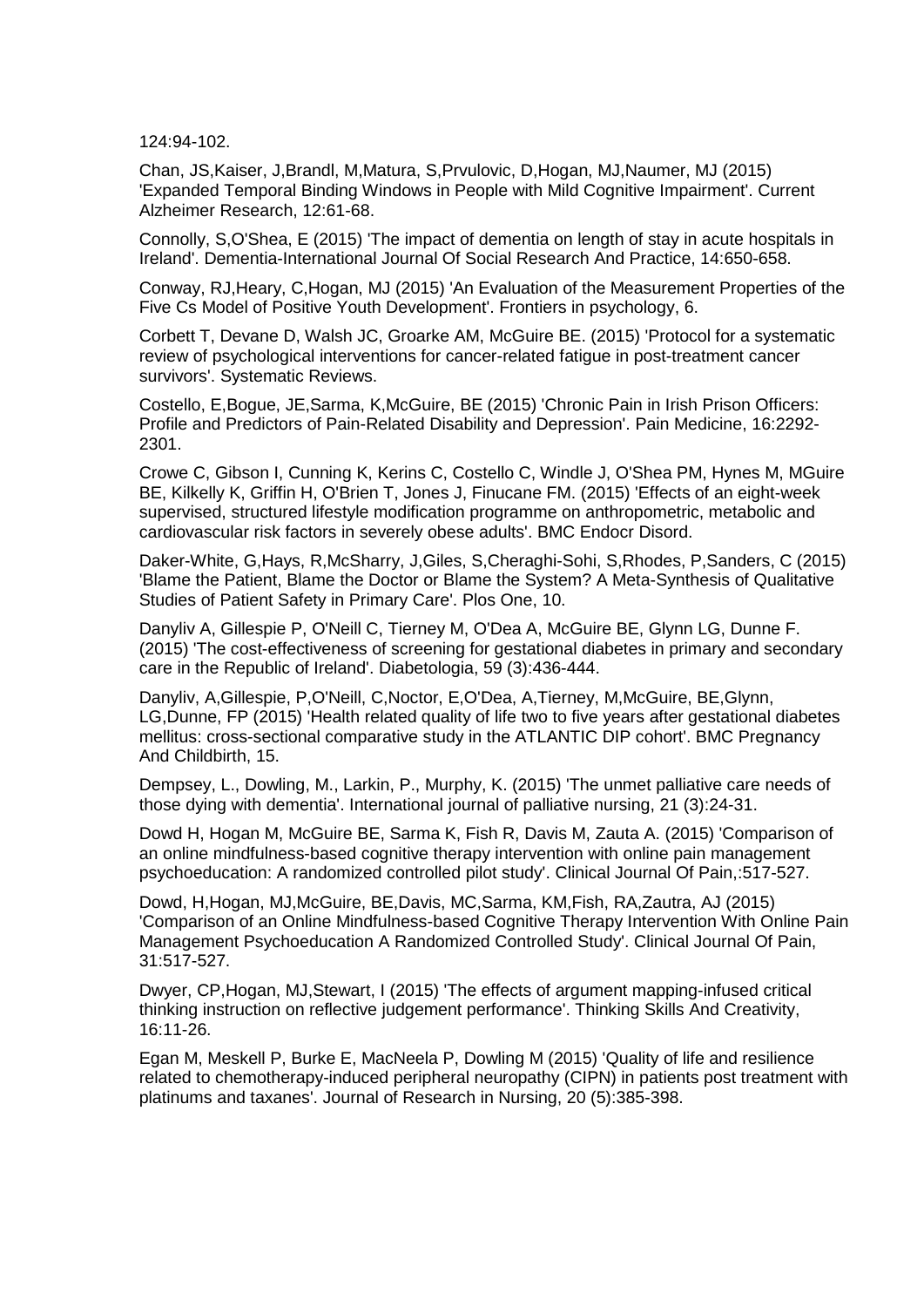Farmer, AJ; Mc Sharry, J; Rowbotham, S; McGowan, L; Ricci-Cabello, I; French, DP (2015) 'Effects of interventions promoting monitoring of medication use and brief messaging on medication adherence for people with Type 2 diabetes: a systematic review of randomized trials'. Diabetic Medicine.

Fox L, Walsh J, O'Gorman D, Ruane N, Coughlan R, Carey J, Morrison TG, McGuire BE. (2015) 'The differential impact of cognitive coping style on the effectiveness of distraction or sensation-focused instructions in chronic pain patients'. Plos One.

Fox L., Walsh JC, Ruane N., Mitchell C., Coughlan R., McGuire, B., Morrison, T. (2015) 'Cognitive coping style and the effectiveness of distraction or sensation-focused instructions in chronic pain patients'. Plos One.

Gillespie, P,O'Shea, E,Cullinan, J,Buchanan, J,Bobula, J,Lacey, L,Gallagher, D,Mhaolain, AN,Lawlor, B,Enhancing Care Alzheimer's Dis (2015) 'Longitudinal costs of caring for people with Alzheimer's disease'. International psychogeriatrics / IPA, 27:847-856.

Glynn, Liam, Monica Casey, Jane Walsh, Patrick S. Hayes, Richard P. Harte and David Heaney (2015) 'Patients' views and experiences of technology based self-management tools for the treatment of hypertension in the community: A qualitative study'. BMC Family Practice, 16.

Harney, OM,Hogan, MJ,Broome, B,Hall, T,Ryan, C (2015) 'Investigating the effects of prompts on argumentation style, consensus and perceived efficacy in collaborative learning'. International Journal of Computer-Supported Collaborative Learning, 10:367-394.

Healy GM, Finn DP, O'Gorman DA, Raftery M, Ruane N, Sarma K, McGuire BE. (2015) 'Pretreatment anxiety and pain acceptance are associated with responses to trigger point injection therapy for chronic myofascial pain'. Pain Medicine,:1955-1966.

Healy, GM,Finn, DP,O'Gorman, DA,Maharaj, C,Raftery, M,Ruane, N,Mitchell, C,Sarma, K,Bohacek, M,McGuire, BE (2015) 'Pretreatment anxiety and pain acceptance are associated with response to trigger point injection therapy for chronic myofascial pain'. Pain Medicine, 16:1955-1966.

Hogan, MJ,Dwyer, CP,Harney, OM,Noone, C,Conway, RJ,PenaAyala, A (2015) 'Metacognitive Skill Development and Applied Systems Science: A Framework of Metacognitive Skills, Self-regulatory Functions and Real-World Applications'. Metacognition: Fundaments, Applications, And Trends: A Profile Of The Current State-Of-The-Art, 76:75-106.

Hogan, MJ,Johnston, H,Broome, B,McMoreland, C,Walsh, J,Smale, B,Duggan, J,Andriessen, J,Leyden, KM,Domegan, C,McHugh, P,Hogan, V,Harney, O,Groarke, J,Noone, C,Groarke, AM (2015) 'Consulting with Citizens in the Design of Wellbeing Measures and Policies: Lessons from a Systems Science Application'. Social Indicators Research, 123:857-877.

Hogan, MJ,O'Hora, D,Kiefer, M,Kubesch, S,Kilmartin, L,Collins, P,Dimitrova, J (2015) 'The effects of cardiorespiratory fitness and acute aerobic exercise on executive functioning and EEG entropy in adolescents'. Frontiers In Human Neuroscience, 9.

Holstein, B.E., Andersen, A., Fotiou, A., Gobina, I., Godeau, E., Hansen, E., Iannotti, R., Levin, K., Nic Gabhainn, S., Ravens-Sieberer, U. & Valimaa, R. (2015) 'Adolescents' medicine use for headache: secular trends in 20 countries from 1986 to 2010'. European Journal Of Public Health, 25:76-79.

Houghton, C. Murphy, K. Shaw, D. Casey, D. (2015) 'Qualitative Case Study Data Analysis: An Example from Practice'. Nurse Researcher, 22 (5):8-12.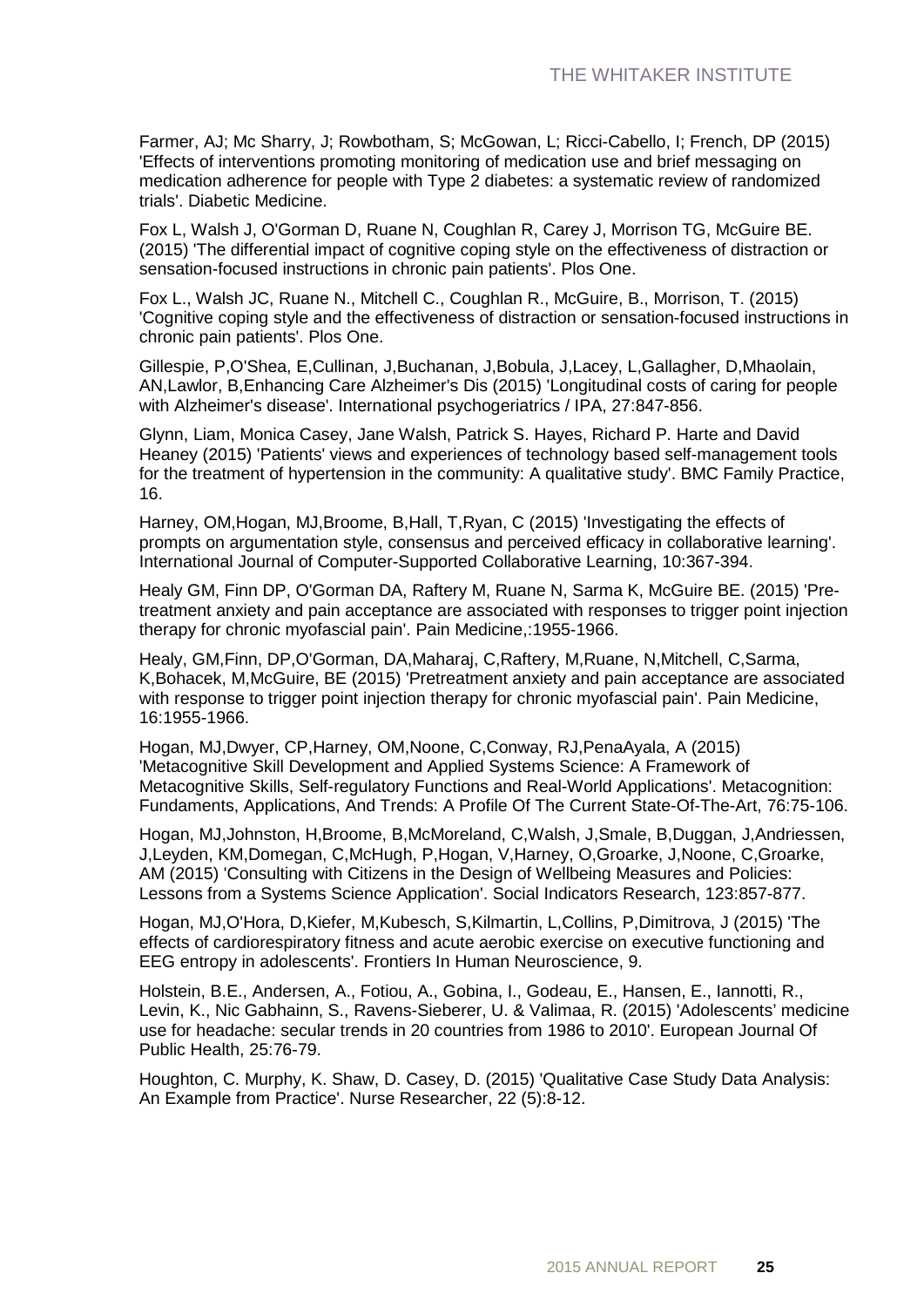Hublet, A., Bendtsen, P., de Looze, M.E., Fotiou, A., Donnelly, P., Vihjalmsson, R., Baska, T., Aasvee, K., Franelic, I.P., Nic Gabhainn, S. & ter Bogt, T.F.M. (2015) 'Trends in the cooccurrence of tobacco and cannabis use in 15-year olds from 2002 to 2010 in 28 countries of Europe and North America'. European Journal Of Public Health, 25:73-75.

Hynes, L., Byrne, M., Casey, D., Dinneen, S. F., & O'Hara, M. C. (2015) ''It makes a difference, coming here': A qualitative exploration of clinic attendance among young adults with type 1 diabetes'. British Journal Of Health Psychology, 20 (4):842-858.

Jordan F, McGuinness B, Murphy K, Passmore P, Kelly JP, Devane D. (2015) 'Aspirin and anti-inflammatory drugs for the prevention of dementia (Protocol)'. Cochrane Database Of Systematic Reviews, (1).

Kelly C, Fitzgerald A, Sentenac M, Gakewski J, Molcho M, Nic Gabhainn S. (2015) 'Weight concerns among adolescent boys'. Public Health Nutrition.

Kennelly, B., Flannery, D., Considine. J., Doherty. E., & Hynes, S. (2015) 'Modelling the preferences of students for alternative assignment designs using the Discrete Choice Experiment methodology'. Practical Assessment, Research and Evaluation.

Kervick, AA,Hogan, MJ,O'Hora, D,Sarma, KM (2015) 'Testing a structural model of young driver willingness to uptake Smartphone Driver Support Systems'. Accident Analysis And Prevention, 83:171-181.

Kilroy, S; Egan, J; Walsh, M; McManus, S; Sarma K (2015) 'Staff perceptions of the quality of life of individuals with an intellectual disability who transition from a residential campus to community living in Ireland: An exploratory study'. Journal of intellectual & developmental disability, 40 (1):68-77.

Kola-Palmer S., Walsh, J.C. & Rodgers, M. (2015) 'Patients' perception of colposcopy pain. European Journal of Cancer Care DOI: 10.1111/ecc.12343'. European Journal Of Cancer Care.

Kola-Palmer, S,Walsh, JC (2015) 'Correlates of psychological distress immediately following colposcopy'. Psycho-Oncology, 24:819-824.

Leahy, D,Treacy, K,Molloy, GJ (2015) 'Conscientiousness and adherence to the oral contraceptive pill: A prospective study'. Psychology & Health, 30:1346-1360.

MacNeela, P,Doyle, C,O'Gorman, D,Ruane, N,McGuire, BE (2015) 'Experiences of chronic low back pain: a meta-ethnography of qualitative research'. Health Psychology Review, 9:63- 82.

Mc Sharry, J,Bishop, FL,Moss-Morris, R,Holt, RIG,Kendrick, T (2015) 'A New Measure of Multimorbid Illness and Treatment Representations: The Example of Diabetes and Depression'. Journal Of Affective Disorders, 174:192-200.

Mc Sharry, J., French, D.P. & Olander, E.K. (2015) 'Do Single and Multiple Behavior Change Interventions Contain Different Behavior Change Techniques? A Comparison of Interventions Targeting Physical Activity in Obese Populations'. Health Psychology.

McCarthy B, Casey D, Devane D, Murphy K, Murphy E, Lacasse Y. (2015) 'Pulmonary rehabilitation for chronic obstructive pulmonary disease'. Cochrane Database Of Systematic Reviews, Feb 23 (2).

McGuire BE, Defrin R. (2015) 'Pain perception in people with Down syndrome: A synthesis of clinical and experimental research'. Frontiers In Behavioral Neuroscience, 9 (194).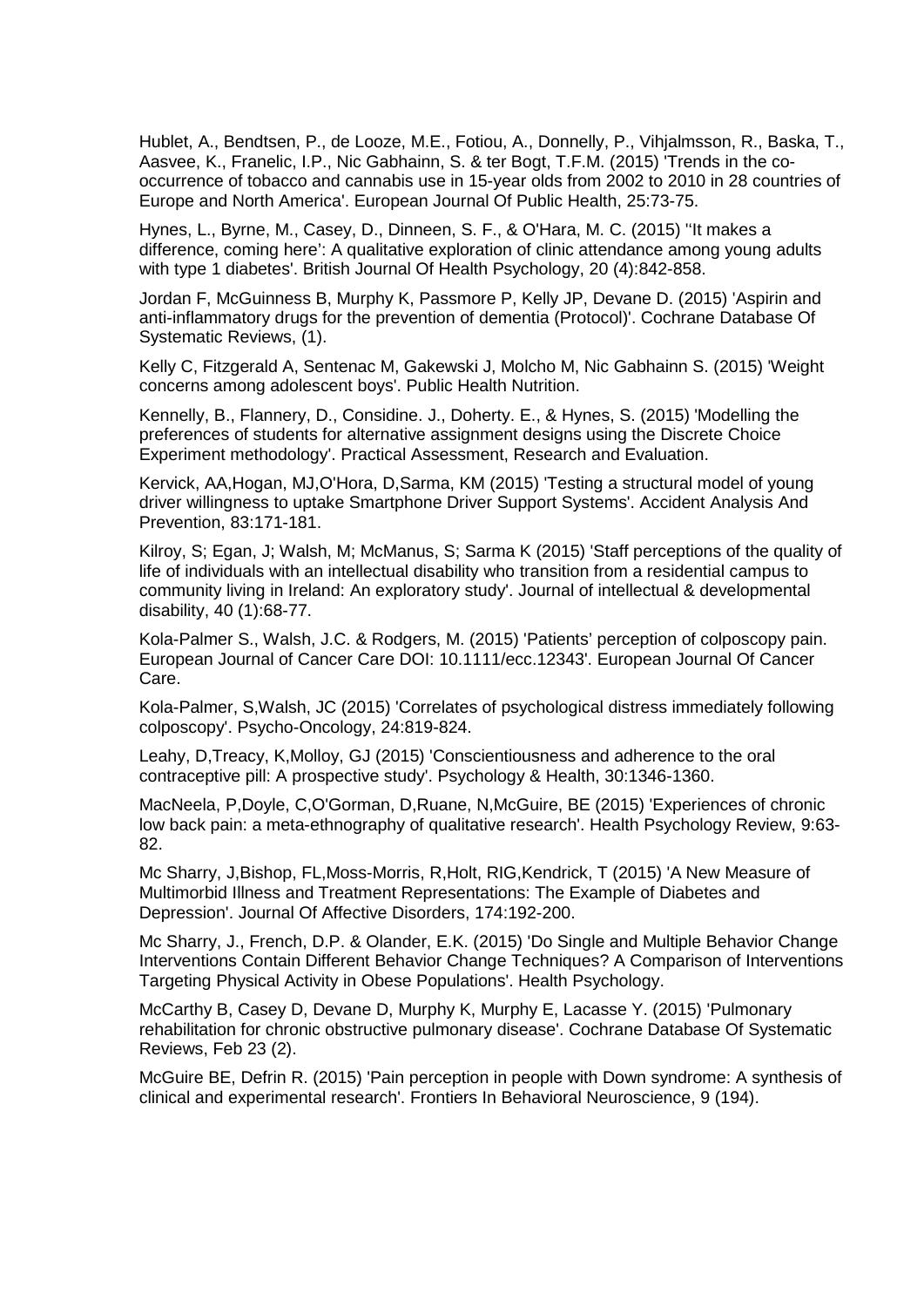McKeague, L,Hennessy, E,O'Driscoll, C,Heary, C (2015) 'Peer Mental Health Stigmatization Scale: psychometric properties of a questionnaire for children and adolescents'. Child And Adolescent Mental Health, 20:163-170.

McKeague, L,O'Driscoll, C,Hennessy, E,Heary, C (2015) 'Using implicit measures to explore children's intergroup attitudes: methodological and practical considerations for researchers'. International Journal Of Social Research Methodology, 18:1-13.

McKeague, Lynn; Hennessy, Eilis; O'Driscoll, Claire; Heary, Caroline (2015) 'Retrospective Accounts of Self-Stigma Experienced by Young People With Attention-Deficit/Hyperactivity Disorder (ADHD) or Depression'. Psychiatric rehabilitation journal.

McKeague, Lynn; Hennessy, Eilis; O'Driscoll, Claire; Heary, Caroline. (2015) 'Peer Mental Health Stigmatization Scale: Psychometric properties of a questionnaire for children and adolescents'. Child And Adolescent Mental Health, 20 (3):163-170.

Messerli-Burgy, N,Molloy, GJ,Poole, L,Wikman, A,Kaski, JC,Steptoe, A (2015) 'Psychological coping and recurrent major adverse cardiac events following acute coronary syndrome'. British Journal Of Psychiatry, 207:256-261.

Ming, S,Stewart, I,McElwee, J,Bynum, K (2015) 'Contextual control over derived relational responding in a teenager with autism'. Research In Autism Spectrum Disorders, 19:7-17.

Molloy, G. J., Sweeney, L.-A., Byrne, M., Hughes, C. M., Ingham, R., Morgan, K., & Murphy, A. W. (2015) 'Prescription contraception use: a cross-sectional population study of psychosocial determinants'. BMJ Open.

Moore, H,Stewart, I,Barnes-Holmes, D,Barnes-Holmes, Y,McGuire, BE (2015) 'Comparison of acceptance and distraction strategies in coping with experimentally induced pain'. Journal Of Pain Research, 8:139-151.

Moran, L,Walsh, L,Stewart, I,McElwee, J,Ming, S (2015) 'Correlating derived relational responding with linguistic and cognitive ability in children with Autism Spectrum Disorders'. Research In Autism Spectrum Disorders, 19:32-43.

Morrissey, E., Corbett, T., Walsh, JC, Molloy, GJ. (2015) 'Behaviour Change Techniques in Apps for Medication Adherence: A Content Analysis'. American Journal of Preventive Medicine.

Murphy AW, Cupples ME, Murphy E, Newell J, Scarrott C, Vellinga A, Gillespie P, Byrne M, Smith SM (2015) 'Six-year follow-up of the SPHERE RCT: secondary prevention of heart disease in general practice'. BMJ Open.

Murphy E, Froggatt K, Connolly S, O'Shea E, Sampson EL, Casey D, Devane D. (2015) 'Palliative care interventions in advanced dementia (Protocol)'. Cochrane Database Of Systematic Reviews, (2).

Murphy, E,Vellinga, A,Byrne, M,Cupples, ME,Murphy, AW,Buckley, B,Smith, SM (2015) 'Primary care organisational interventions for secondary prevention of ischaemic heart disease: a systematic review and meta-analysis'. British Journal Of General Practice, 65.

Murphy, K., Jordan, F., Hunter, A., Cooney, A., Casey, D. (2015) 'Articulating the strategies for maximising the inclusion of people with dementia in qualitative research studies'. Dementia-International Journal Of Social Research And Practice, 14:800-824.

Nicholas, MK,McGuire, BE,Asghari, A (2015) 'A 2-Item Short Form of the Pain Self-Efficacy Questionnaire: Development and Psychometric Evaluation of PSEQ-2'. Journal Of Pain,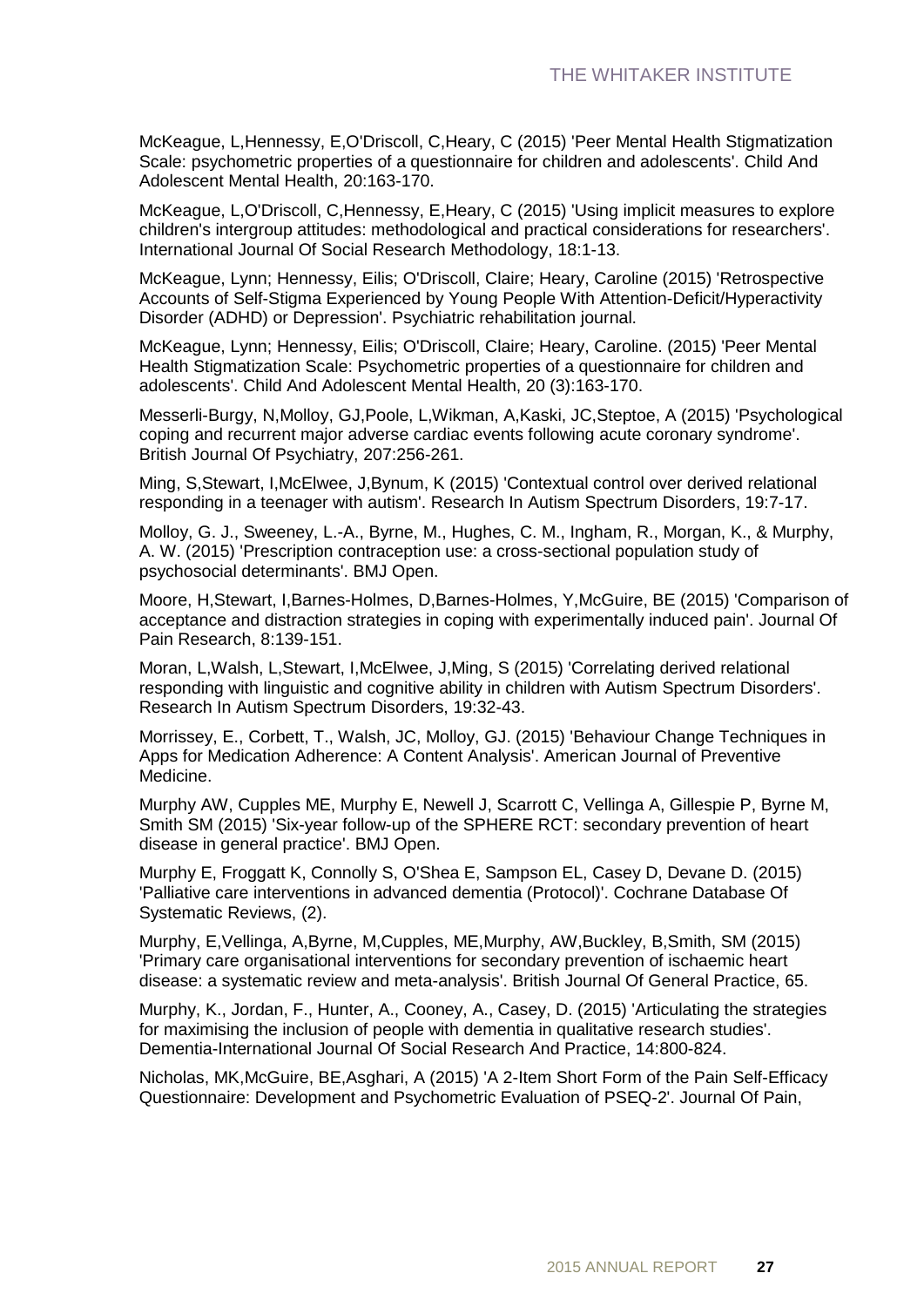16:153-163.

Noctor, E,Crowe, C,Carmody, LA,Kirwan, B,O'Dea, A,Glynn, LG,McGuire, BE,O'Shea, PM,Dunne, FP (2015) 'ATLANTIC-DIP: prevalence of metabolic syndrome and insulin resistance in women with previous gestational diabetes mellitus by International Association of Diabetes in Pregnancy Study Groups criteria'. Acta Diabetologica, 52:153-160.

O'Dea, A,Tierney, M,McGuire, BE,Newell, J,Glynn, LG,Gibson, I,Noctor, E,Danyliv, A,Connolly, SB,Dunne, FP (2015) 'Can the Onset of Type 2 Diabetes Be Delayed by a Group-Based Lifestyle Intervention in Women with Prediabetes following Gestational Diabetes Mellitus (GDM)? Findings from a Randomized Control Mixed Methods Trial'. Journal Of Diabetes Research.

O'Donnell M, Alvarez-Iglesias A, Newell J, McGuire BE, Dinneen SF. (2015) 'The impact of sharing personalised clinical information with people with type 2 diabetes prior to their consultation: An exploratory randomised controlled trial'. Patient Education And Counseling.

O'Driscoll, C,Heary, C,Hennessy, E,McKeague, L (2015) 'Adolescents' beliefs about the fairness of exclusion of peers with mental health problems'. Journal Of Adolescence, 42:59- 67.

O'Driscoll, C,Heary, C,Hennessy, E,McKeague, L (2015) 'Adolescents' Explanations for the Exclusion of Peers With Mental Health Problems: An Insight Into Stigma'. Journal Of Adolescent Research, 30:710-728.

O'Higgins, S, Doherty, E, Nic Gabhainn, S, Murphy, A, Hogan, M, O'Neill, C and McGuire, B. (2015) 'THE prevalence, impact and cost of chronic non-cancer pain in irish primary school children (prime-c). Protocol for a longitudinal school-based survey'. BMJ Open.

O'Higgins, S,Doherty, E,NicGabhainn, S,Murphy, A,Hogan, M,O'Neill, C,McGuire, BE (2015) 'The prevalence, impact and cost of chronic non-cancer pain in Irish primary schoolchildren (PRIME-C): protocol for a longitudinal school-based survey'. BMJ Open, 5.

Pakpour, AH,Gholami, M,Esmaeili, R,Naghibi, SA,Updegraff, JA,Molloy, GJ,Dombrowski, SU (2015) 'A randomized controlled multimodal behavioral intervention trial for improving antiepileptic drug adherence'. Epilepsy & behavior: E&B, 52:133-142.

Ramiro, L., Windlin, B., Reis, B., Nic Gabhainn, S., Jovic, S., Matos, M. & Godeau, E. (2015) 'Gendered trends in very early and very early sex and condom use in 20 European countries 2002 – 2010'. European Journal Of Public Health, 25:65-68.

Rathmann, K., Ottova, V., Hurrelmann, K., de Looze, M., Levin, K., Elgar, F., Nic Gabhainn, S., van Dikk, J. & Richter, M. (2015) 'Macro-level determinants of young people's subjective health and health inequalities: a multilevel analysis in 27 welfare states'. Maturitas, 80:414- 420.

Ronaldson, A,Molloy, GJ,Wikman, A,Poole, L,Kaski, JC,Steptoe, A (2015) 'Optimism and Recovery After Acute Coronary Syndrome: A Clinical Cohort Study'. Psychosomatic medicine, 77:311-318.

Ryan S, McGuire BE. (2015) 'Psychological predictors of pain severity, pain interference, depression, and anxiety in rheumatoid arthritis patients with chronic pain'. British Journal Of Health Psychology.

Sinnott, C., Mercer, S. W., Payne, R. A., Duerden, M., Bradley, C. P., & Byrne, M (2015) 'Improving medication management in multimorbidity: Development of the MultimorbiditY COllaborative Medication Review And DEcision Making (MY COMRADE) intervention using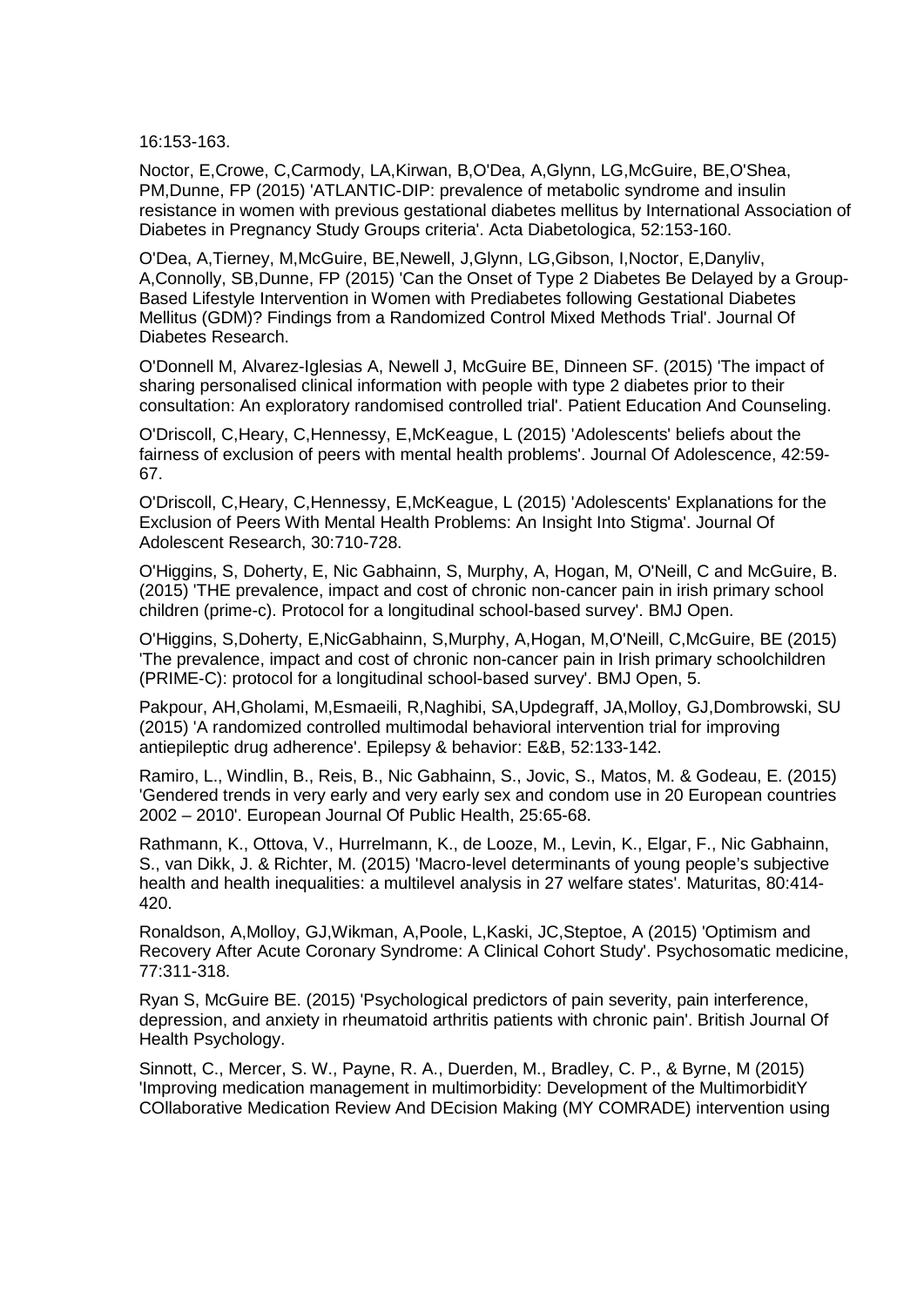the Behaviour Change Wheel'. Implementation Science [Impact Factor 2.87], 10 (1).

Stewart, I,Hooper, N,Walsh, P,O'Keefe, R,Joyce, R,McHugh, L (2015) 'Transformation of Thought Suppression Functions Via Same and Opposite Relations'. Psychological Record, 65:375-399.

Sweeney, LA,Molloy, GJ,Byrne, M,Murphy, AW,Morgan, K,Hughes, CM,Ingham, R (2015) 'A Qualitative Study of Prescription Contraception Use: The Perspectives of Users, General Practitioners and Pharmacists'. Plos One, 10.

Tierney M, Danyliv A, O'Dea A, Glynn L, McGuire BE, Carmody L, Newell J, Dunne F. (2015) 'Feasibility, acceptability and uptake rates of Gestational Diabetes Mellitus screening in primary care versus secondary care: Findings from a randomized controlled mixed methods trial'. Diabetologia, 58 (11):2486-2493.

Tierney M, O'Dea A, Danyliv A, Carmody L, McGuire BE, Glynn L, Dunne F. (2015) 'Perspectives on the provision of GDM screening in general practice versus the hospital setting – A qualitative study of providers and patients'. BMJ Open.

Vellinga, A; Galvin, S; Duane, S; Callan, A; Bennett, K; Cormican, C; Domegan, C; Murphy, A.W; (2015) 'Intervention to improve the quality of antimicrobial prescribing for urinary tract infection: a cluster randomized trial'. CMAJ: Canadian Medical Association journal = journal de l'Association medicale canadienne.

### **Book Chapters**

Byrne, M. & Mc Sharry, J. (2015) 'How to apply for research funding' In: How to Conduct Research for Service Improvement: A Guidebook for Health and Social Care Professionals 2nd Edition. Ireland: Health and Social Care Professions Education and Development Advisory Group Research Sub-group.

Casey, D. & Murphy, K (2015) 'Pulmonary rehabilitation and chronic obstructive pulmonary disease' In: IN Kaiser Wallace, M. & Murphy, K. (Ed) Improving health related quality of life in Older Adults. California: Springer.

Cooney, A. & O'Shea, E. (2015) '"Keeping me": preserving personal identity, self-esteem and quality of life in long stay care settings' In: Kazer, M. W. [Wallace] & Murphy, K (Eds.)(Eds.). Nursing Case Studies on Improving Health-Related Quality of Life in Older Adults. New York: Springer Publishing Company.

Cooney, Adeline and Eamon O'Shea (2015) 'Knowing me' In: Nursing case studies on improving health-related quality of life in older adults. New York: Springer Publishing Company.

Duane, S., Domegan, C., McHugh, P., Devaney, M., Callan, A. (2015) 'Tomorrow's World: Collaborations, Consultations and Conversations for Change' In: Walter Wymer(Eds.). Innovations in Social Marketing and Public Health Communication. London: Springer.

Dwyer C, Quinn C, O'Connor L, Slattery B, O'Higgins S, McGuire BE. (2015) 'How to critically analyse research literature' In: M. Byrne (Ed.)(Eds.). How to conduct research for service improvement: A guidebook for Health & Social Care Professionals. Dublin: Health Service Executive.

Edmondson, R (2015) 'Wisdom' In: Sage Encyclopedia of Ageing: Multidisciplinary Perspectives. London: Sage.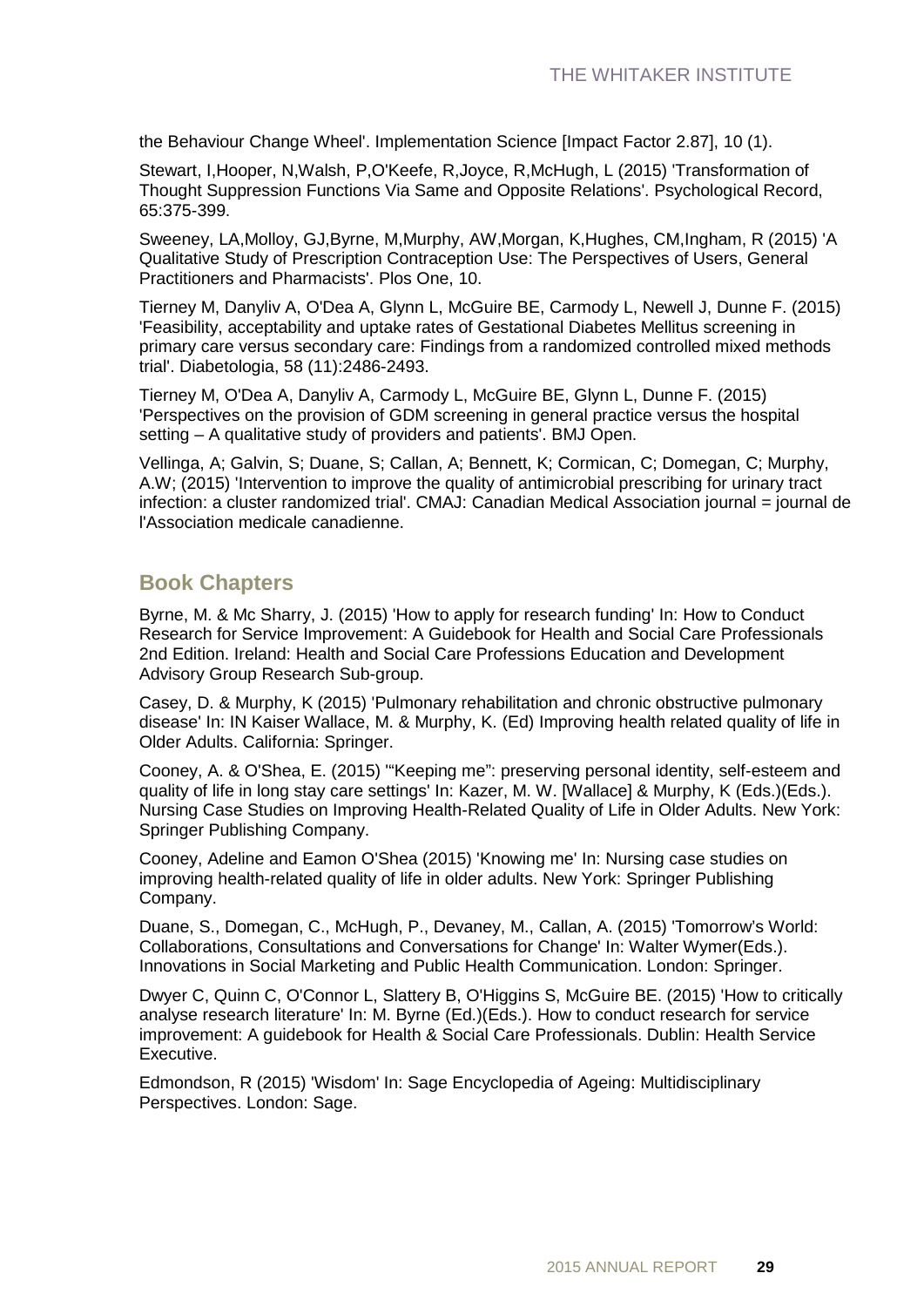Edmondson, R and Tom Scharf (2015) 'Rural and urban ageing: Contributions of cultural gerontology' In: Routledge Handbook of Cultural Gerontology. London: Routledge.

Leyden, KM and A. Goldberg (2015) 'The built environment of communities and social capital' In: John M. Halstead and Steven C. Deller(Eds.). Social Capital at the Community Level: An Applied Interdisciplinary Perspective. New York: Routledge.

McGuire BE, Byrne M, Burke L, Sarma K. (2015) 'How to practice ethically sound research: Guide for practice' In: M. Byrne (Ed.)(Eds.). How to conduct research for service improvement: A guidebook for Health & Social Care Professionals. Dublin: Health Service Executive.

O'Higgins S, Slattery B, Dwyer C, Quinn C, O'Connor L, McGuire BE. (2015) 'How to conduct mixed methods design' In: M. Byrne (Ed.)(Eds.). How to conduct research for service improvement: A guidebook for Health & Social Care Professionals. Dublin: Health Service Executive.

O'Shea, Eamon, Suzanne Cahill and Maria Pierce (2015) 'Reframing policy for dementia' In: Ageing Through Austerity. Bristol: Policy press.

Slattery B, O'Higgins S, Dwyer C, O'Connor L, Quinn C, McGuire BE. (2015) 'How to write an abstract' In: M.Byrne (Ed.)(Eds.). How to conduct research for service improvement: A guidebook for Health & Social Care Professionals. Dublin: Health Service Executive.

#### **Reports**

Callaghan, M., Kelly, C. Molcho, M. & Nic Gabhainn, S. (2015) School characteristics, policy and context in Ireland: HBSC Ireland Post-Primary schools. Technical Publication

Gavin, A., Keane, E., Callaghan, M., Kelly, C., Molcho, M & Nic Gabhainn, S. (2015) The Irish Health Behaviour in School-aged Children (HBSC) study 2014. Department of Health.

Nic Gabhainn, S., D'Eath, M. & Sixsmith, J. (2015) Scoping review of Case Management in the treatment of substance misuse. Technical Publication

Nic Gabhainn, S., Kelly, C., Burke, L. & Fox, K.A. (2015) Making our voices heard: young people's views. Department of Children and Youth Affairs.

Nic Gabhainn, S., Molcho, M., Kelly, C. & Gavin, A. (2015) Research protocol for the 2014 HBSC Ireland study. Technical Publication

Nic Gabhainn, S., Sixsmith, J., Kelly, C. & Molcho, M (2015) Involving children in the research process: experiences from the Health Promotion Research Centre, NUI Galway. Technical **Publication** 

Nic Gabhainn, S., Young, H., Burke, L. & D'Eath, M. (2015) Adolescent Sexual Health: Data, development and dissemination. Technical Publication

O'Shea, E., Cooney, A., Murphy, K., Devane, D., Newell, J., Casey, D., Dempsey, L., Jordan, F., Hunter, A., Murphy, E., Connolly, S. & Wall, D. (2015) Reminiscence for people with dementia in long-stay care. Report. Irish Centre for Social Gerontology, NUI Galway.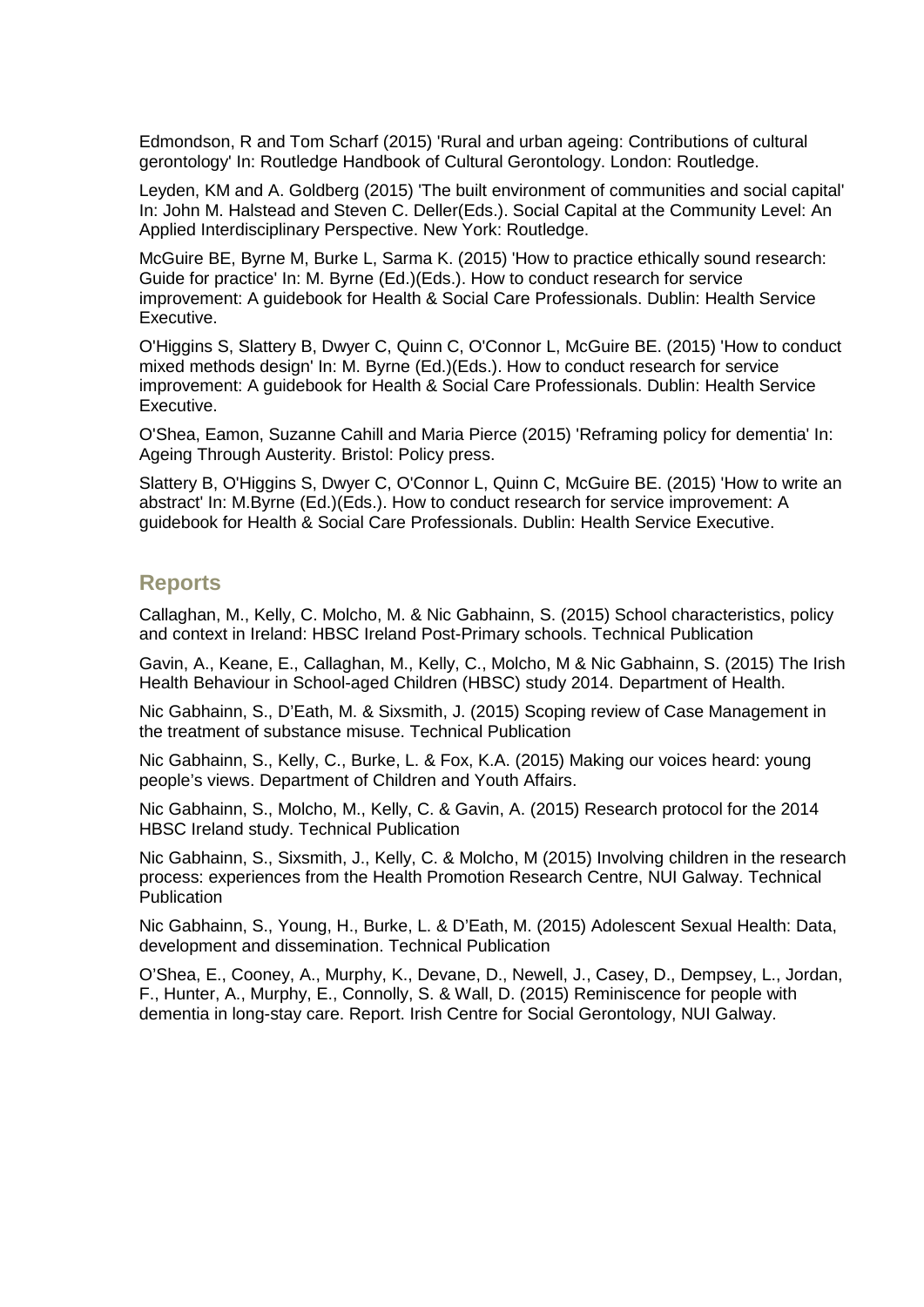### **Innovation and Structural Change**

### **Peer-Reviewed Journal Articles**

Andersson, S. and Evers, N. (2015) 'International Opportunity Recognition in International New Ventures – A Dynamic Managerial Capabilities Perspective'. Journal Of International Entrepreneurship, Online.

Cunningham, J; O'Reilly, P; O'Kane, C; Mangematin, V (2015) 'Managerial Challenges of Publicly Funded Principal Investigators'. International Journal Of Technology Management.

Grimes, S,Miozzo, M (2015) 'Big Pharma's Internationalization of R&D to China'. European Planning Studies, 23:1873-1894.

Guerrero, M; Cunningham, J; Urbano, D (2015) 'Economic Impact of Entrepreneurial Universities' Activities: An Exploratory Study of the United Kingdom'. Research Policy, 44 (3):748-764.

O''Kane, C; Cunningham, J; O'Reilly, P; Mangematin, V (2015) 'Underpinning Strategic Behaviours and Posture of Principal Investigators in Transition/Uncertain Environments'. Long Range Planning.

Sheehan,M. Garavan, T. and Carbery, R. (2015) 'Strategic Corporate Social Responsibility & Organisational Sustainability'. European Journal of Training and Development.

Sun, Y. and Grimes, S. (2015) 'China's increasing participation in ICT's global value chain: A firm level analysis'. Telecommunications Policy, 40 (2-3):210-224.

### **Book Chapters**

Collins P and Grimes S (2015) 'Innovative Strategies in Servicing International Markets from Ireland' In: Renu Agarwal, Willem Selen, Goran Roo, Roy Green(Eds.). The Handbook of Services Innovation. London: Springer.

Evers, N., Kuivalainen, O. and Andersson, S. (2015) 'Industry Factors Influencing International New Venture's Internationalisation Proces' In: The Rise of Multinationals from Emerging Economies. London: Palgrave Macmillian.

Mulligan, E., Gawley, J. & Cunningham, J (Ed.) (2015) 'Collection of Essays (forthcoming, 2015)' In: Tax Research Network. Birmingham, UK: Fiscal Publications.

Ryan, P., Evers, N and Smith, A. (2015) 'Born Global Networks: A Study of the Irish Digital Animation Sector' In: Handbook of International Alliances and Networks. London:UK: Routledge.

Sheehan, M; Buchelt, B (2015) 'Human Resource Development in Central and Eastern Europe' In: Garavan, T; McCarthy, A; Morley, M(Eds.). Global Human Resource Development. London: Routledge.

Sheehan, M; Saunders, M; Wang, C (2015) 'Maximising Telephone Survey Participation in International HRD Research' In: Saunders, M; Tosey , P(Eds.). Handbook of Research Methods on Human Resource Development. Cheltenham: Edward Elgar.

Sheehan, M; Shannahan, V (2015) 'Human Capital, Human Resource Development and Economic Growth' In: Garavan, T; McCarthy, A; Carbery, R(Eds.). Handbook of International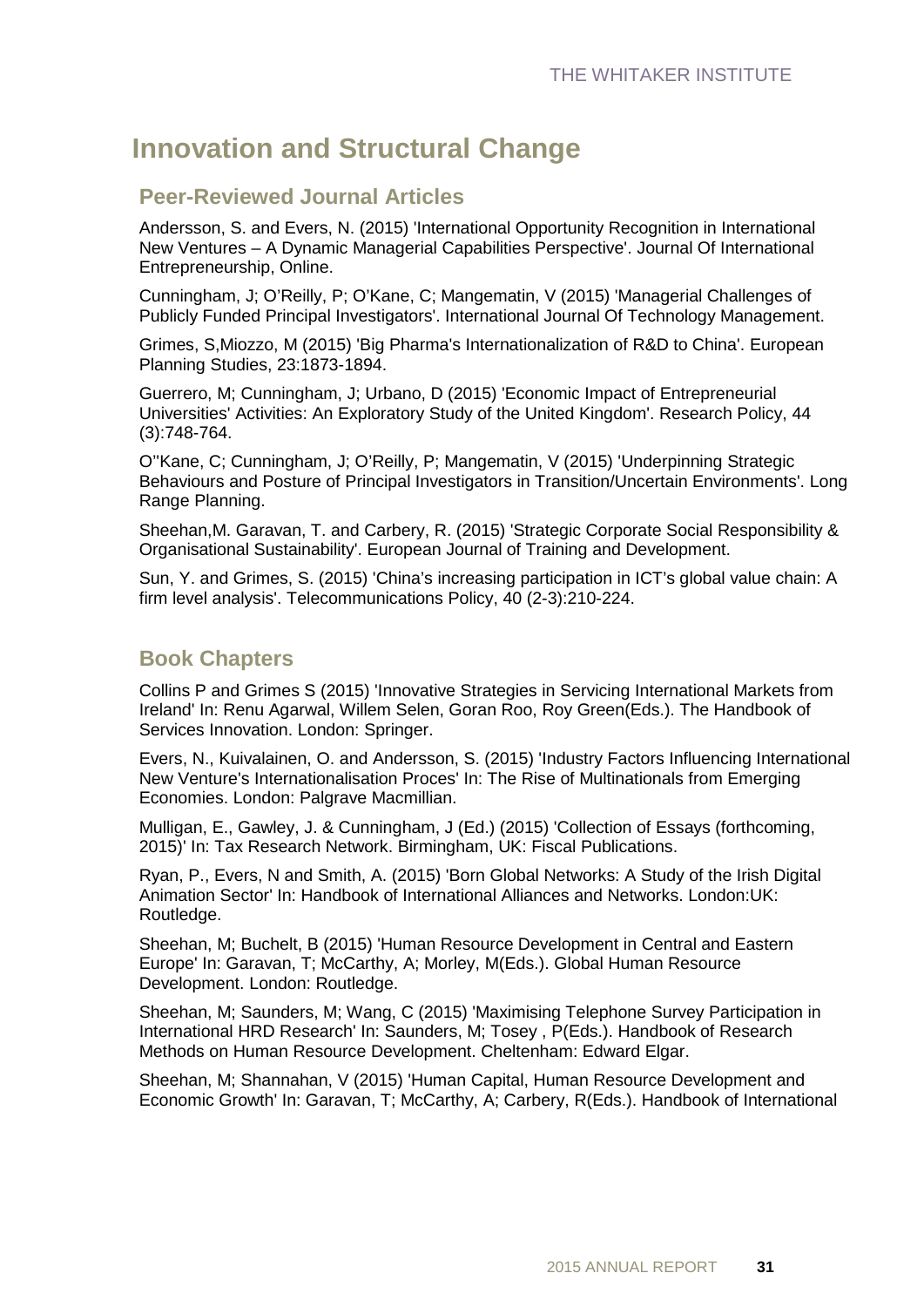Human Resource Development: Context, Processes and People. Cheltenham: Edward Elgar.

#### **Report**

Sheehan, M. and Mc Namara, A. (2015) D 7.1 – Business Start-Ups & Youth Self-Employment A Policy Literature Review Synthesis Report.

### **Performance Management**

#### **Peer-Reviewed Journal Articles**

Barcelos, N, Shah, N, Cohen, K, Hogan, MJ, Mulkerrin, E, Arciero, PJ, Cohen, BD, Kramer, AF, Anderson-Hanley, C (2015) 'Aerobic and Cognitive Exercise (ACE) Pilot Study for Older Adults: Executive Function Improves with Cognitive Challenge While Exergaming'. Journal Of The International Neuropsychological Society, 21:768-779.

Chan, JS,Kaiser, J,Brandl, M,Matura, S,Prvulovic, D,Hogan, MJ,Naumer, MJ (2015) 'Expanded Temporal Binding Windows in People with Mild Cognitive Impairment'. Current Alzheimer Research, 12:61-68.

Cohen, S,Guillamon, MD,Lapsley, I,Robbins, G (2015) 'Accounting for austerity: the Troika in the Eurozone'. Accounting Auditing & Accountability Journal, 28:966-992.

Collins, T. & Mulligan, E. (2015) 'Ireland's Introduction of Transfer Pricing: A New Institutional Theory Perspective (forthcoming, 2015)'. Accounting, Finance and Governance Review, Special Issue on Taxation.

Conway, RJ,Heary, C,Hogan, MJ (2015) 'An Evaluation of the Measurement Properties of the Five Cs Model of Positive Youth Development'. Frontiers in psychology, 6.

Cowman. M. and McCarthy, A. (2015) 'The Impact of Demographic and Situational Factors on Training Transfer in a Health Care Setting'. Irish Journal Of Management, 33 (1).

Dowd, H,Hogan, MJ,McGuire, BE,Davis, MC,Sarma, KM,Fish, RA,Zautra, AJ (2015) 'Comparison of an Online Mindfulness-based Cognitive Therapy Intervention With Online Pain Management Psychoeducation A Randomized Controlled Study'. Clinical Journal Of Pain, 31:517-527.

Dwyer, CP,Hogan, MJ,Stewart, I (2015) 'The effects of argument mapping-infused critical thinking instruction on reflective judgement performance'. Thinking Skills And Creativity, 16:11-26.

Harney, OM,Hogan, MJ,Broome, B,Hall, T,Ryan, C (2015) 'Investigating the effects of prompts on argumentation style, consensus and perceived efficacy in collaborative learning'. International Journal of Computer-Supported Collaborative Learning, 10:367-394.

Hogan, MJ,Dwyer, CP,Harney, OM,Noone, C,Conway, RJ,PenaAyala, A (2015) 'Metacognitive Skill Development and Applied Systems Science: A Framework of Metacognitive Skills, Self-regulatory Functions and Real-World Applications'. Metacognition: Fundaments, Applications, And Trends: A Profile Of The Current State-Of-The-Art, 76:75-106.

Hogan, MJ, Johnston, H, Broome, B, McMoreland, C, Walsh, J, Smale, B, Duggan, J,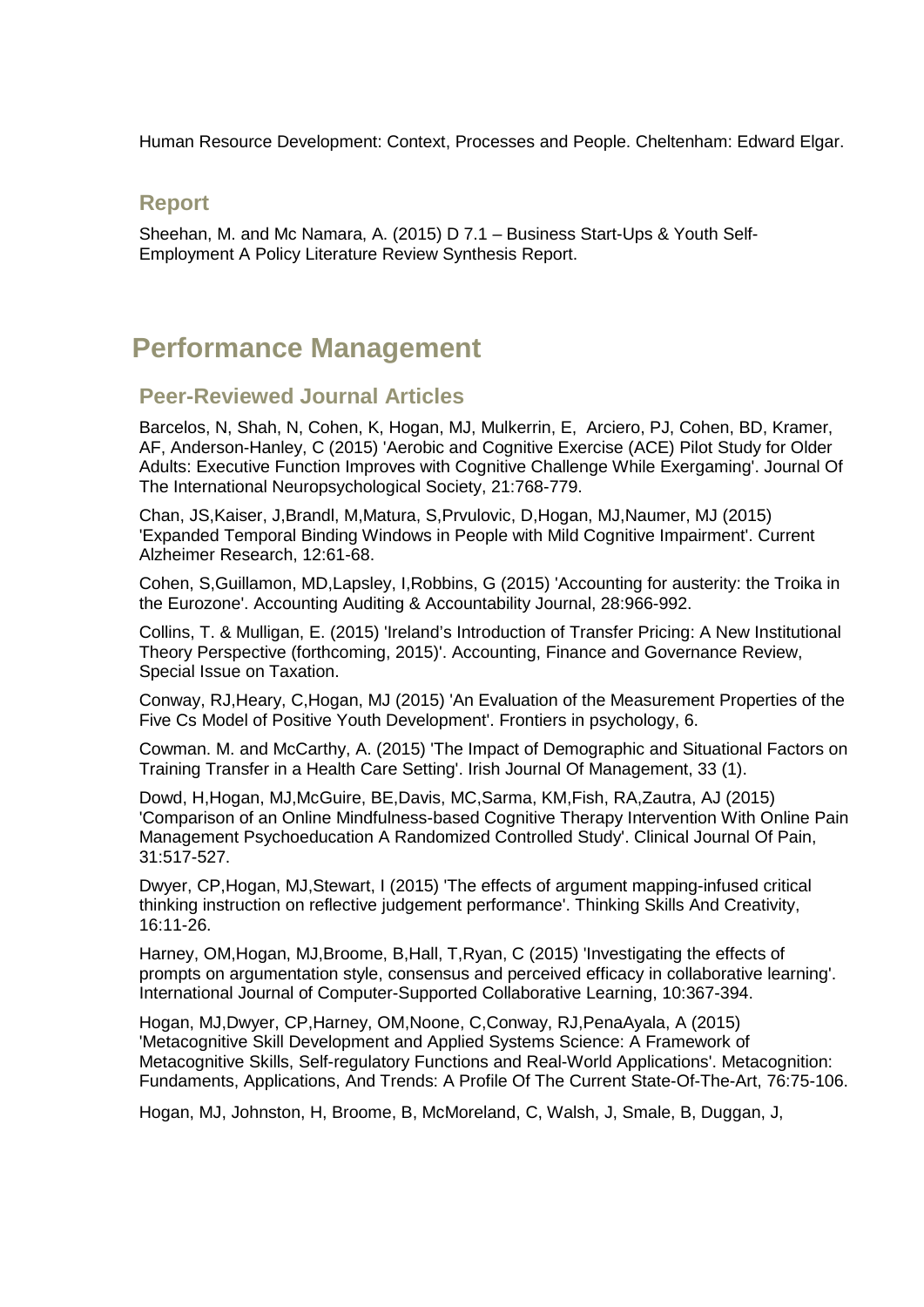Andriessen, J, Leyden, KM, Domegan, C, McHugh, P, Hogan, V, Harney, O, Groarke, J, Noone, C, Groarke, AM (2015) 'Consulting with Citizens in the Design of Wellbeing Measures and Policies: Lessons from a Systems Science Application'. Social Indicators Research, 123:857-877.

Hogan, MJ, O'Hora, D, Kiefer, M, Kubesch, S, Kilmartin, L, Collins, P, Dimitrova, J (2015) 'The effects of cardiorespiratory fitness and acute aerobic exercise on executive functioning and EEG entropy in adolescents'. Frontiers In Human Neuroscience, 9.

Kervick, AA, Hogan, MJ, O'Hora, D, Sarma, KM (2015) 'Testing a structural model of young driver willingness to uptake Smartphone Driver Support Systems'. Accident Analysis And Prevention, 83:171-181.

Martyn, P, Sweeney, B and Curtis E. (2015) 'Strategy and Control: 25 Years of Empirical Use of Simons' Levers of Control Framework'. Journal of Accounting and Organizational Change (JOAC).

Robbins, G., Mulligan, E., & Keenan, F. (2015) 'E-Government in the Irish Revenue:The Revenue On-Line Service (ROS) - a success story?' Financial Accountability & Management, 31 (4):363-394.

Ruane, Lorna and Wallace, Elaine (2015) 'Brand Tribalism and Self-Expressive Brands: social influences and brand outcomes'. Journal Of Product & Brand Management, 24 (4):333-348.

Sweeney, B. and Pierce, B. (2015) 'Audit Quality Threatening Behaviours: Perceptions of Auditees'. Accounting, Finance and Governance Review.

Turley, G.; Robbins, G.; McNena, S. (2015) 'A Framework to Measure the Financial Performance of Local Governments'. Local Government Studies, 41 (3):401-420.

Turley, G; Flannery, D; McNena, S (2015) 'A Needs and Resources Assessment of Fiscal Equalisation in the Irish Local Government System'. The Economic And Social Review, 46 (3):459-484.

### **Book Chapter**

Mulligan, E., Gawley, J. & Cunningham, J (Ed.) (2015) 'Collection of Essays (forthcoming, 2015)' In: Tax Research Network. Birmingham, UK: Fiscal Publications.

### **Population and Migration**

#### **Book**

Cullinan J, Lyons S, Nolan B (Eds.) (2015) The Economics of Disability: Insights from Irish Research. UK: Manchester University Press.

### **Peer-Reviewed Journal Articles**

Aasvee, K., Rasmussen, M., Kelly, C., Kurvinen, E., Giacchi, M. & Ahluwalia, N. (2015) 'Validity of self-reported height and weight for estimating prevalence of overweight among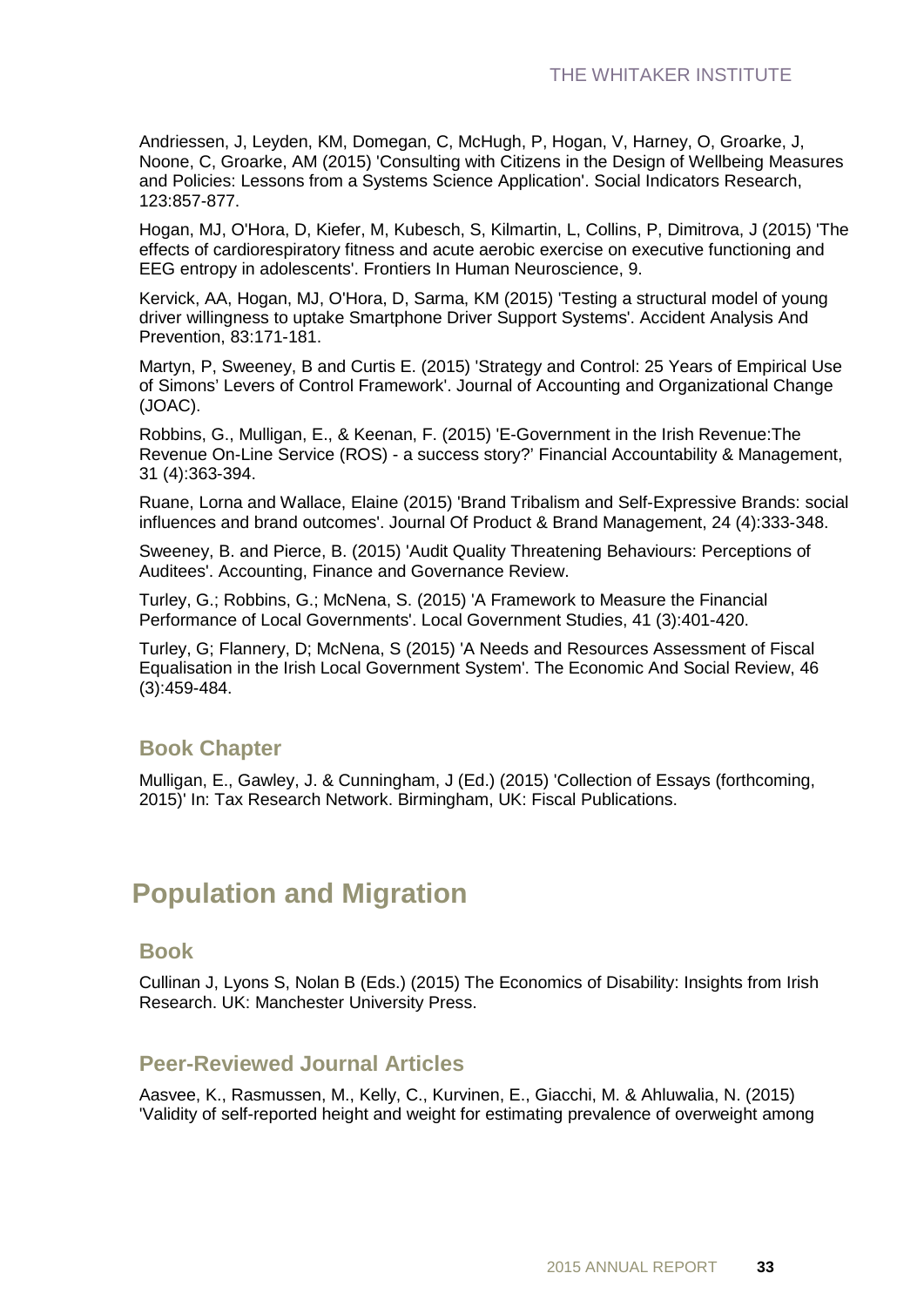Estonian adolescents: The Health Behaviour in School-aged Children study'. BMC Research Notes.

Ahluwalia, N., Dalmasso, P., Rasmussen, M., Lipsky, L., Currie, C., Haug, E., Kelly, C., Damsgaard, M.T., Due, P., Tabak, I., Ercan, O., Maes, L., Aasvee, K., Cavallo, F. (2015) 'Trends in overweight prevalence among 11-, 13-and 15-year-olds in 25 countries in Europe, Canada and USA from 2002 to 2010'. European Journal Of Public Health, 25:28- 32.

Behan C, Kennelly B, Cullinan J, Turner N, Owens E, Lau A, Kinsella A, Clarke M (2015) 'Estimating the Cost and Effect of In-Patient Admission in First Episode Psychosis'. Journal Of Mental Health Policy And Economics, in press.

Brady, B, Dolan, P. Canavan, J. (2015) ''He told me to calm down and all that': a qualitative study of social support types in a youth mentoring programme'. Child And Family Social Work.

Callaghan, M., Kelly, C. & Molcho, M (2015) 'Exploring traditional and cyberbullying among Irish adolescents'. International Journal Of Public Health, 60 (2):199-206.

Callaghan, M., Molcho, M., Nic Gabhainn, S. & Kelly, C. (2015) 'Food for thought: analysing the internal and external school food environment'. Health Education, 115 (2):152-170.

Cassidy, A. and McGrath, B. (2015) 'Farm, place and identity construction among Irish farm youth who migrate'. Journal Of Rural Studies, 37:20-28.

Cassidy, Anne and McGrath, Brian (2015) 'Farm, place and identity construction among Irish farm youth who migrate'. Journal Of Rural Studies, 37:20-28.

Cawley, M. (2015) 'International return migration and rural sustainability: Irish evidence'. Carpathian Journal of Earth and Environmental Sciences, 10 (3):15-24.

Chester, KL,Callaghan, M,Cosma, A,Donnelly, P,Craig, W,Walsh, S,Molcho, M (2015) 'Cross-national time trends in bullying victimization in 33 countries among children aged 11, 13 and 15 from 2002 to 2010'. European Journal Of Public Health, 25:61-64.

Culllinan J, Gillespie P (2015) 'The Impact of Obesity on Self-Rated Health: Estimates Using Instrumental Variables Ordered Probit Models'. Health Economics, in press.

de Looze, M,Raaijmakers, Q,Ter Bogt, T,Bendtsen, P,Farhat, T,Ferreira, M,Godeau, E,Kuntsche, E,Molcho, M,Pfortner, TK,Simons-Morton, B,Vieno, A,Vollebergh, W,Pickett, W (2015) 'Decreases in adolescent weekly alcohol use in Europe and North America: evidence from 28 countries from 2002 to 2010'. European Journal Of Public Health, 25:69- 72.

Devaney, C,Kearns, N,Fives, A,Canavan, J,Lyons, R,Eaton, P (2015) 'Recruiting and Retaining Older Adult Volunteers: Implications for Practice'. Journal Of Nonprofit & Public Sector Marketing, 27:331-350.

Devaney, C. and Dolan, P. (2015) 'Voice and Meaning: The Wisdom of Family Support Veterans'. Child And Family Social Work.

Dillon E, Hennessy T, Cullinan J (2015) 'Measuring the Economic Impact of Improved Control of Sub-clinical Mastitis in Irish Dairy Herds'. Journal Of Agricultural Science, 153:666-675.

Dillon E, Hennessy T, Cullinan J (2015) 'The Role of Agricultural Education and Extension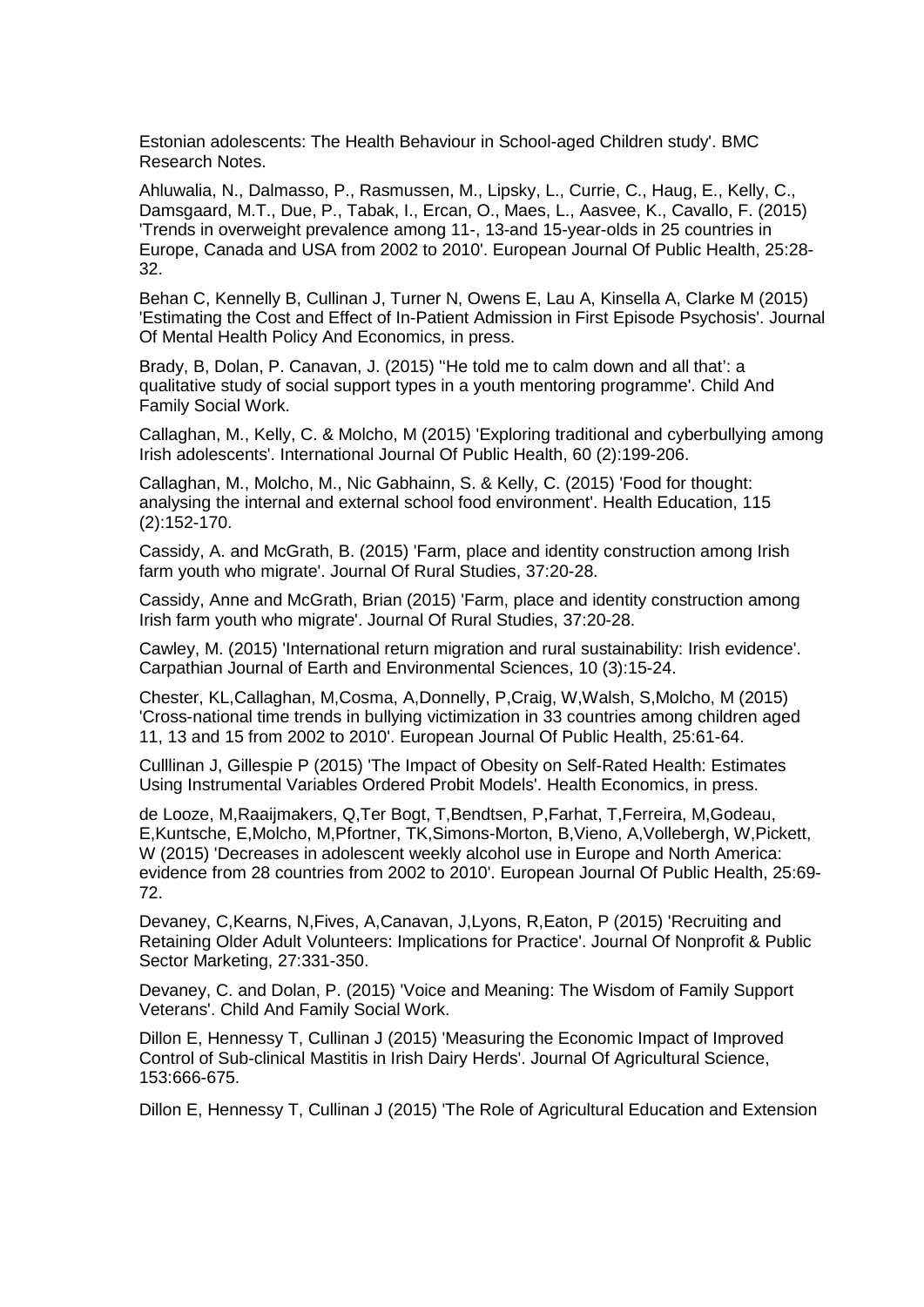in Influencing Best Practice for Managing Mastitis in Dairy Cattle'. Journal of Agricultural Education and Extension, in press.

Elgar, FJ,McKinnon, B,Walsh, SD,Freeman, J,Donnelly, PD,de Matos, MG,Gariepy, G,Aleman-Diaz, AY,Pickett, W,Molcho, M,Currie, C (2015) 'Structural Determinants of Youth Bullying and Fighting in 79 Countries'. Journal Of Adolescent Health, 57:643-650.

Fives, A,Russell, DW,Canavan, J,Lyons, R,Eaton, P,Devaney, C,Kearns, N,O'Brien, A (2015) 'The ethics of randomized controlled trials in social settings: can social trials be scientifically promising and must there be equipoise?' International Journal of Research & Method in Education, 38:56-71.

Geoghegan, R., Kelly, C. & Finucane, F.M. (2015) 'Should we screen for childhood obesity?' Clinical Obesity.

Gillespie P, O'Shea E, Cullinan J, Buchanan J, Bobula J, Gallagher D, Ní Mhaoláin A, Lawlor B (2015) 'Longitudinal Costs of Caring for People with Alzheimer's Disease'. International Psychogeriatrics, 27:847-856.

Harold J, Lyons S, Cullinan J (2015) 'The Determinants of Residential Gas Demand in Ireland'. Energy Economics, forthcoming.

Holstein, B.E., Andersen, A., Fotiou, A., Gobina, I., Godeau, E., Hansen, E., Iannotti, R., Levin, K., Nic Gabhainn, S., Ravens-Sieberer, U. & Valimaa, R. (2015) 'Adolescents' medicine use for headache: secular trends in 20 countries from 1986 to 2010'. European Journal Of Public Health, 25:76-79.

Hublet, A., Bendtsen, P., de Looze, M.E., Fotiou, A., Donnelly, P., Vihjalmsson, R., Baska, T., Aasvee, K., Franelic, I.P., Nic Gabhainn, S. & ter Bogt, T.F.M. (2015) 'Trends in the cooccurrence of tobacco and cannabis use in 15-year olds from 2002 to 2010 in 28 countries of Europe and North America'. European Journal Of Public Health, 25:73-75.

Kelly C, Fitzgerald A, Sentenac M, Gakewski J, Molcho M, Nic Gabhainn S. (2015) 'Weight concerns among adolescent boys'. Public Health Nutrition.

Laura Gogia; Simon Warren (2015) 'A Careful Approach to digital Scholarship'. Hybrid Pedagogy.

Maher, G., Cawley, M. (2015) 'Social networks and labour market access among Brazilian migrants in Ireland'. Journal Of Ethnic And Migration Studies, 41 (14):2336-2356.

McGrath, B. (2015) 'Reflecting on 'evidence' and documentation devices in 'translating' community interventions'. Community Development Journal.

Molcho M, Thomas AA, Sharp L (2015) 'Inequalities in childhood cancers'. Pediatric Blood & Cancer, 62:306-306.

Molcho, M,Walsh, S,Donnelly, P,de Matos, MG,Pickett, W (2015) 'Trend in injury-related mortality and morbidity among adolescents across 30 countries from 2002 to 2010'. European Journal Of Public Health, 25:33-36.

O' Reilly, L. and Dolan, P. (2015) 'The Voice of the Child in Social Work Assessments: Age-Appropriate Communication with Children'. The British Journal Of Social Work,:1-17.

O'Higgins, S, Doherty, E, Nic Gabhainn, S, Murphy, A, Hogan, M, O'Neill, C and McGuire, B. (2015) 'THE prevalence, impact and cost of chronic non-cancer pain in irish primary school children (prime-c). Protocol for a longitudinal school-based survey'. BMJ Open.

Pearce, A,Timmons, A,O'Sullivan, E,Gallagher, P,Gooberman-Hill, R,Thomas, AA,Molcho,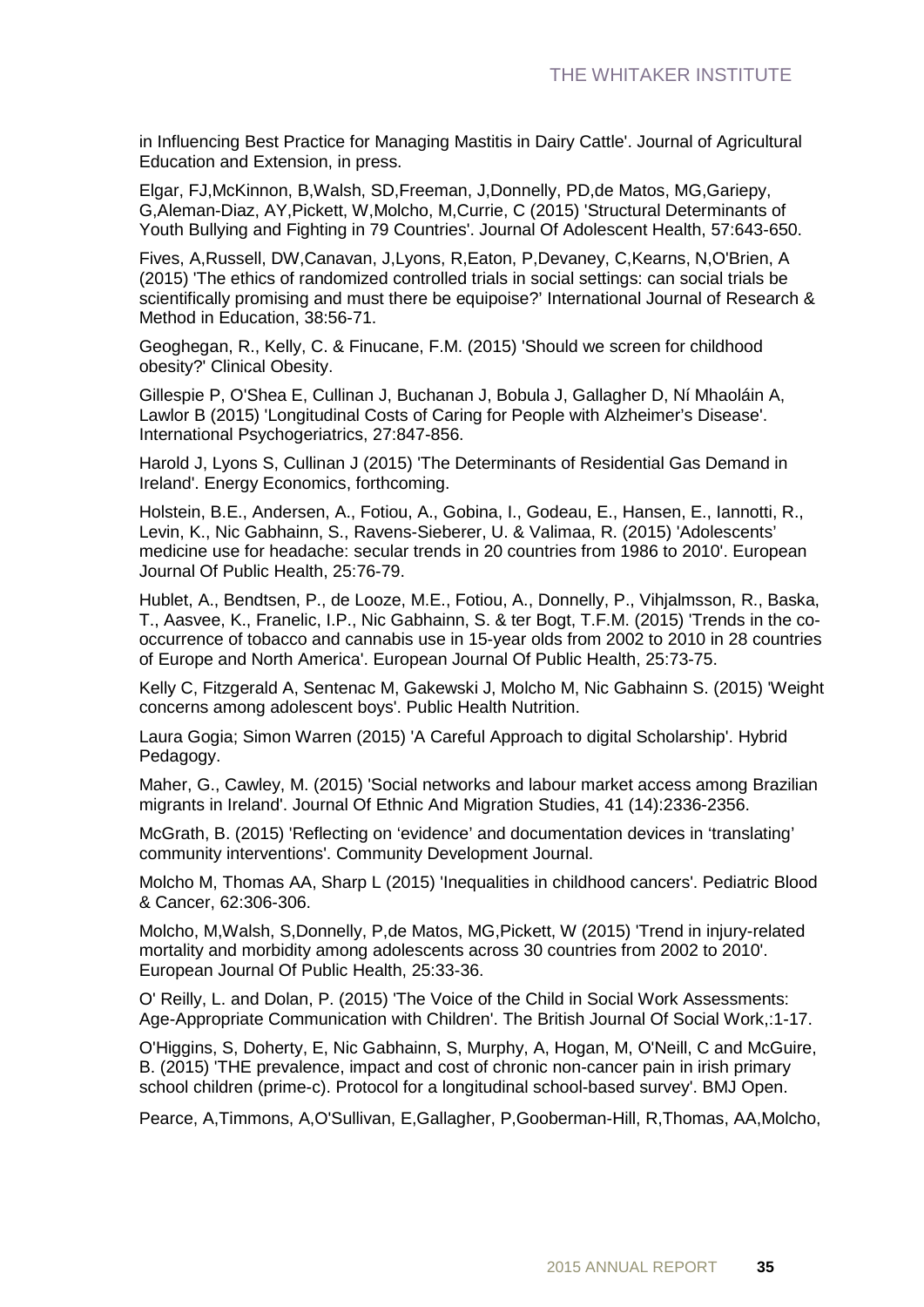M,Butow, P,Sharp, L (2015) 'Long-term workforce participation patterns following head and neck cancer'. Journal Of Cancer Survivorship, 9:30-39.

Pierse, T; McHale, J (2015) 'Unions and Involuntary Separations'. Human Resource Management Journal.

Pfortner, TK,De Clercq, B,Lenzi, M,Vieno, A,Rathmann, K,Moor, I,Hublet, A,Molcho, M,Kunst, AE,Richter, M (2015) 'Does the association between different dimension of social capital and adolescent smoking vary by socioeconomic status? a pooled cross-national analysis'. International Journal Of Public Health, 60:901-910.

Pfortner, TK,Moor, I,Rathmann, K,Hublet, A,Molcho, M,Kunst, AE,Richter, M (2015) 'The association between family affluence and smoking among 15-year-old adolescents in 33 European countries, Israel and Canada: the role of national wealth'. Addiction, 110:162- 173.

Ramiro, L., Windlin, B., Reis, B., Nic Gabhainn, S., Jovic, S., Matos, M. & Godeau, E. (2015) 'Gendered trends in very early and very early sex and condom use in 20 European countries 2002 – 2010'. European Journal Of Public Health, 25:65-68.

Rathmann, K,Ottova, V,Hurrelmann, K,de Looze, M,Levin, K,Molcho, M,Elgar, F,Gabhainn, SN,van Dijk, JP,Richter, M (2015) 'Macro-level determinants of young people's subjective health and health inequalities: A multilevel analysis in 27 welfare states'. Maturitas, 80:414-420.

Rathmann, K., Ottova, V., Hurrelmann, K., de Looze, M., Levin, K., Elgar, F., Nic Gabhainn, S., van Dikk, J. & Richter, M. (2015) 'Macro-level determinants of young people's subjective health and health inequalities: a multilevel analysis in 27 welfare states'. Maturitas, 80:414-420.

Schnohr, CW,Molcho, M,Rasmussen, M,Samdal, O,de Looze, M,Levin, K,Roberts, CJ,Ehlinger, V,Krolner, R,Dalmasso, P,Torsheim, T (2015) 'Trend analyses in the health behaviour in school-aged children study: methodological considerations and recommendations'. European Journal Of Public Health, 25:7-12.

Stevens, GWJM,Walsh, SD,Huijts, T,Maes, M,Madsen, KR,Cavallo, F,Molcho, M (2015) 'An Internationally Comparative Study of Immigration and Adolescent Emotional and Behavioral Problems: Effects of Generation and Gender'. Journal Of Adolescent Health, 57:587-594.

Thomas, AA,Gallagher, P,O'Ceilleachair, A,Pearce, A,Sharp, L,Molcho, M (2015) 'Distance from treating hospital and colorectal cancer survivors' quality of life: a gendered analysis'. Supportive Care In Cancer, 23:741-751.

Timmons A, Goobernab-Hill R, Gallghar P, Molcho M, Thomas AA, Pearce A, Sharp L (2015) 'Health professional's views about the acceptability and implementation of alternative models of prostate cancer follow-up'. Bju International, 116:34-34.

Vereecken, C., Pedersen,T.P., Ojala, K., Krolner, R., Dzielska, A., Ahluwalia, N., Giacchi, M. & Kelly, C. (2015) 'Fruit and vegetable consumption trends among adolescents from 2002 to 2010 in 33 countries'. European Journal Of Public Health, 25:16-19.

Walsh B, Cullinan J (2015) ''Decomposing Socioeconomic Inequalities in Childhood Obesity: Evidence from Ireland''. Economics and Human Biology, 16:60-72.

Walsh S, Flannery D, Cullinan J (2015) 'Geographic Accessibility to Higher Education on the Island of Ireland'. Irish Educational Studies, 34:5-23.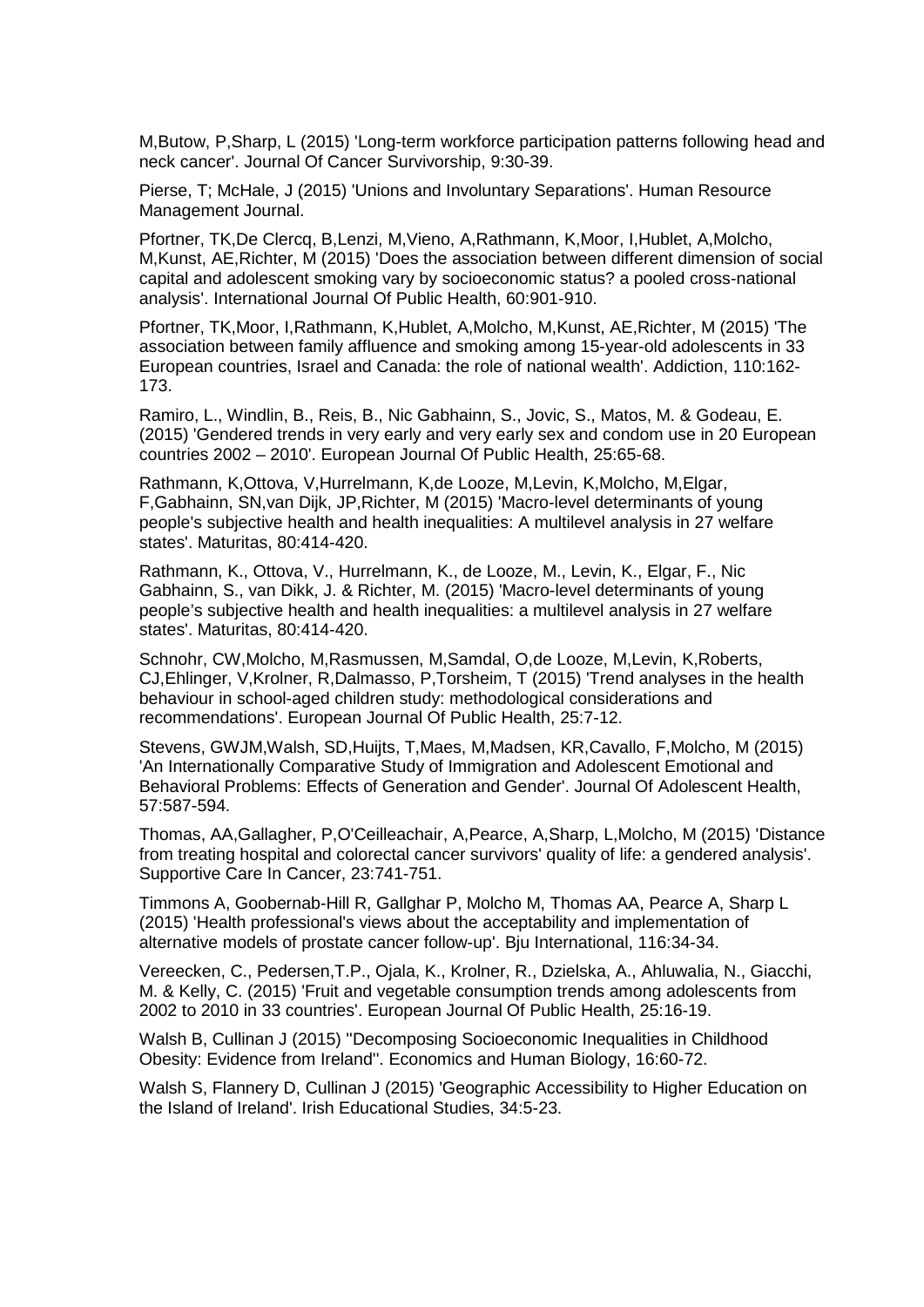### **Book Chapters**

Cawley, M., Clark, G. (2015) 'Perspectives from the United Kingdom and Ireland' In: Jean-Christophe Dissart, Jeoffrey Dehez, Jean-Bernard Marsat(Eds.). Tourism, Recreation and Regional Development. Aldershot: Ashgate.

Cullinan J, Lyons S (2015) 'The Private Economic Costs of Adult Disability' In: Cullinan et al. (2015) The Economics of Disability: Insights from Irish Research. UK: Manchester University Press.

Cullinan J, Lyons S, Nolan B (2015) 'The Role of Economic Analysis in Supporting Disability Policy' In: Cullinan et al. (2015) The Economics of Disability: Insights from Irish Research. UK: Manchester University Press.

Cullinan J, Roddy A (2015) 'A Socioeconomic Profile of Childhood Disability' In: Cullinan et al. (2015) The Economics of Disability: Insights from Irish Research. UK: Manchester University Press.

Dolan, P., Smith, B., Smith, M. and Davis, J. in Vincent, S. (ed.). (2015) 'Family Support and Child Welfare in Ireland: Capacities and Possibilities' In: Early Intervention: Supporting and Strengthening Families. Edinburgh and London: Dudedin.

Ledwith, V; Reilly, K (2015) 'Moving to Inequality? Considering Young Migrants Educational Achievement in Galway City, Ireland' In: Movement, Im/Mobilities and Journeys. London: Springer.

Warren, S. A. (2015) 'Writing of the Heart: Auto-ethnographic Writing as Subversive Story Telling – A Song of Pain and Liberation' In: Jan Smith, Julie Rattray, Tai Peseta & Daphne Loads(Eds.). Identity-work in the Contemporary University: Exploring an Uneasy Profession. Rotterdam: Sense Publishers.

### **Reports & Working Papers**

Brennan, M.A., Dolan, P., Rafiq, H., Connolly-Ahern, C., Jolly, R. and Eissler, S. (2015) Youth Led Pathways from Extremism: A UNESCO White Paper. Working Paper

Callaghan, M., Kelly, C. Molcho, M. & Nic Gabhainn, S. (2015) School characteristics, policy and context in Ireland: HBSC Ireland Post-Primary schools. Technical Publication

Forkan, C., Brady, B., Moran, L., Coen, L. (2015) An operational profile and exploration of the perceived benefits of the youth cafe model in Ireland. Department of Children and Youth Affairs.

Gavin, A., Keane, E., Callaghan, M., Kelly, C., Molcho, M & Nic Gabhainn, S. (2015) The Irish Health Behaviour in School-aged Children (HBSC) study 2014. Department of Health.

Kennan, D., Redmond, S., Devaney, C., Landy, F and Canavan, J. (2015) Toward the development of a Participation Strategy for children and young people. Child and Family Agency.

Landy, F., Canavan, J. & Forkan, C. (2015) Final Evaluation Report of the Differential Response Model, North Dublin. TUSLA.

McHale, J., et al. (2015) A Note on the Expenditure Benchmark. Irish Fiscal Advisory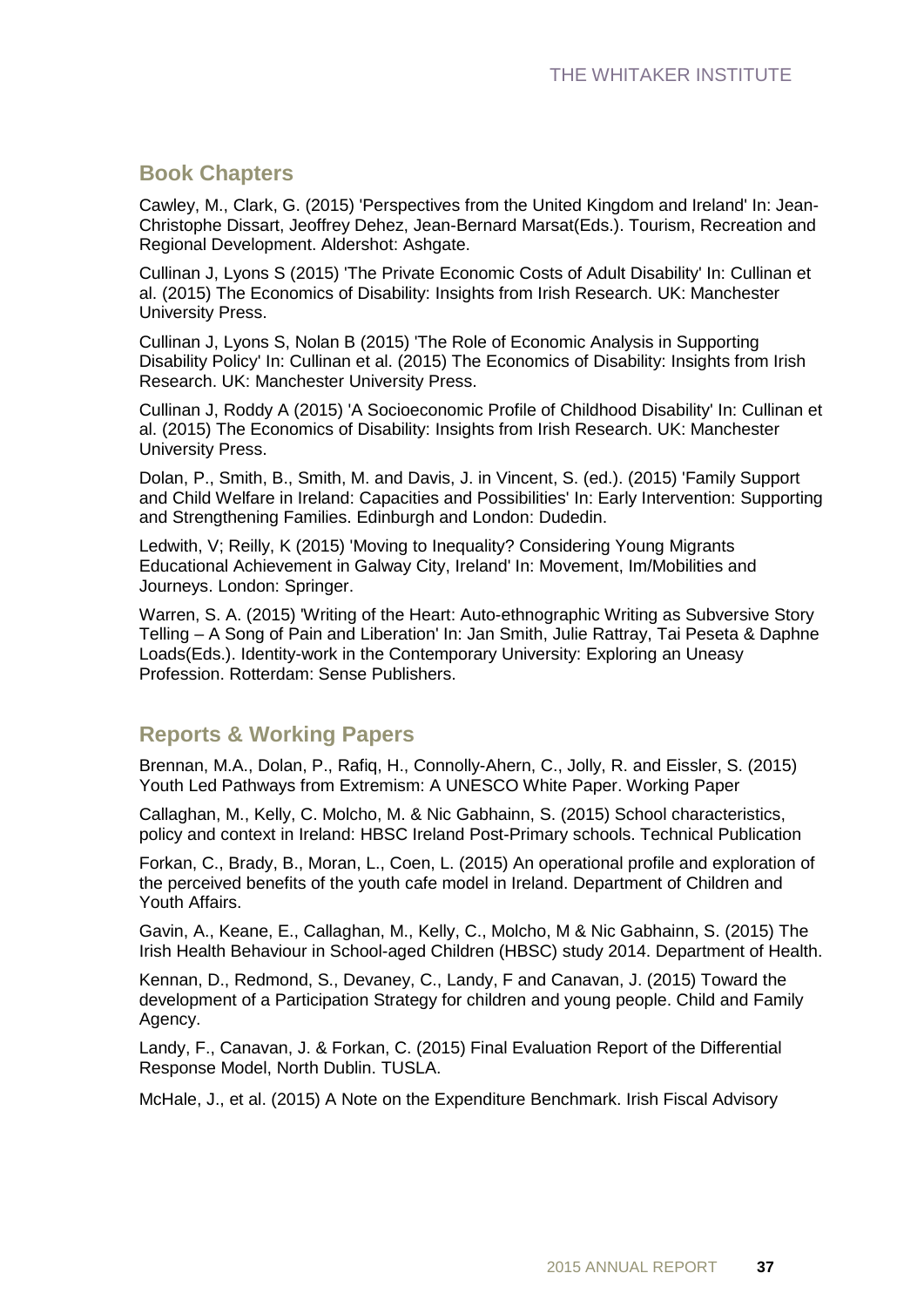Council.

Nic Gabhainn, S., D'Eath, M. & Sixsmith, J. (2015) Scoping review of Case Management in the treatment of substance misuse. Technical Publication

Nic Gabhainn, S., Kelly, C., Burke, L. & Fox, K.A. (2015) Making our voices heard: young people's views. Department of Children and Youth Affairs.

Nic Gabhainn, S., Molcho, M., Kelly, C. & Gavin, A. (2015) Research protocol for the 2014 HBSC Ireland study. Technical Publication

Nic Gabhainn, S., Sixsmith, J., Kelly, C. & Molcho, M (2015) Involving children in the research process: experiences from the Health Promotion Research Centre, NUI Galway. Technical Publication

Nic Gabhainn, S., Young, H., Burke, L. & D'Eath, M. (2015) Adolescent Sexual Health: Data, development and dissemination. Technical Publication

### **Social Innovation and Policy**

### **Peer-Reviewed Journal Articles**

Albalawi, Y.; Sixsmith, J (2015) 'Identifying Twitter influencer profiles for health promotion in Saudi Arabia'. Health Promotion International.

Barnes, Rosanne, Adrian E. Bauman, Billie Giles-Corti, Matthew W. Knuiman, Michael Rosenberg, Kevin M. Leyden, Christiaan G. Abildso, and Bill Reger-Nash (2015) 'Motivated to walk but nowhere to walk to: Differential effect of a mass media campaign by mix of local destinations'. Preventive Medicine,:403-405.

Barry, MM; Clarke, AM; Petersen, I (2015) 'Promotion of mental health and prevention of mental disorders: priorities for implementation'. Eastern Mediterranean Health Journal, 21 (9):503-511.

Battel-Kirk, B; Barry, MM; van der Zanden, G; Contu, P; Gallardo, C; Martinez, A; Speller, V; Debenedetti, S (2015) 'Operationalising and piloting the IUHPE European accreditation system for health promotion'. Global Health Promotion, 22 (3):25-34.

Bias, Thomas K., Kevin M. Leyden, and Jeremy Zimmerman. (2015) 'Perceptions of Small City Downtowns in the USA'. Planning Practice and Research,:1-17.

Breen, PP,Nene, AV,Grace, PA,Olaighin, G (2015) 'Fine-Wire Electromyography Response to Neuromuscular Electrical Stimulation in the Triceps Surae'. Ieee Transactions On Neural Systems And Rehabilitation Engineering, 23:244-249.

Butler A, Gallagher D, Gillespie P, Crosby L, Ryan D, Lacey L, Coen R, O'Shea E, Lawlor B (2015) 'Frailty: a costly phenomenon in caring for elders with cognitive impairment'. International Journal Of Geriatric Psychiatry.

Callan, A,O'Shea, E (2015) 'Willingness to pay for telecare programmes to support independent living: Results from a contingent valuation study'. Social Science & Medicine, 124:94-102.

Clarke, AM,Kuosmanen, T,Barry, MM (2015) 'A Systematic Review of Online Youth Mental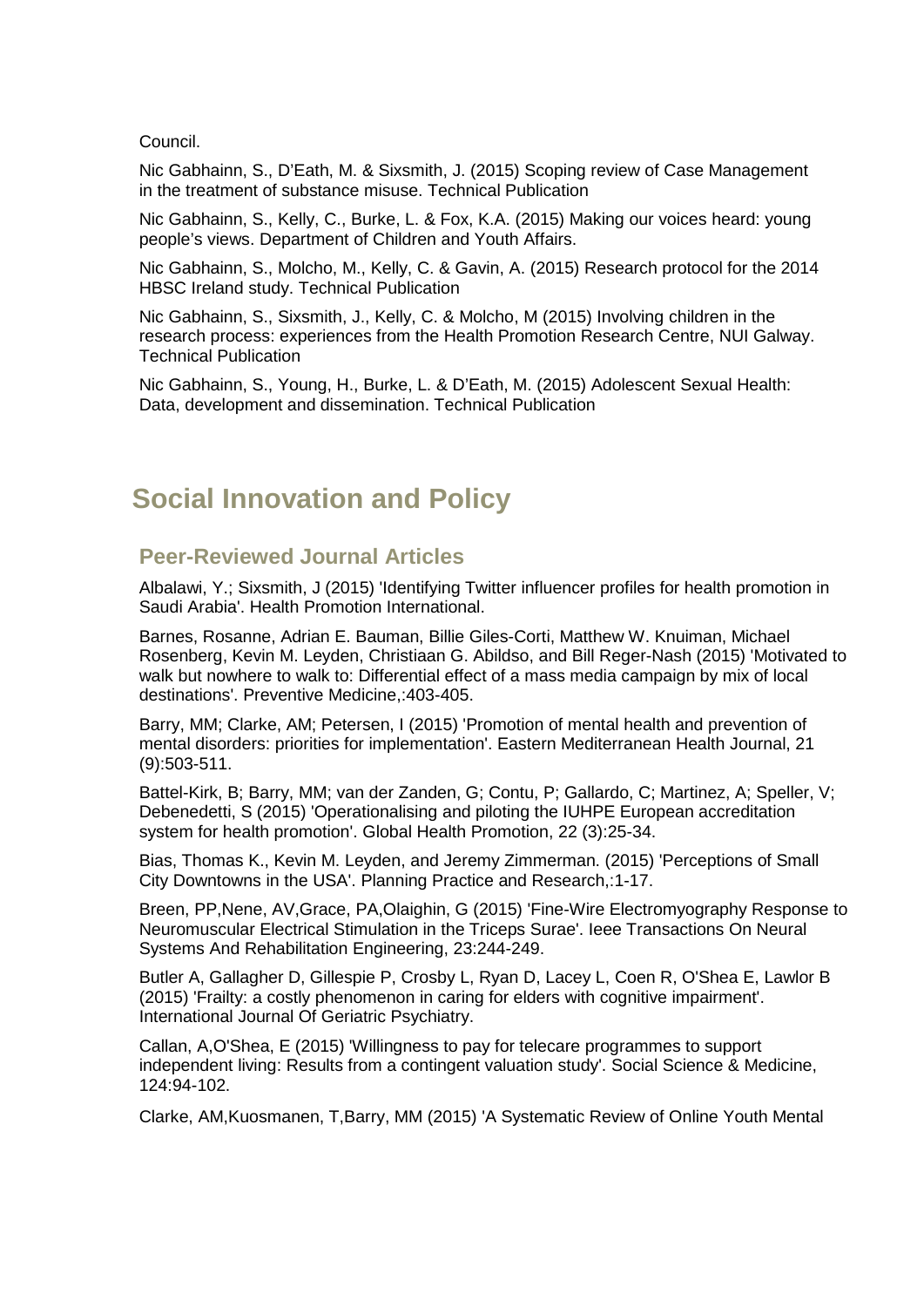Health Promotion and Prevention Interventions'. Journal Of Youth And Adolescence, 44 (1):90-113.

Clarke, AM,Sixsmith, J,Barry, MM (2015) 'Evaluating the implementation of an emotional wellbeing programme for primary school children using participatory approaches'. Health Education Journal, 74:578-593.

Collins, T. & Mulligan, E. (2015) 'Ireland's Introduction of Transfer Pricing: A New Institutional Theory Perspective (forthcoming, 2015)'. Accounting, Finance and Governance Review, Special Issue on Taxation.

Conlon, C., Carney, G., Timonen, V. & Scharf, T. (2015) ''Emergent reconstruction' in grounded theory: learning from team-based interview research'. Qualitative Research, 15 (1):39-56.

Connolly, S,O'Shea, E (2015) 'The impact of dementia on length of stay in acute hospitals in Ireland'. Dementia-International Journal Of Social Research And Practice, 14:650-658.

Cunningham, J; O'Reilly, P; O'Kane, C; Mangematin, V (2015) 'Managerial Challenges of Publicly Funded Principal Investigators'. International Journal Of Technology Management.

Forsman, AK; Wahlbeck, K; Aaro, LE; Alonso, J; Barry, MM; Brunn, M; Cardoso, G; Cattan, M; de Girolamo, G; Eberhard-Gran, M; Evans-Lacko, S; Fiorillo, A; Hansson, L; Haro, JM; Hazo, JB; Hegerl, U; Katschnig, H; Knappe, S; Luciano, M; Miret, M; Nordentoft, M; Obradors-Tarrago, C; Pilgrim, D; Ruud, T; Salize, HJ; Stewart-Brown, SL; Tomasson, K; van der Feltz-Cornelis, CM; Ventus, DBJ; Vuori, J; Varnik, A; ROAMER Consortium (2015) 'Research priorities for public mental health in Europe: recommendations of the ROAMER project'. European Journal Of Public Health, 25 (2):249-254.

Galvin, S,Callan, A,Cormican, M,Duane, S,Bennett, K,Murphy, AW,Vellinga, A (2015) 'Improving antimicrobial prescribing in Irish primary care through electronic data collection and surveillance: a feasibility study'. BMC Family Practice, 16.

Gillespie, P,O'Shea, E,Cullinan, J,Buchanan, J,Bobula, J,Lacey, L,Gallagher, D,Mhaolain, AN,Lawlor, B,Enhancing Care Alzheimer's Dis (2015) 'Longitudinal costs of caring for people with Alzheimer's disease'. International psychogeriatrics / IPA, 27:847-856.

Guerrero, M; Cunningham, J; Urbano, D (2015) 'Economic Impact of Entrepreneurial Universities' Activities: An Exploratory Study of the United Kingdom'. Research Policy, 44 (3):748-764.

Hogan, MJ,Johnston, H,Broome, B,McMoreland, C,Walsh, J,Smale, B,Duggan, J,Andriessen, J,Leyden, KM,Domegan, C,McHugh, P,Hogan, V,Harney, O,Groarke, J,Noone, C,Groarke, AM (2015) 'Consulting with Citizens in the Design of Wellbeing Measures and Policies: Lessons from a Systems Science Application'. Social Indicators Research, 123:857-877.

Khoo, S (2015) 'Review of: The Theory and Practice of Development Education: a pedagogy for social justice, D. Bourn'. International Journal of Development Education and Global Learning, 7 (2):107-110.

Khoo, S (2015) 'Solidarity and the Encapsulated and Divided Histories of Health and Human Rights'. Laws, 4 (2):274-295.

Khoo, S; McCloskey, Stephen (2015) 'Reflections and Projections: Policy and Practice Ten Years On S Khoo and Stephen McCloskey'. Policy And Practice: A Development Education Review, 20:1-17.

Ludden, C,Cormican, M,Vellinga, A,Johnson, JR,Austin, B,Morris, D (2015) 'Colonisation with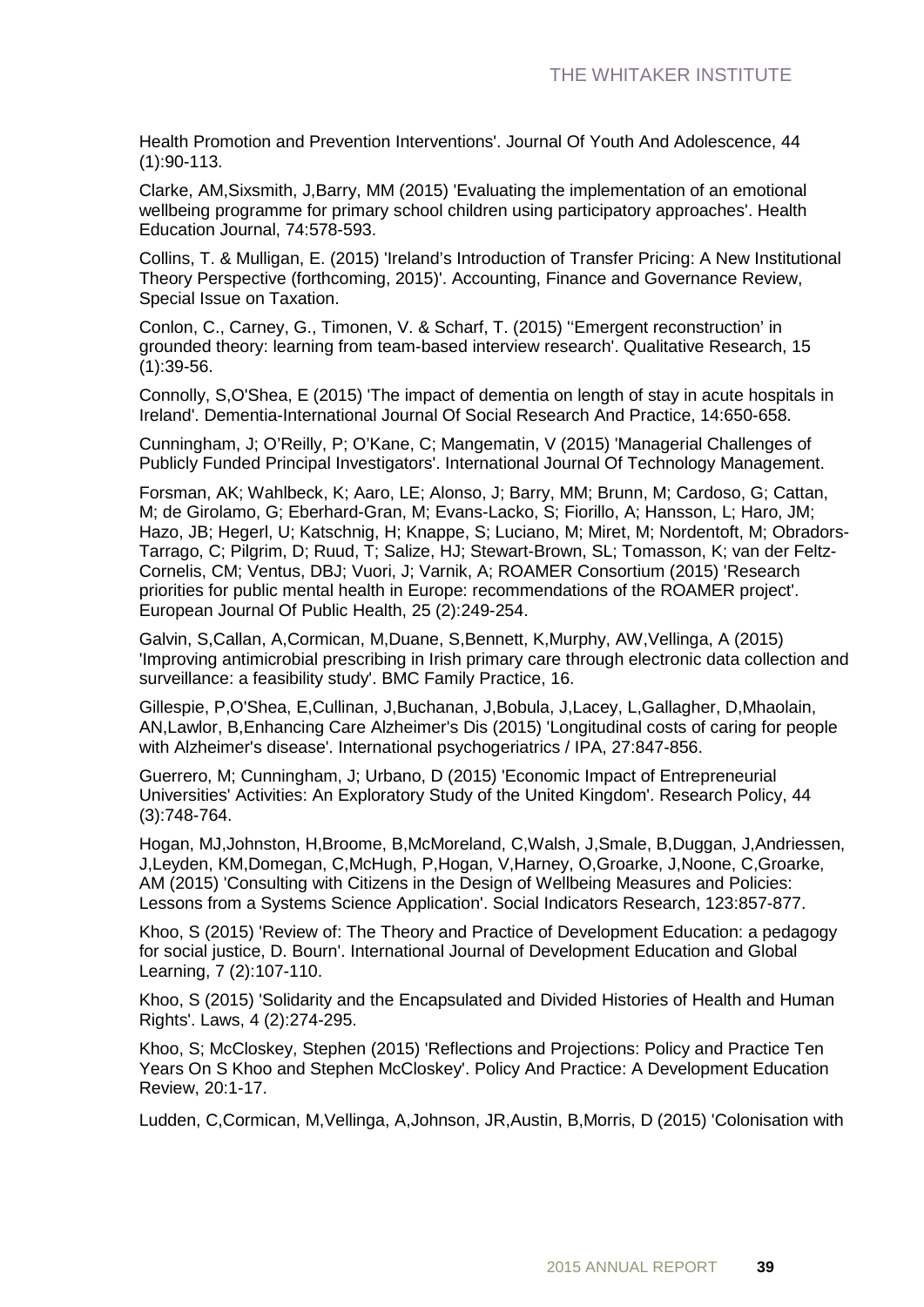ESBL-producing and carbapenemase-producing Enterobacteriaceae, vancomycin-resistant enterococci, and meticillin-resistant Staphylococcus aureus in a long-term care facility over one year'. BMC Infectious Diseases, 15.

MacNeela, P,Murphy, A (2015) 'Freedom, Invisibility, and Community: A Qualitative Study of Self-Identification with Asexuality'. Archives Of Sexual Behavior, 44:799-812.

Masterson, S,Vellinga, A,Wright, P,Dowling, J,Bury, G,Murphy, AW (2015) 'General practitioner contribution to out-of-hospital cardiac arrest outcome: A national registry study'. The European journal of general practice, 21:131-137.

Masterson, S,Wright, P,O'Donnell, C,Vellinga, A,Murphy, AW,Hennelly, D,Sinnott, B,Egan, J,O'Reilly, M,Keaney, J,Bury, G,Deasy, C,OHCAR Steering Grp (2015) 'Urban and rural differences in out-of-hospital cardiac arrest in Ireland'. Resuscitation, 91:42-47.

McCarthy G, Lawlor PG, Gutierrez M, O'Sullivan L, Murphy A, Zhan X, Gardiner GE (2015) 'An assessment of Salmonella survival in pig manure and its separated solid and liquid fractions during storage'. Health, 50 (2):135-145.

McCauley, V, and Davison, K (2015) 'Micro and Macro Pedagogy for Science Education'. Chemistry in Action, (106):9-12.

Molloy, GJ,Sweeney, LA,Byrne, M,Hughes, CM,Ingham, R,Morgan, K,Murphy, AW (2015) 'Prescription contraception use: a cross-sectional population study of psychosocial determinants'. BMJ Open, 5.

Murphy E, Froggatt K, Connolly S, O'Shea E, Sampson EL, Casey D, Devane D. (2015) 'Palliative care interventions in advanced dementia (Protocol)'. Cochrane Database Of Systematic Reviews, (2).

Murphy, AW,Cupples, ME,Murphy, E,Newell, J,Scarrott, CJ,Vellinga, A,Gillespie, P,Byrne, M,Kearney, C,Smith, SM (2015) 'Six-year follow-up of the SPHERE RCT: secondary prevention of heart disease in general practice'. BMJ Open, 5.

Murphy, E,Vellinga, A,Byrne, M,Cupples, ME,Murphy, AW,Buckley, B,Smith, SM (2015) 'Primary care organisational interventions for secondary prevention of ischaemic heart disease: a systematic review and meta-analysis'. British Journal Of General Practice, 65.

O'Kane, C; Cunningham, J; O'Reilly, P; Mangematin, V (2015) 'Underpinning Strategic Behaviours and Posture of Principal Investigators in Transition/Uncertain Environments'. Long Range Planning.

O'Higgins S, Doherty E, NicGabhainn S, Murphy A, Hogan M, O'Neill C, McGuire BE. (2015) 'The prevalence, impact and cost of chronic non-cancer pain in Irish primary school children (PRIME-C). Protocol for a longitudinal school-based survey'. BMJ Open.

O'Higgins, S, Doherty, E, Nic Gabhainn, S, Murphy, A, Hogan, M, O'Neill, C and McGuire, B. (2015) 'THE prevalence, impact and cost of chronic non-cancer pain in irish primary school children (prime-c). Protocol for a longitudinal school-based survey'. BMJ Open.

O'Higgins, S,Doherty, E,NicGabhainn, S,Murphy, A,Hogan, M,O'Neill, C,McGuire, BE (2015) 'The prevalence, impact and cost of chronic non-cancer pain in Irish primary schoolchildren (PRIME-C): protocol for a longitudinal school-based survey'. BMJ Open, 5.

Robbins, G., Mulligan, E., & Keenan, F. (2015) 'E-Government in the Irish Revenue:The Revenue On-Line Service (ROS) - a success story?' Financial Accountability & Management, 31 (4):363-394.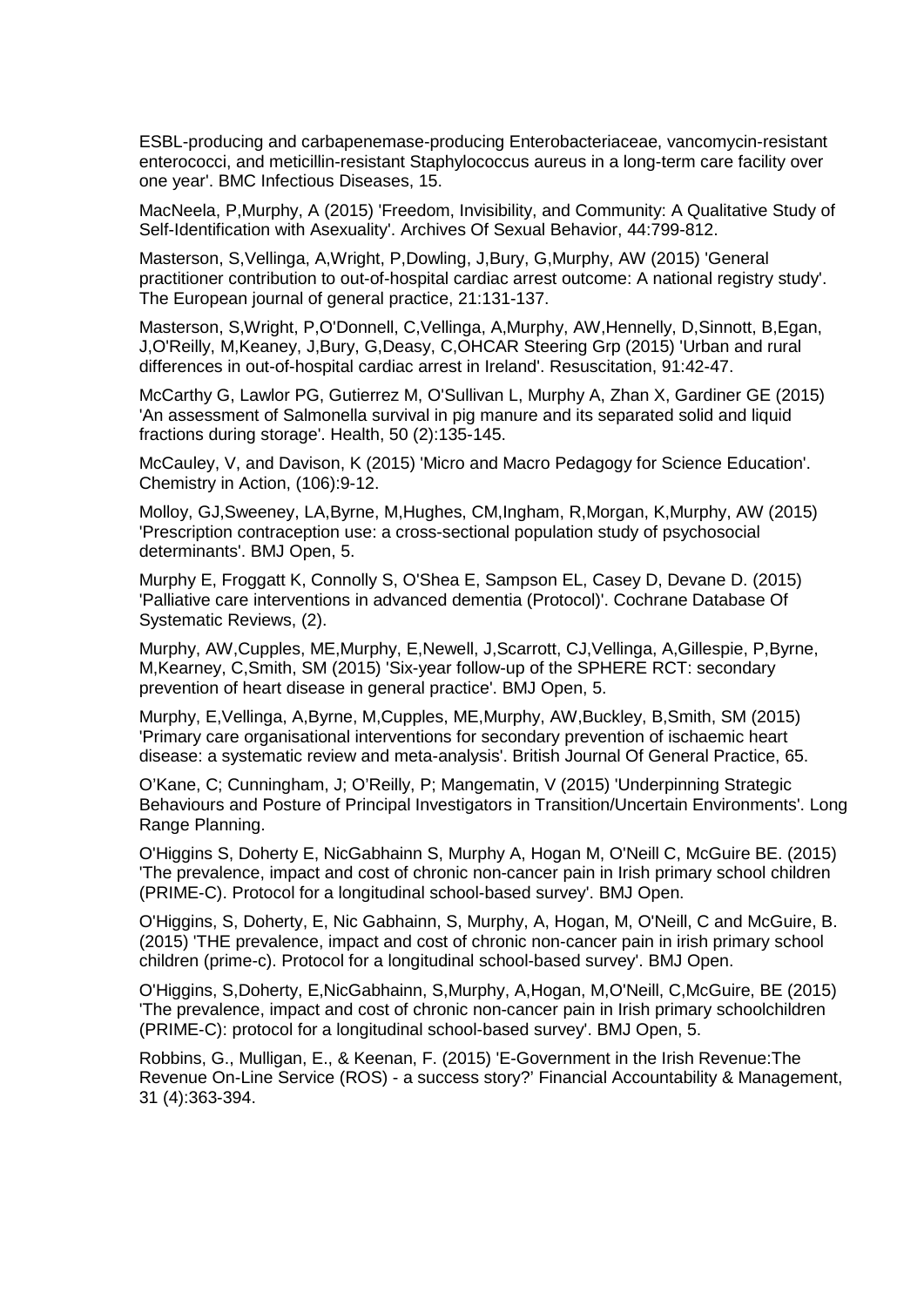Robbins, G; McNena, S (2015) 'A Framework to Measure the Financial Performance of Local Governments'. Local Government Studies.

Ruland, E C; Dinca, I; Curtis, V; Barry, M M; Ekdahl, K; Timen, A (2015) 'Learning from each other: Where Health Promotion Meets Infectious Diseases'. Eurohealth, 21 (1):13-16.

Galvin, S; Callan, A; Cormican, M; Duane, S; Bennett, K; Murphy, A; Vellinga, A. (2015) 'Improving antimicrobial prescribing in Irish primary care through electronic data collection and surveillance: a feasibility study'. BMC Family Practice, 16 (77).

Sweeney, LA,Molloy, GJ,Byrne, M,Murphy, AW,Morgan, K,Hughes, CM,Ingham, R (2015) 'A Qualitative Study of Prescription Contraception Use: The Perspectives of Users, General Practitioners and Pharmacists'. Plos One, 10.

Tandan, M,Duane, S,Vellinga, A (2015) 'Do general practitioners prescribe more antimicrobials when the weekend comes?' Springerplus, 4.

Turley, G; Flannery, D; McNena, S (2015) 'A Needs and Resources Assessment of Fiscal Equalisation in the Irish Local Government System'. The Economic And Social Review, 46 (3):459-484.

Vellinga, A; Galvin, S; Duane, S; Callan, A; Bennett, K; Cormican, C; Domegan, C; Murphy, A.W; (2015) 'Intervention to improve the quality of antimicrobial prescribing for urinary tract infection: a cluster randomized trial'. CMAJ: Canadian Medical Association journal = journal de l'Association medicale canadienne.

### **Book Chapters**

Cooney, A; O'Shea, E (2015) 'Knowing me' In: Nursing case studies on improving healthrelated quality of life in older adults. New York: Springer Publishing Company.

Clarke, A M; Barry, MM (2015) 'Implementing mental health promoting schools' In: Simovska, V; McNamarra, P(Eds.). School for Health and Sustainability. Dordrecht: Springer.

Clarke, AM; Barry, MM (2015) 'Supporting a whole school approach to mental health promotion and wellbeing in post-primary schools in Ireland' In: Kutcher, S; Wei, Y; Weist, M(Eds.). School Mental Health. Global Opportunities and Challenges. UK: Cambridge University Press.

Cooney, A. & O'Shea, E. (2015) '"Keeping me": preserving personal identity, self-esteem and quality of life in long stay care settings' In: Kazer, M. W. [Wallace] & Murphy, K (Eds.)(Eds.). Nursing Case Studies on Improving Health-Related Quality of Life in Older Adults. New York: Springer Publishing Company.

Duane, S. McHugh P., and Domegan, C., (2015) 'Tomorrow's World: Collaborations, Consultations and Conversations for Change' In: Best Practices in Marketing and Quality-of-Life Research. UK: Springer.

Duane, S., Domegan, C., McHugh, P., Devaney, M., Callan, A. (2015) 'Tomorrow's World: Collaborations, Consultations and Conversations for Change' In: Walter Wymer(Eds.). Innovations in Social Marketing and Public Health Communication. London: Springer.

Edmondson, R. & Scharf, T. (2015) 'Rural and urban ageing: contributions of cultural gerontology' In: J. Twigg & W. Martin(Eds.). Routledge handbook of cultural gerontology. London: Routledge.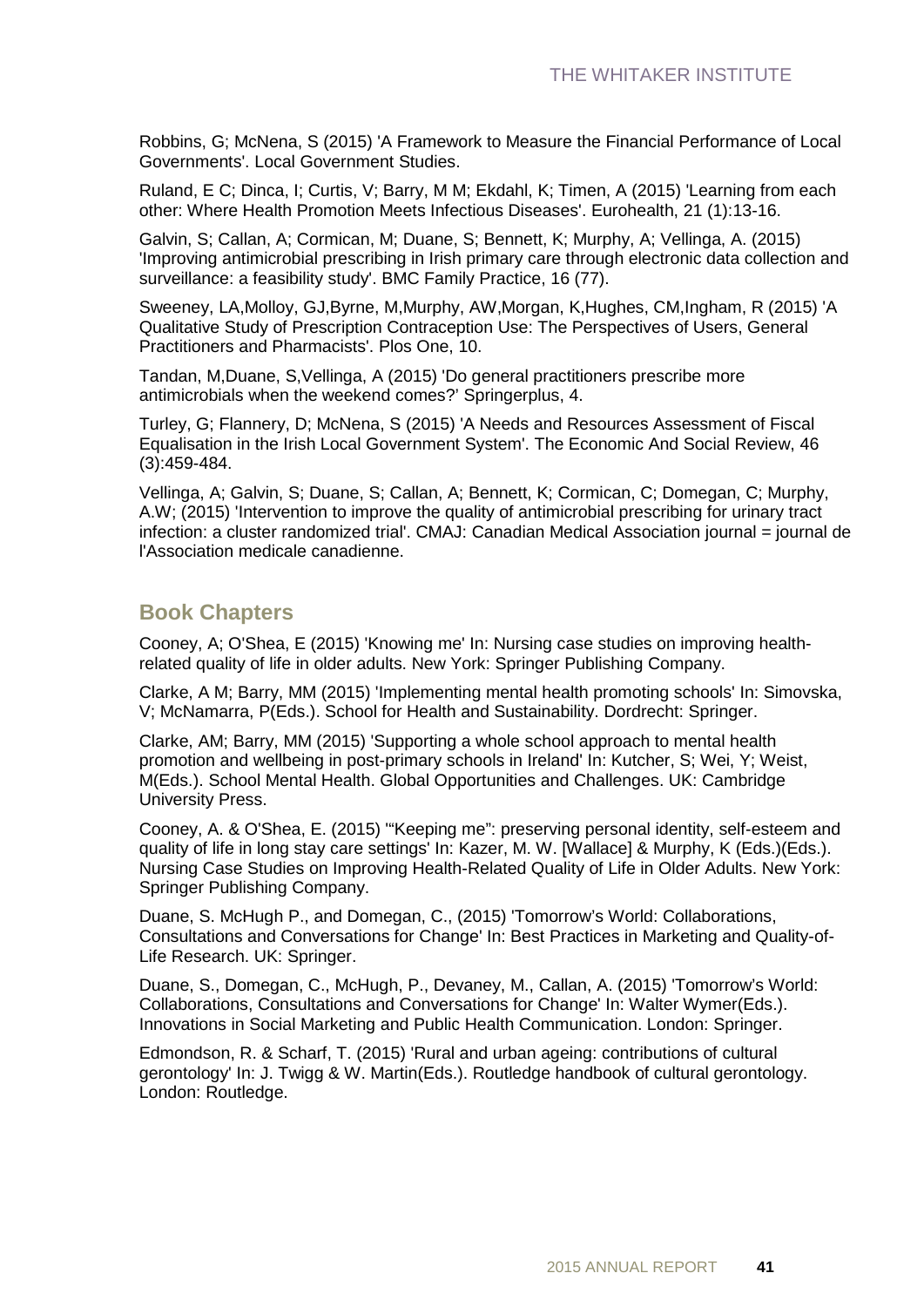Khoo, S (2015) 'Solidarity, equity and rights-based to health provision' In: Robertson, A(Eds.). Commonwealth Health Partnerships 2015. London: Commonwealth Secretariat.

Khoo, S. (2015) ''Development Studies'' In: Editor-in-Chief Professor James D. Wright(Eds.). International Encyclopedia of Social and Behavioral Sciences; Environmental Sciences section. Amsterdam: Elsevier.

Khoo, S; Coate, K; Wrenn, C (2015) 'Development education and research at Third-Level in Ireland' In: McCloskey, Stephen(Eds.). Policy and Practice: A development Education review Tenth Anniversary Edition. Belfast: Centre for Global Education.

Leyden, KM and A. Goldberg (2015) 'The built environment of communities and social capital' In: John M. Halstead and Steven C. Deller(Eds.). Social Capital at the Community Level: An Applied Interdisciplinary Perspective. New York: Routledge.

Mulligan, E., Gawley, J. & Cunningham, J (Ed.) (2015) 'Collection of Essays (forthcoming, 2015)' In: Tax Research Network. Birmingham, UK: Fiscal Publications.

O'Shea, E; Cahill, S; Pierce, M (2015) 'Reframing policy for dementia' In: Ageing Through Austerity. Bristol: Policy press.

Scharf, T (2015) 'Between inclusion and exclusion in later life: perspectives from Ireland' In: K. Walsh, G. Carney & A. Ni Leime(Eds.). Ageing through austerity: critical perspectives on ageing policy in Ireland. Bristol: Policy Press.

#### **Reports**

Clarke, AM; Morreale, S; Field, CA; Hussein, Y; Barry, MM (2015) What works in enhancing social and emotional skills development during childhood and adolescence? A review of the evidence on the effectiveness of school-based and out-of-school programmes in the UK. W H O Collaborating Centre for Health Promotion Research, National University of Ireland Galway.

EXPH (2015) Expert Panel on effective ways of investing in Health (EXPH), Report on Crossborder Cooperation. European Commission, DGSANCO.

Mahmood, S; Morreale,S ; Barry, MM (2015) Developing a checklist for intersectoral partnerships for health promotion. HPRC, NUI,Galway.

Nic Gabhainn, S., D'Eath, M. & Sixsmith, J. (2015) Scoping review of Case Management in the treatment of substance misuse. Technical Publication

O''Shea, E., Cooney, A., Murphy, K., Devane, D., Newell, J., Casey, D., Dempsey, L., Jordan, F., Hunter, A., Murphy, E., Connolly, S. & Wall, D. (2015) Reminiscence for people with dementia in long-stay care. Report. Irish Centre for Social Gerontology, NUI Galway.

### **Socio-Economic Marine Research Unit (SEMRU)**

### **Peer-Reviewed Journal Articles**

Andersson, S. and Evers, N. (2015) 'International Opportunity Recognition in International New Ventures – A Dynamic Managerial Capabilities Perspective'. Journal Of International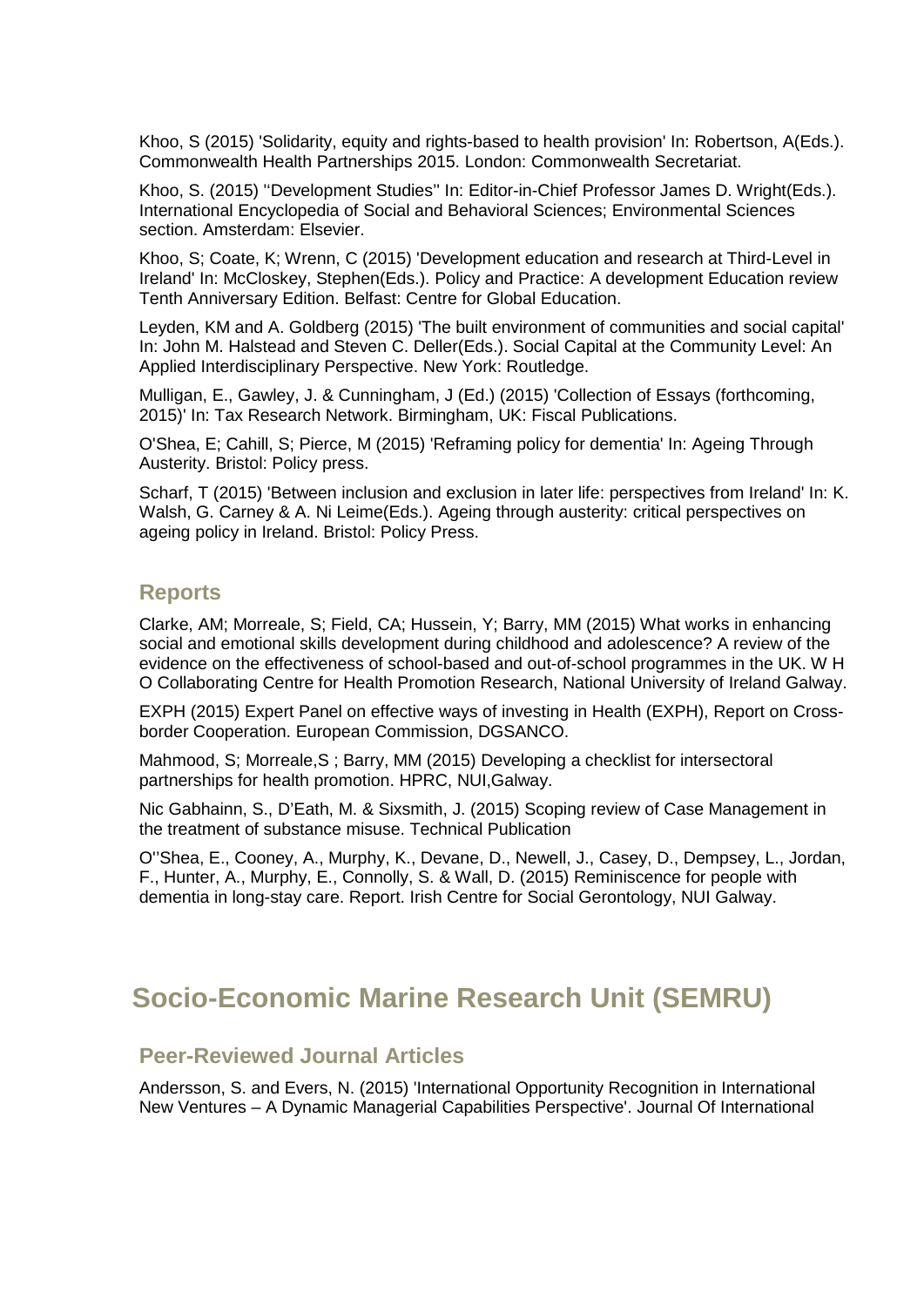Entrepreneurship, Online.

Brendan Flynn (2015) ''Ecological modernisation of a Cinderella renewable? The emerging politics of global ocean energy''. Environmental Politics, 24 (2):249-269.

Brendan Flynn (2015) 'Planning for Irish Offshore Renewables: Are We Moving in the Right Direction with the Maritime Area and Foreshore (Amendment) Bill?' Irish Planning And Environmental Law Journal, 22 (3):100-108.

Brennan, R.B., Healy, M.G., Morrison, L., Hynes, S., Norton, D., Clifford, E. (2015) 'Management of Landfill leachate: The Legacy of European Union Directives'. Waste Management.

Falk-Petersen, J., Foley, N., Armstrong, C.W., van den Hove, S., van Rensburg, T. and Tinch, R (2015) 'A deliberative approach to valuation and precautionary management of cold water corals in Norway'. Maritime Studies.

Foley, N., Corless, R., Escapa, M., Fahy, F., Fernandez-Macho, J., Gabriel, S., Gonzalez, P., Hynes, S., Kalaydjian, R., Moreira, S., Moylan, K., Murillas, A., O'Brien, M., Simpson, K., and Tinch, D. (2015) 'Developing a Comparative Marine Socio-Economic Framework for the European Atlantic Area, Journal of Ocean and Coastal Economics'. Journal of Ocean and Coastal Economics, 14 (1).

Hanley, N., Hynes, S., Patterson, D. and Jobstvogt, N. (2015) 'Economic Valuation of Marine and Coastal Ecosystems: Is it currently fit for purpose?' Journal of Ocean and Coastal Economics, 1 (2):1-15.

Hynes, S,O'Reilly, P,Curless, R (2015) 'An on-site versus a household survey approach to modelling the demand for recreational angling: Do welfare estimates differ?' Ecosystem Services, 16:136-145.

Kennelly, B., Flannery, D., Considine. J., Doherty. E., & Hynes, S. (2015) 'Modelling the preferences of students for alternative assignment designs using the Discrete Choice Experiment methodology'. Practical Assessment, Research and Evaluation.

Lavelle, M.J, Rau, H and Fahy F (2015) 'Different shades of green? Unpacking habitual and occasional pro-environmental behavior'. Global Environmental Change, 2015 (35):368-378.

van Rensburg, T.M., Kelley, H., Jeserich (2015) 'What influences the probability of wind farm planning approval: Evidence from Ireland'. Ecological Economics.

### **Book Chapters**

Evers, N., Kuivalainen, O. and Andersson, S. (2015) 'Industry Factors Influencing International New Venture's Internationalisation Proces' In: The Rise of Multinationals from Emerging Economies. London: Palgrave Macmillian.

Fahy F (2015) 'Participatory and Action Research' In: International Encyclopaedia of Social and Behavioral Sciences. London: Elsevier.

Ryan, P., Evers, N and Smith, A. (2015) 'Born Global Networks: A Study of the Irish Digital Animation Sector' In: Handbook of International Alliances and Networks. London:UK: Routledge.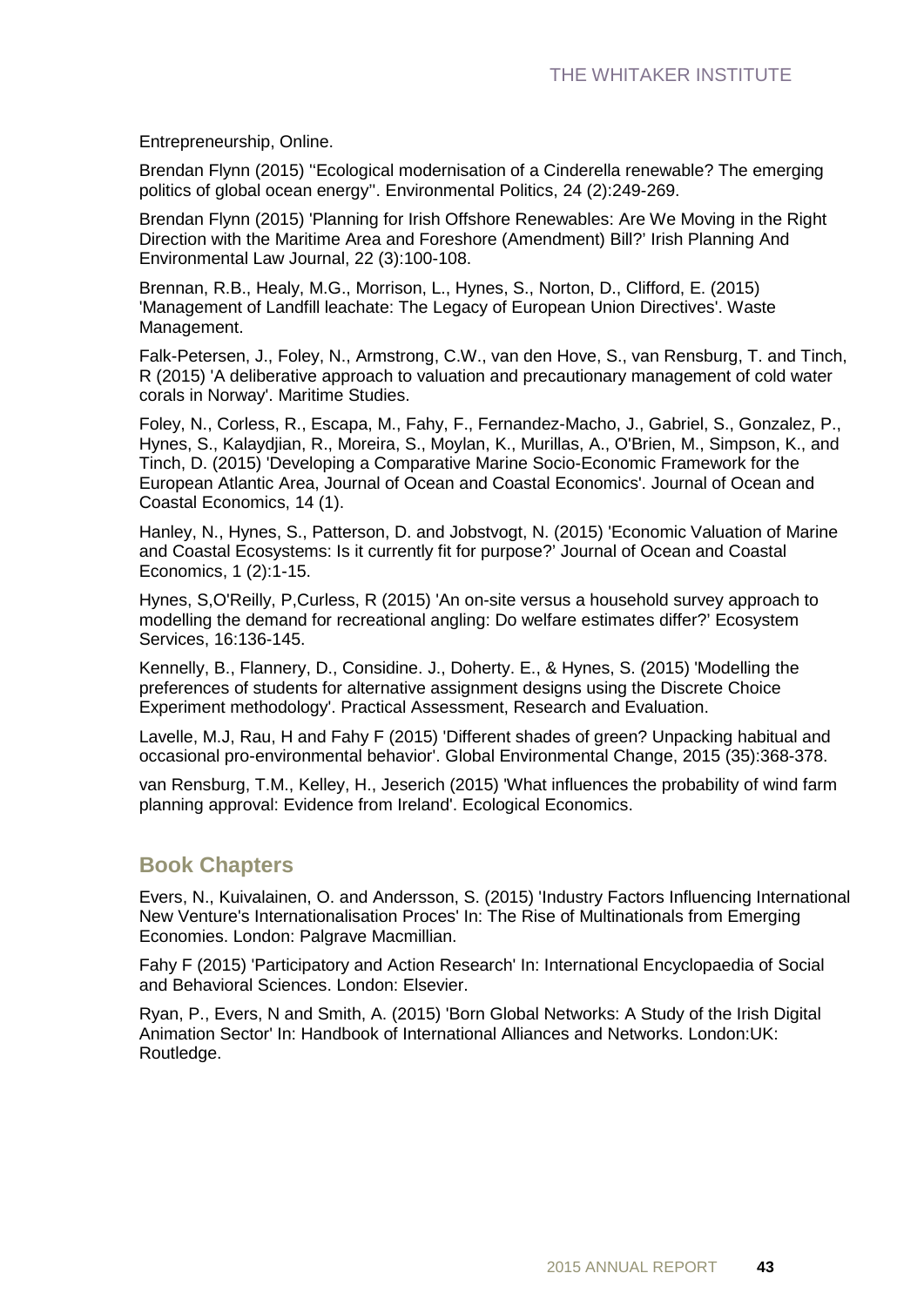### **Policy Contribution**

Hynes, S. and Vega, A. (2015) Ocean Economy 2012 Results and Implications for "Harnessing our Ocean Wealth" Targets. Invited Presentation to Marine Coordination Group chaired by Minister Simon Coveny, Department of the Taoiseach, Dublin, January 28th, 2015. Policy Contribution

### **Reports**

Brewster, P., Rooke, M. and Hynes, S. (2015) A Study of the Current and Future Skills Requirements of the Marine/Maritime Economy to 2020. Department of Jobs, Enterprise and Innovation.

Carroll, B and Fahy, F (2015) 'Greening Ireland? Two Irish Case Studies'. NESC.

Davies, A; Fahy, F; Rau, H; Devaney, L; Doyle, R; Heisserer, B; Hynes, M; Lavelle, MJ and Pape, J (2015) CONSENSUS: Consumption Environment and Sustainability. EPA.

Grealis, E., Hynes, S. and Twomey, C. (2015) Employment Effects of Proposed Aquaculture Project in Galway Bay. Report

Grealis, E., Hynes, S., O'Donoghue, C. Towmey, C. van Ousch, S. Vega, A. (2015) Economic Impact of achieving the targets of the Harvesting our Ocean Wealth Strategy, in Grealis, E. and O'Donoghue, C. (ed.), The Bio-Economy Input-Output Model (2015) Economic Impact of Aquaculture Expansiot in Ireland. Teagasc.

Vega, A., Hynes, S., O'Toole, E. (2015) Ireland's Ocean Economy: Reference Year 2012. SEMRU.

### **Technology and Governance**

### **Peer-Reviewed Journal Articles**

Danaher, J (2015) 'Robotic Rape and Robotic Child Sexual Abuse: Should they be criminalised?' Criminal Law and Philosophy.

Danaher, J (2015) 'The Comparative Advantages of Brain-based Lie Detection: The P300 Concealed Information Test and Pre-trial Bargaining'. International Journal Of Evidence And Proof, 19 (1):52-66.

Danaher, J (2015) 'The Normativity of Linguistic Originalism: A Speech Act Analysis'. Law and Philosophy, 34:397-431.

Danaher, J (2015) 'Why AI Doomsayers are Like Sceptical Theists and Why it Matters'. Minds And Machines, 25:231-246.

Danaher, J. (2015) 'Common Knowledge, Pragmatic Enrichment and Thin Originalism'. Jurisprudence.

Danaher, J. (2015) 'Human Enhancement, Social Solidarity and the Distribution of Responsibility'. Ethical Theory And Moral Practice.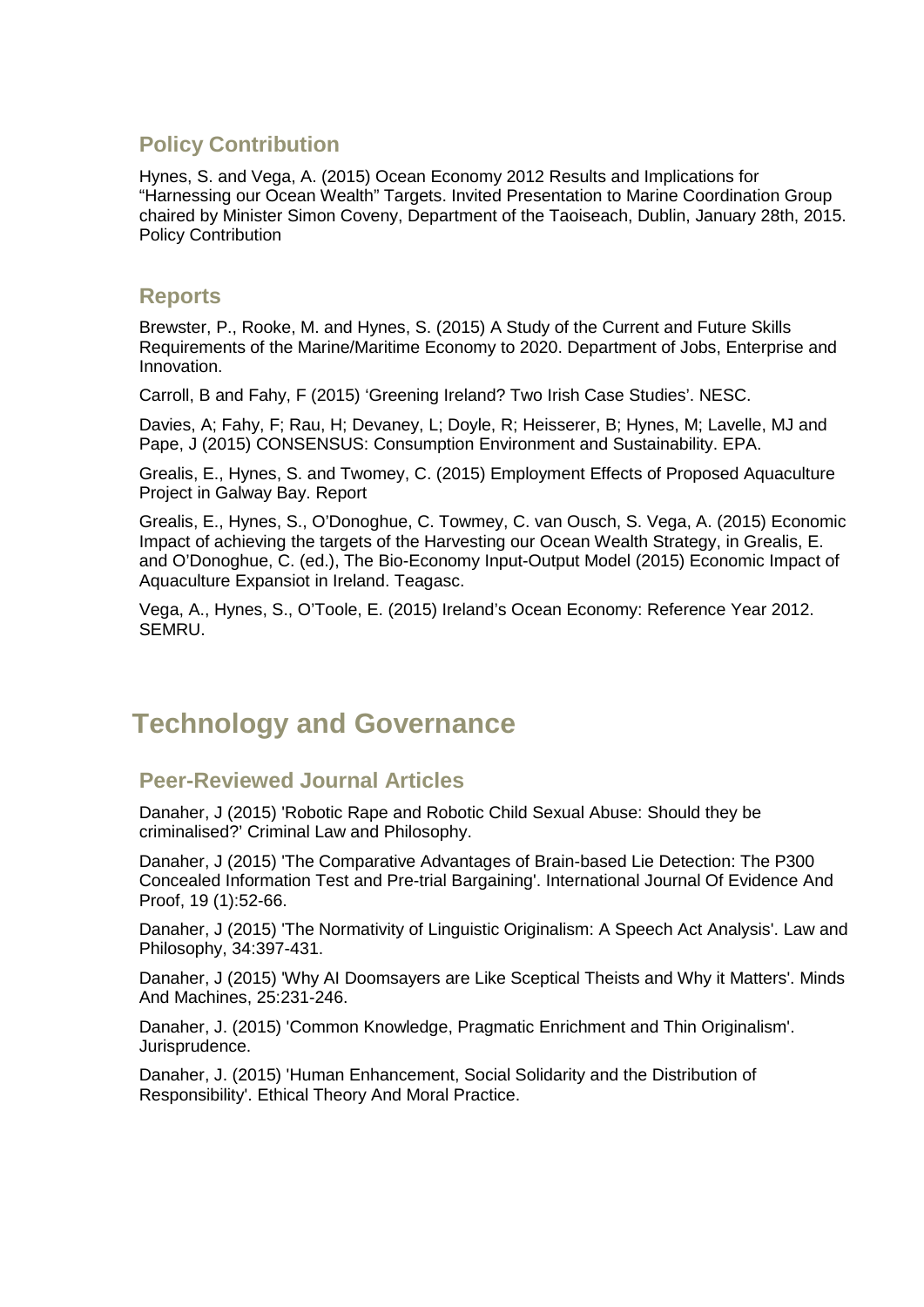Felzmann, H (2015) ''Just a bit of fun?' How recreational is direct-to-consumer genetic testing?' The New Bioethics, 21 (1):20-32.

Flynn, B (2015) ''Ecological modernisation of a Cinderella renewable? The emerging politics of global ocean energy''. Environmental Politics, 24 (2):249-269.

Flynn, B (2015) 'Planning for Irish Offshore Renewables: Are We Moving in the Right Direction with the Maritime Area and Foreshore (Amendment) Bill?' Irish Planning And Environmental Law Journal, 22 (3):100-108.

Rau, H., Hynes, M., Heisserer, B. (2015) 'Transport policy and governance in turbulent times: Evidence from Ireland'. Case Studies on Transport Policy.

### **Book Chapter**

Danaher, J (2015) 'Responsible Innovation in Social Epistemic Systems: The P300 Memory Detection Test and the Legal Trial' In: Van den Hoven et al (Eds)(Eds.). Responsible Innovation Volume II: Concepts, Approaches, Applications. Dordrecht: Springer.

#### **Report**

Davies, A.D., Fahy, F., Rau, H., Devaney, L., Doyle, R., Heisser, B., Hynes, M., Lavelle, M.J. and Pape, J. (2015) ConsEnSus: Consumption, Environment and Sustainability. EPA Ireland.

### **Work, Society and Governance**

### **Edited Books**

Walsh, K, Carney, G., Ní Léime Á. (Ed.). (2015) Ageing through austerity: critical perspectives from Ireland, , Bristol:: Policy Press,

### **Peer-Reviewed Journal Articles**

Andreosso-O'Callaghan, B; Lenihan, H; McDonough, T (2015) 'The evolving model of capitalism in Ireland: An insight into enterprise development and policy'. Economic And Industrial Democracy.

Casaca, S., Bastos, A., Addabbo, T., Duvvury, N., Ní Léime, Á. (2015) 'Gender and labour in times of austerity: Ireland, Italy and Portugal in a comparative perspective'. International Labour Review, 4.

Collings, D.G., Scullion, H and Vaiman, V (2015) 'Talent Management: Progress and Prospects'. Human Resource Management Review.

Cowman. M. and McCarthy, A. (2015) 'The Impact of Demographic and Situational Factors on Training Transfer in a Health Care Setting'. Irish Journal Of Management, 33 (1).

Cullinane, N., Hickland, E., Dundon, T., Dobbins, T., Donaghey, J. (2015) 'Triggering employee voice under the European Information and Consultation Directive: A non-union case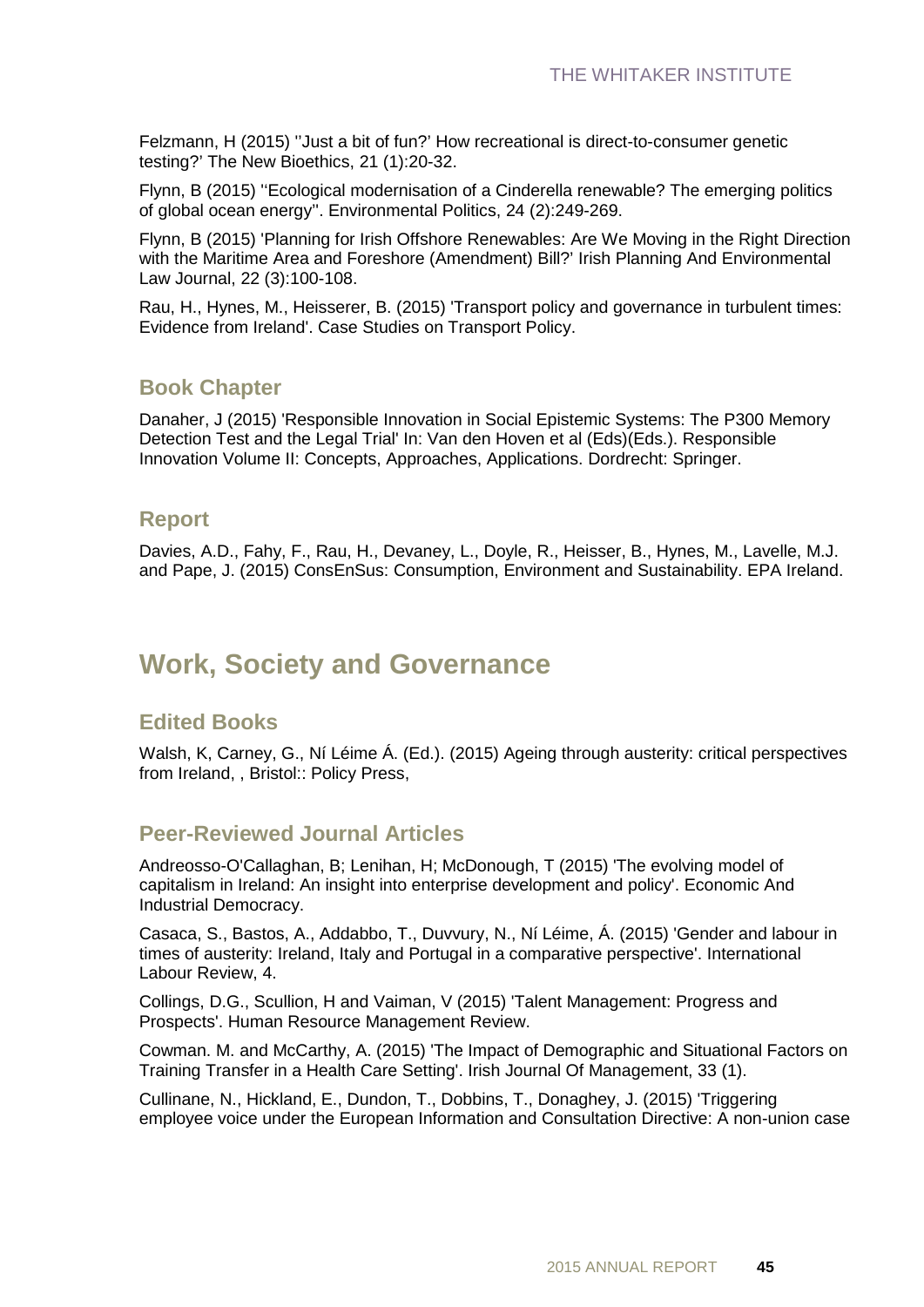study'. Economic And Industrial Democracy,:1-27.

Dundon, T,Cullinane, N,Donaghey, J,Dobbins, T,Wilkinson, A,Hickland, E (2015) 'Doublebreasting employee voice: An assessment of motives, arrangements and durability'. Human Relations, 68:489-513.

Garrett P. M. (2015) ''Disrupting, destabilising and declassifying: Jacques Rancière's potential contribution to social work''. International Social Work.

Garrett, P. M. (2015) ''Active Equality: Jacques Rancière's contribution to Social Work's "New Left"''. British Journal Of Social Work, 45 (4):1207-1223.

Garrett, P. M. (2015) ''Excavating the past: Mother and Baby Homes in the Republic of Ireland''. British Journal Of Social Work.

Garrett, P. M. (2015) ''Introducing Michael Gove to Loïc Wacquant': Why social work needs critical sociology''. British Journal Of Social Work.

Garrett, P. M. (2015) ''Questioning tales of "ordinary magic": "Resilience" and neoliberal reasoning''. British Journal Of Social Work.

Garrett, P. M. (2015) ''Words matter: deconstructing "welfare dependency" in the UK''. Critical and Radical Social Work, 3 (3):389-407.

Garrett, P. M. (2015) 'Constraining and confining ethnic minorities: impoverishment and the logics of control in neoliberal Ireland'. Patterns of Prejudice, 49 (4):414-434.

Garrett, P. M.; Conneely E. (2015) ''Social Workers and Social Justice During a Period of Intensive Neoliberalization: A Preliminary Investigation From the Republic of Ireland''. Journal Of Progressive Human Services, 26 (2).

Garrett, P. M.; Harmon A. (2015) ''It's like Weber's "iron cage"': Irish social workers' experience of the Habitual Residence Condition (HRC)'. Critical and Radical Social Work.

Haugaard, M (2015) ''Concerted Power Over''. Constellations: An international journal of critical and democratic theory, 22 (1):147-158.

Hogan, V.; Hogan, M.; Hodgins, M.; Kinman, G. & Bunting, B (2015) 'Gender differences in causes and consequences of long working hours and work-life conflict in academia'. Irish Journal Of Psychology.

KULKARNI, M AND SCULLION, H (2015) 'Talent Management Activities of Disability and Placement Agencies in India'. The International Journal of Human Resource Management.

McDonough, T (2015) 'Stages in Capitalist History: A Marxian Response to Hartmut Elsenhans'. Erwagen Wissen Ethik.

Morley, M., Scullion,H., Collings, D.G. and Schuler, R.S (2015) 'Talent Management:the capital question'. European Journal Of International Management ( In Press).

Ryan K. (2015) 'Gellner's Genealogy of the Open Society: Biopolitics as Fragment and Remainder'. Thesis Eleven, 128 (1):113-125.

Ryan, K. (2015) 'Doping and anti-doping: the excesses of enterprise and the tyranny of transparency'. International Journal of Sport Policy and Politics, 7 (4):637-653.

Scott, M; DeLone, W; Golden, W (2015) 'Measuring eGovernment Success: A Public Value Approach'. European Journal Of Information Systems.

Sheehan,M. Garavan, T. and Carbery, R. (2015) 'Strategic Corporate Social Responsibility &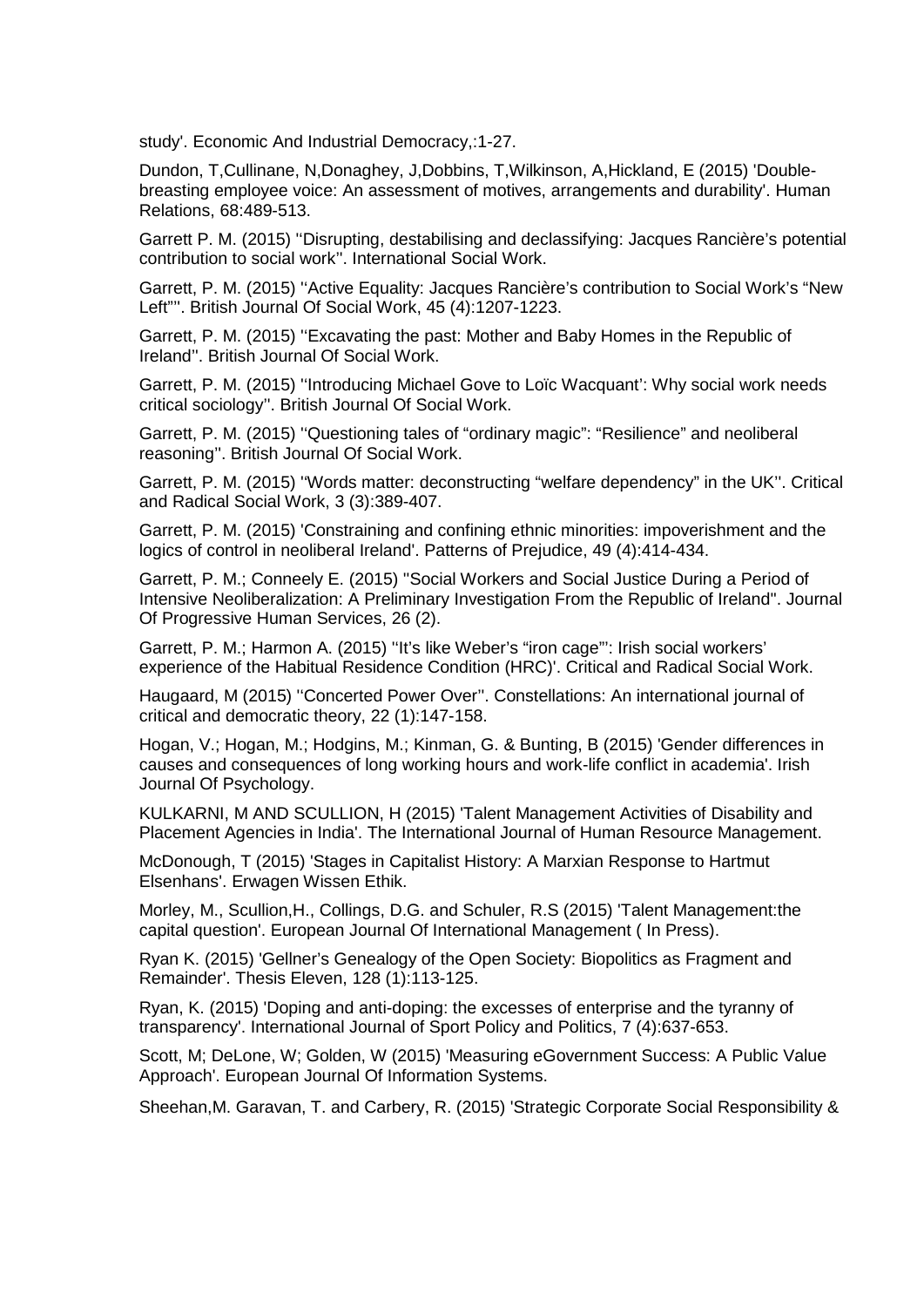Organisational Sustainability'. European Journal of Training and Development.

#### **Book Chapters**

Garrett, P. M. (2015) ''Neoliberalism and "welfare" in the shadow of the prison'' In: R. Sheehan and J. Ogloff (Eds.). Working with the Forensic Paradigm: Cross-discipline approaches for policy and practice. Abingdon: Routledge.

Garrett, P. M. (2015) ''Taking Back the Neighbourhood: the introduction of ASBOs'' In: R. Meade and F. Dukelow (Eds.). Defining Events: Power, Resistance and identity in twenty-first century Ireland. Manchester: Manchester University.

Haugaard, M (2015) 'Power' In: The Encyclopedia of Political Thought Blackwell. Oxford: Blackwell.

McDonough, T (2015) 'Comparative Capitalisms and the Theory of Capitalist Stages' In: The Future of Capitalism After the Financial Crisis: The Varieties of Capitalism Debate in the Age of Austerity. New York: Routledge.

McDonough, T (2015) 'Social Structure of Accumulation Theory' In: Handbook of Marxist Economics. New York: Routledge.

McDonough, T (2015) 'Social Structures of Accumulation: A Marxist Comparison of Capitalisms?' In: New Directions in Critical Comparative Capitalisms. Basingstoke: Palgrave Macmillan.

Ní Léime Á., Connolly, S., (2015) , Bristol: Policy Press. (2015) 'Active Ageing: the impact of austerity policies on social participation in later life' In: Ageing through austerity: critical perspectives from Ireland. Policy Press: Bristol.

Ní Léime Á., Duvvury, N. and Callan, A, Walsh, K, Carney, G., Ní Léime, Á., Bristol: Policy Press (2015) 'Pension Provision, Gender, Ageing and Work in Ireland' In: Ageing through austerity: critical perspectives from Ireland. Bristol: Policy Press.

Ryan, K. (2015) 'Governing the future: children's health and biosocial power' In: Reframing Health and Health Policy in Ireland: A Governmental Analysis, C. Edwards and E. Fernández (eds). Manchester: MUP.

Scullion, H and Skuza, A. (2015) 'Talent Management: Contemporary Issues in a European Context' In: C. Macado (Eds.). International Human Resource Management. London: Springer Press.

Sheehan, M; Buchelt, B (2015) 'Human Resource Development in Central and Eastern Europe' In: Garavan, T; McCarthy, A; Morley, M(Eds.). Global Human Resource Development. London: Routledge.

Sheehan, M; Saunders, M; Wang, C (2015) 'Maximising Telephone Survey Participation in International HRD Research' In: Saunders, M; Tosey , P(Eds.). Handbook of Research Methods on Human Resource Development. Cheltenham: Edward Elgar.

Sheehan, M; Shannahan, V (2015) 'Human Capital, Human Resource Development and Economic Growth' In: Garavan, T; McCarthy, A; Carbery, R(Eds.). Handbook of International Human Resource Development: Context, Processes and People. Cheltenham: Edward Elgar.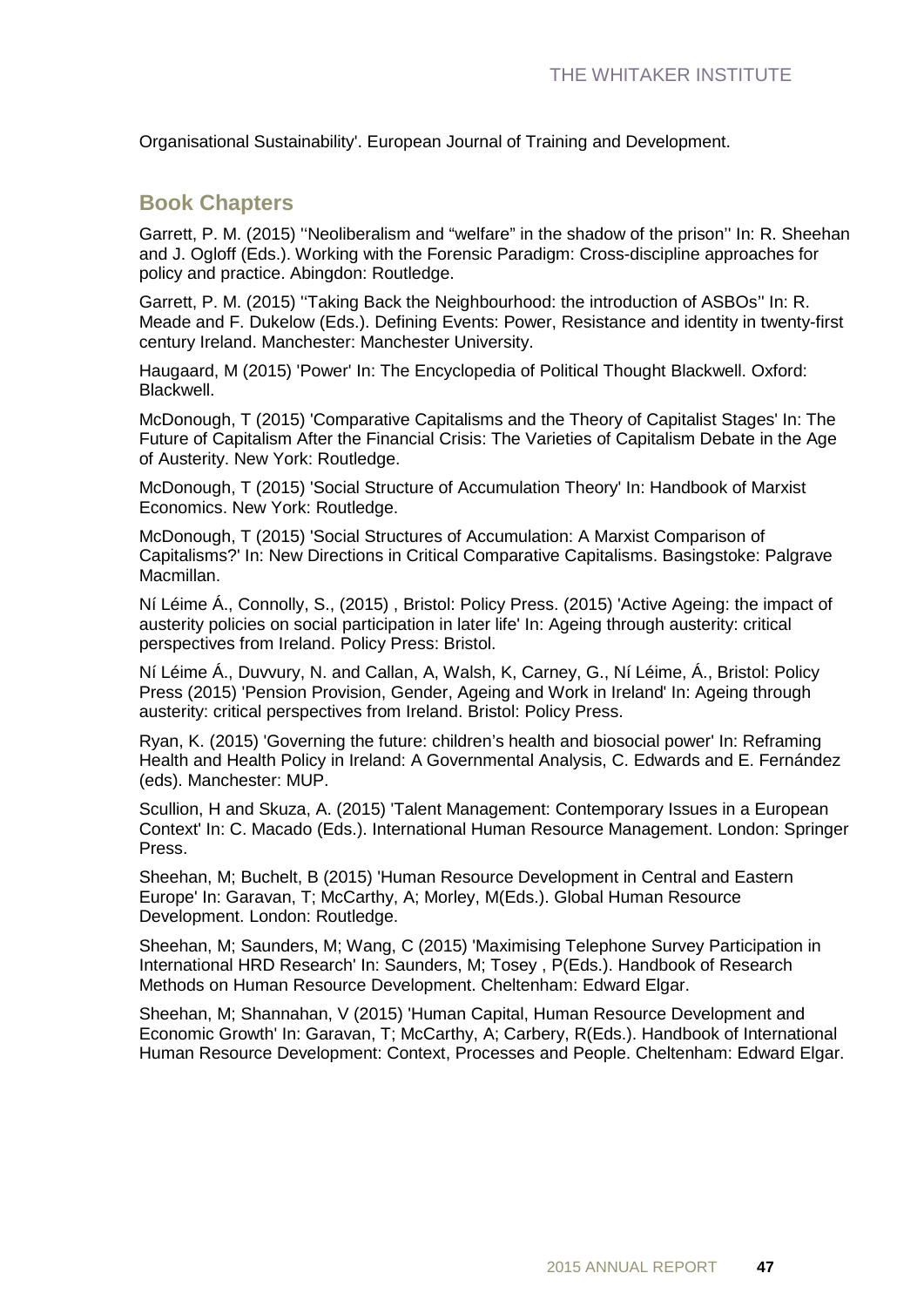### **Report**

Sheehan, M. and Mc Namara, A. (2015) D 7.1 – Business Start-Ups & Youth Self-Employment A Policy Literature Review Synthesis Report.